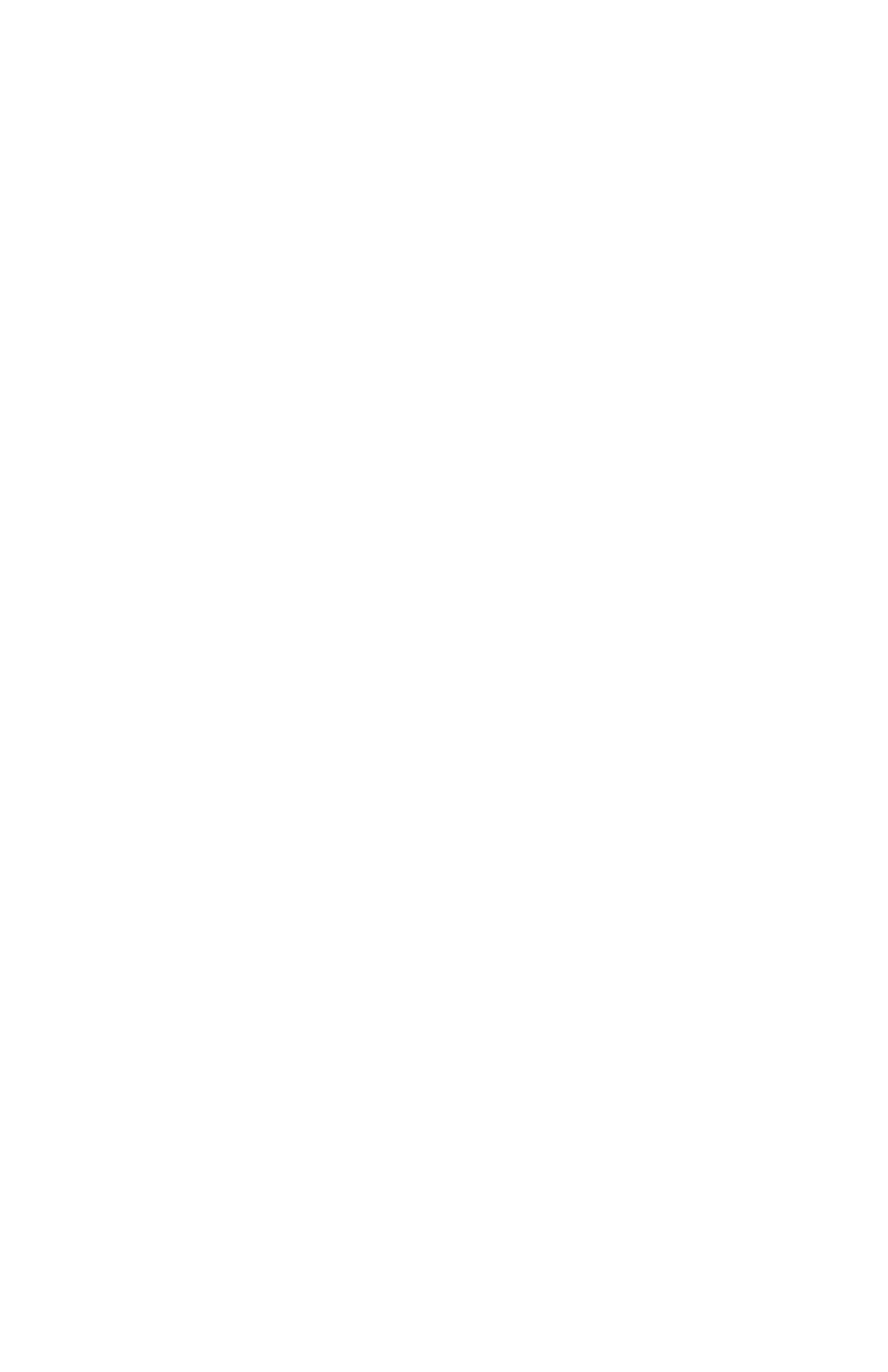## The Beginning of the End by Donald A. Hunt Sr.

Published by: Light of The World Publishing 4020 Jordonia Station Rd., Suite 200 Nashville, TN 37218 www.lightoftheworldpublishing.com

Printed In: The USA International Standard Book Number ISBN 978-0-578-49440-1 First Printing: April, 2019

Layout and Direction and Partner in Ministry Terri Morris@Mollie B Creative 615-585-9160 molliebcreative.com

\*Scriptures are all taken from the King James Version of the Bible

\*Greek translations (G-\_\_\_\_) \*Hebrew translations (H-\_\_\_\_)

\*The number shows where to find the Hebrew or Greek translation of The Word in Strong's Exhaustive Concordance

\*Note: Translators added four words that were not in original languages (shall, should, might, may). At times it changed present tense to future tense. See Strong's Concordance.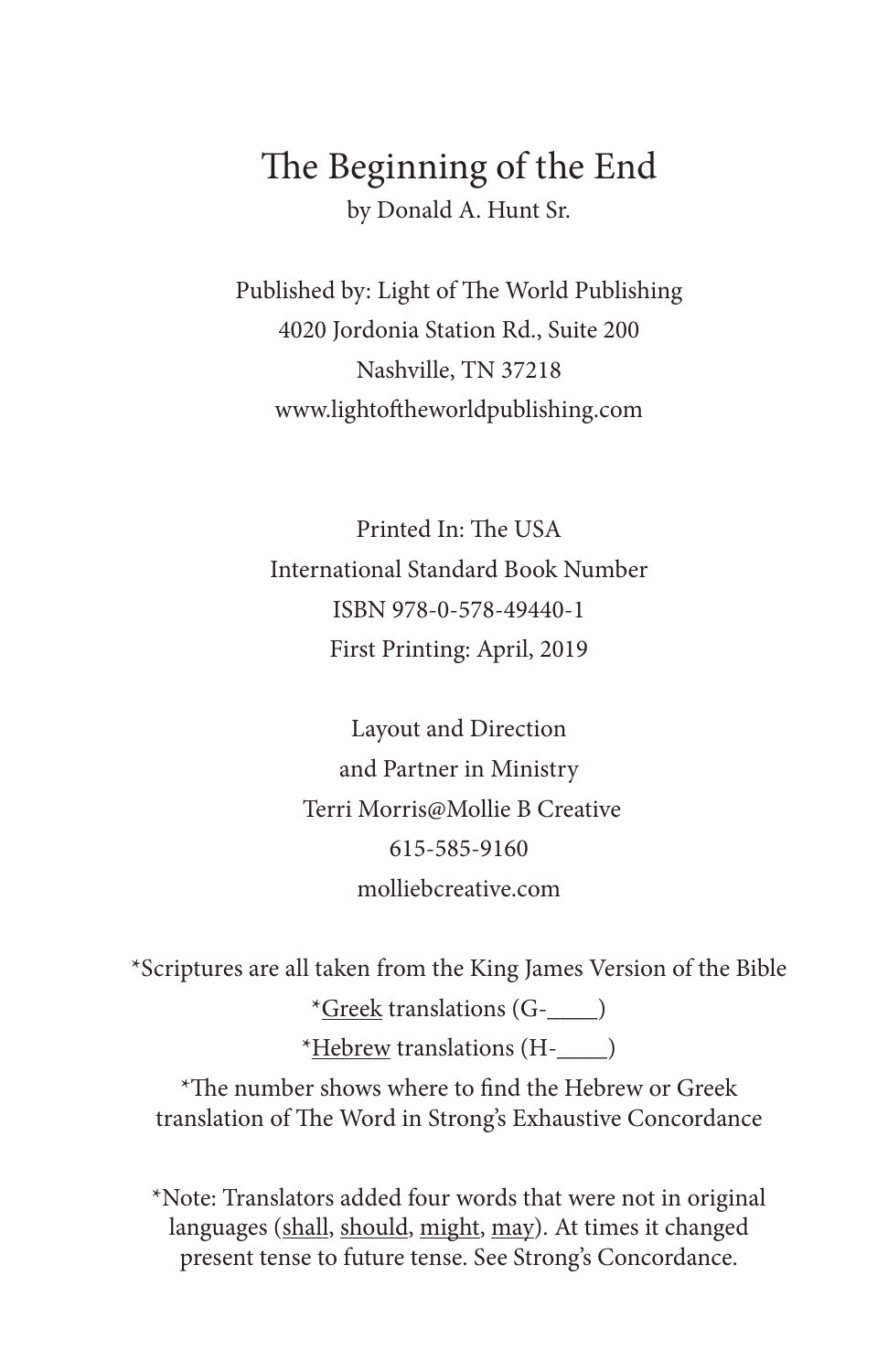#### **FROM THE AUTHOR**

All my life I have been a salesman. I would present my product and then work hard to continue to promote it until the potential customer bought it. Continuing to use my selling habits as I shared Jesus with others has caused me much turmoil in the past.

I thank God He has convinced me that I have to be as the Donkey who talked to the prophet in Numbers 22:21-34. I am only to be a messenger. I say this to insure you stay calm if your beliefs and traditions do not line up with the way I see the scriptures. Of course, if you do not look up the scriptures quoted, you will never really know if I am just a crazy Donkey or one the Holy Spirit is speaking through.

> NO USE ARGUING WITH A DONKEY. If you have questions, please send them to LightoftheWorldpublishing.com Facebook: Pathway to God's Blessings

I will do my best to pray about them and ask the Holy Spirit to guide both of us in HIS truth.

God bless you abundantly,

Jon Hunt

P.S. I am not really a donkey. Praise God. I am HIS child forever.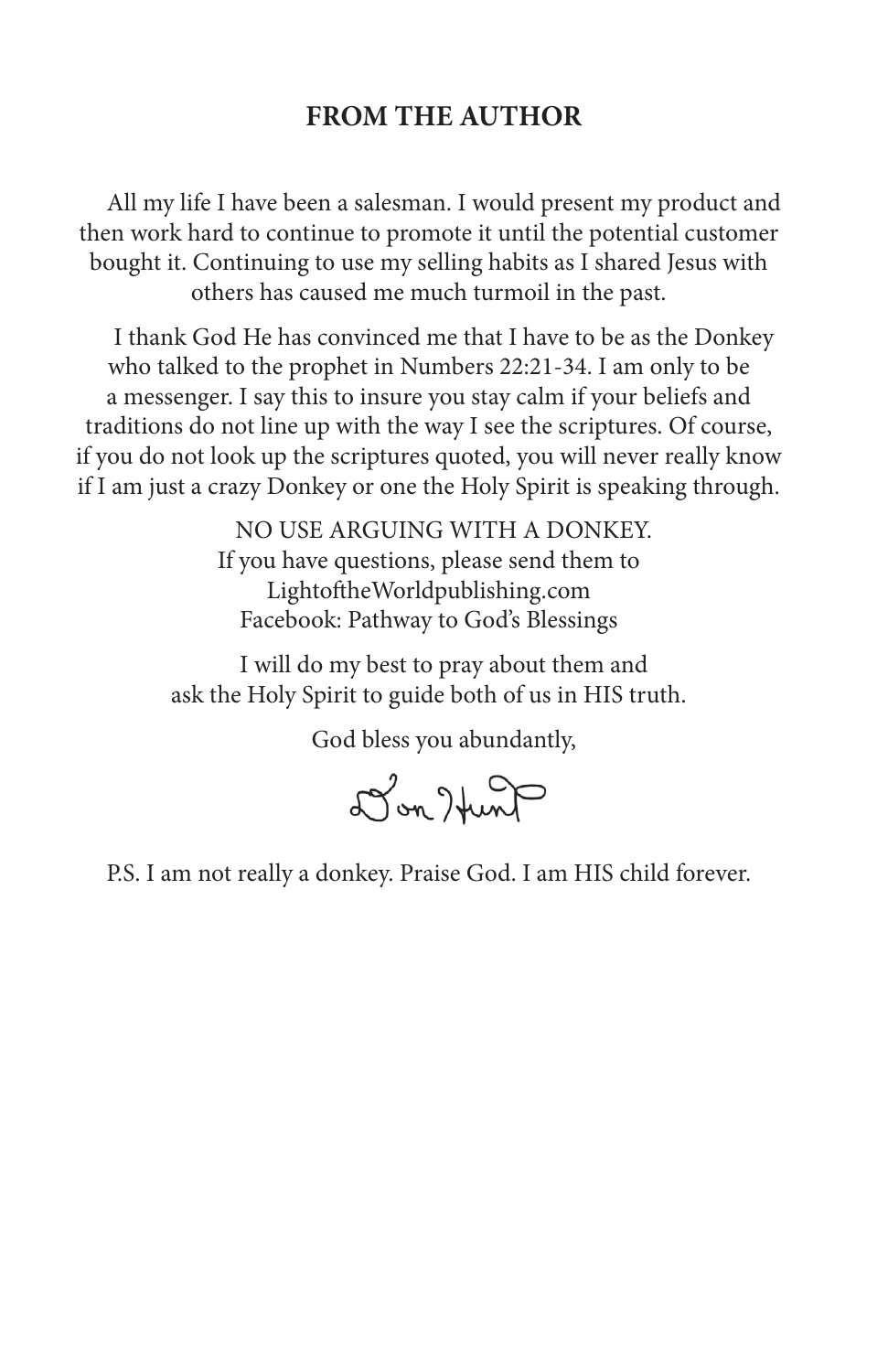## **CONTENTS**

## **BOOKLET ONE... Page 3 "THE SIMPLE TRUTH"**

Many do not understand that it is not our sins that will place us in Hell. Jesus paid the price, in full, for our sins (1 John 3:5). Unless we are born again and receive God's nature of light, upon death given a choice, we will choose the darkness of Hell over the Godly light of Heaven. "Darkness flees when light is exposed." (John 1:5-7).

#### **BOOKLET TWO... Page 19 "THE ABUNDANT LIFE"**

The Holy Spirit desires to show those of us who have faithfully accepted Jesus as our Savior how to receive His abundant life. He will turn our "every day" sour lemons into God's sweet lemonade (Abundant Life).

#### **BOOKLET THREE... Page 39 "ABIDING IN JESUS"**

If a branch does not abide in the vine, how can it bear God's fruit? Abiding places us under God's shower of blessings.

#### **BOOKLET FOUR... Page 55 "GOD'S LOVE WARNINGS FOR US"**

God gave Noah the opportunity to rise above the coming wrath of God **if he would be obedient to his instructions.** How can God's people expect to rise above the coming tribulation if we are not "faithful and obedient" to God's Word?

#### **BOOKLET FIVE... Page 65 "THE BRIDEGROOM'S PERSONAL MESSAGE FOR US"**

This is our personal message from God. From it we will understand how much He loves us! He will give us specific information, if followed, will bring the blessings of Heaven down upon us.

Most important, His many blessings will flow through us to others in need. This will not happen by our power or might but by the Holy Spirit of God (Zechariah 4:6).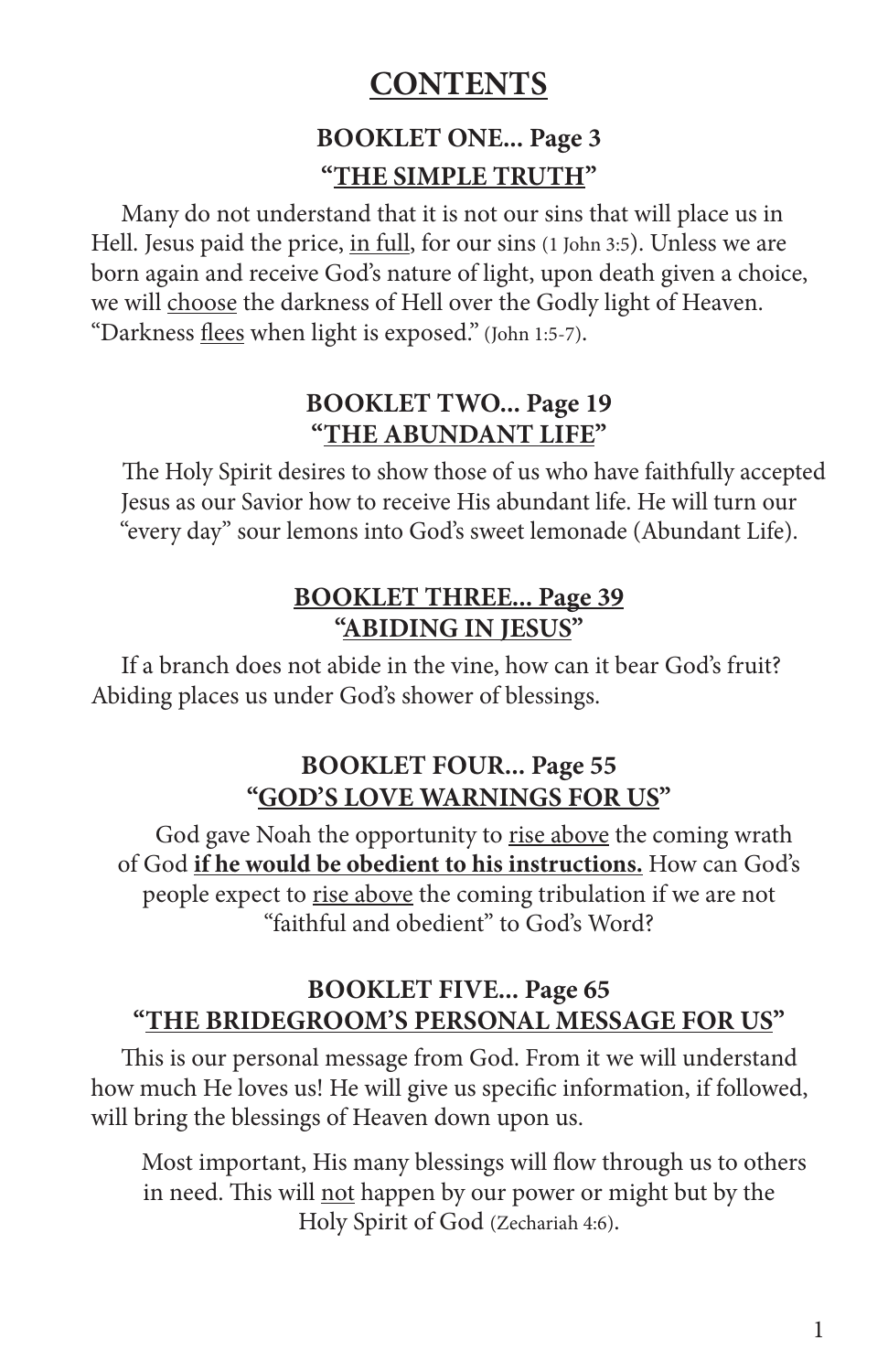## **BOOKLET SIX... Page 67 "THE BOAT DREAM"**

This is God's example of what will happen to those of us who are not abiding, not trusting in God's love, when the Bridegroom says "COME". The dream was a terrifying experience! It shows how a besetting sin (G-264), not deliberate or willful, can cause a loss of God's earthly blessings.

#### **BOOKLET SEVEN... Page 71 "THE END BECOMES THE BEGINNING"**

If you have read all of the booklets in sequence, you will understand God is sending you forth to prepare the Bride of Christ for His return.

#### **THE MISSION OF THE BOOKLETS**

The guidance of the Holy Spirit will be very apparent as you read these booklets.

Today, the primary mission of the Holy Spirit is to prepare the Bride of Christ for the arrival of her Bridegroom, proceeded by a great salvation revival.

Biblical wisdom is in the process of being revealed to the body of Christ, by the Holy Spirit. This understanding of the depth of the meaning of certain scriptures has been held back until the last times (1 Peter 1:3-5).

This information will open a whole new mission for God's children. Having been filled anew with a tremendous outpouring of the Holy Spirit, we will have a totally new revelation of the depth of God's love for each of us. Each will sense that all of their needs are already met in Christ Jesus (Philippians 4:19).

Those of us who remain faithful and abide will go throughout our world doing the works Jesus did and even greater works…drawing many to accept Jesus as Savior and Lord (John 14:12).

This will produce the greatest salvation and restoration revival the world has ever seen. The world's admiration of miracle workers, will cause a few of God's children to begin to thirst for the world's attention more than God's (Revelation 3:15-17). Then the Lord will return for his Bride (Revelation 22:17). The question is—"Are we on the path to be ready?

#### **WE CAN HAVE TOTAL FAITH IN GOD'S LOVE FOR ALL OF OUR NEEDS** (Philippians 4:19)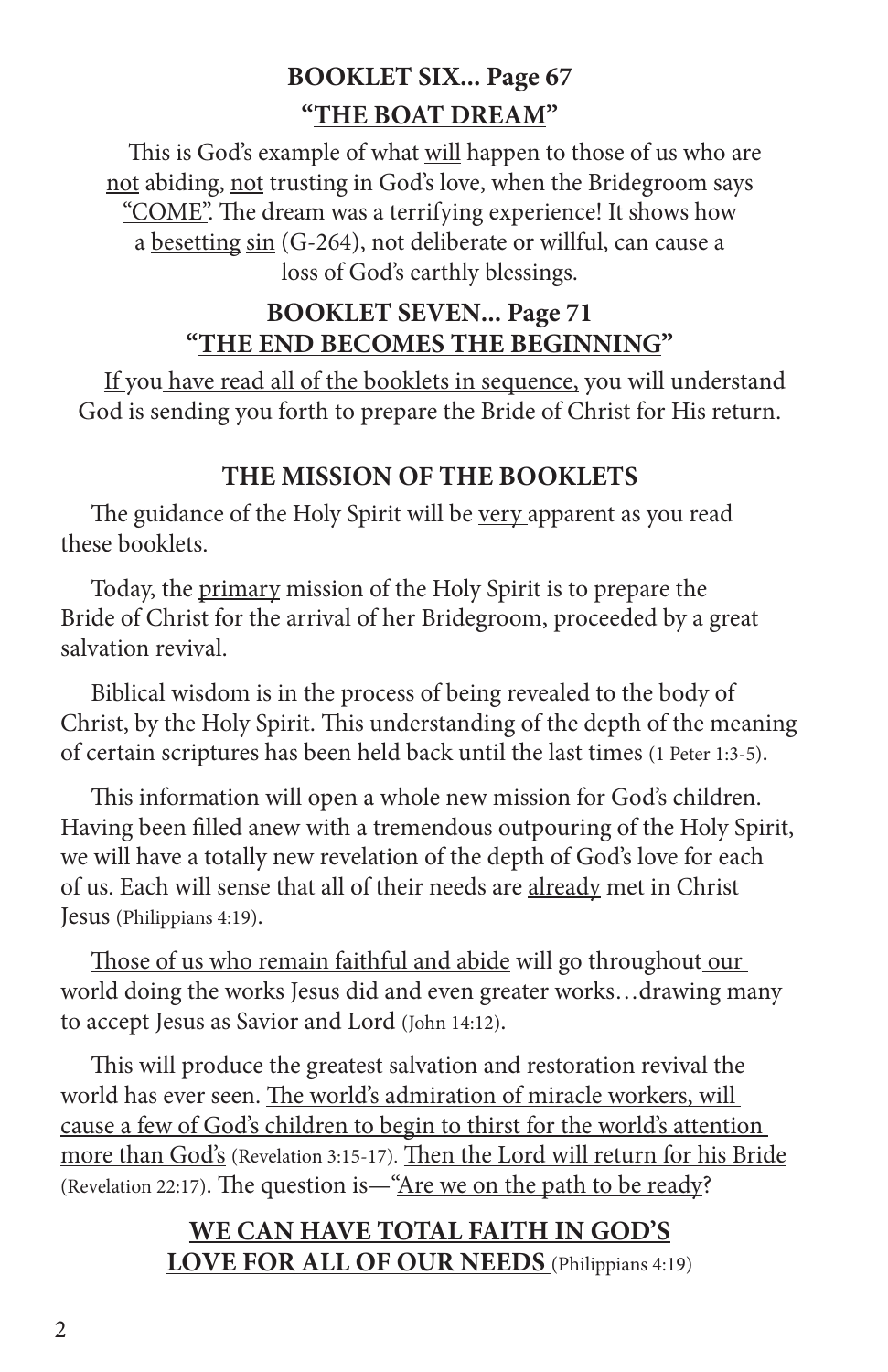## **BOOKLET ONE**

## **THE SIMPLE TRUTH**

**"We can have total faith in God's love for all of our needs"**

## **GOD'S free gift of eternal life**

## **God's Word says "YOU CAN KNOW 100% FOR SURE YOU ARE GOING TO HEAVEN." GUARANTEED!**

## **IF YOU ARE TIRED OF TRYING TO BE GOOD ENOUGH TO EARN YOUR WAY TO HEAVEN, THIS IS FOR YOU. MISUNDERSTANDING GOD'S WORD**

For many, it is possible that the misunderstanding of God's Word has usurped God's power and authority in their life.

How can we be sure that the spiritual truths we believe, line up with God's Word? At times we all have been taught spiritual facts our teachers strongly believed, yet their beliefs did not always line up with God's written Word as inspired by the Holy Spirit (2 Timothy 3:16-17).

These teachers loved God and were trying to open the door into God's kingdom for us. But there was a problem according to God's Word; they were using the wrong KEY.

The same results would be obtained if we tried to open the door of our home with the wrong key. We may try as hard as we can, but the door will not open until we use the right key. Misunderstood spiritual truths will not open the door into God's kingdom. Are you and I willing to examine the truthfulness of our beliefs, lest we be left outside of God's door?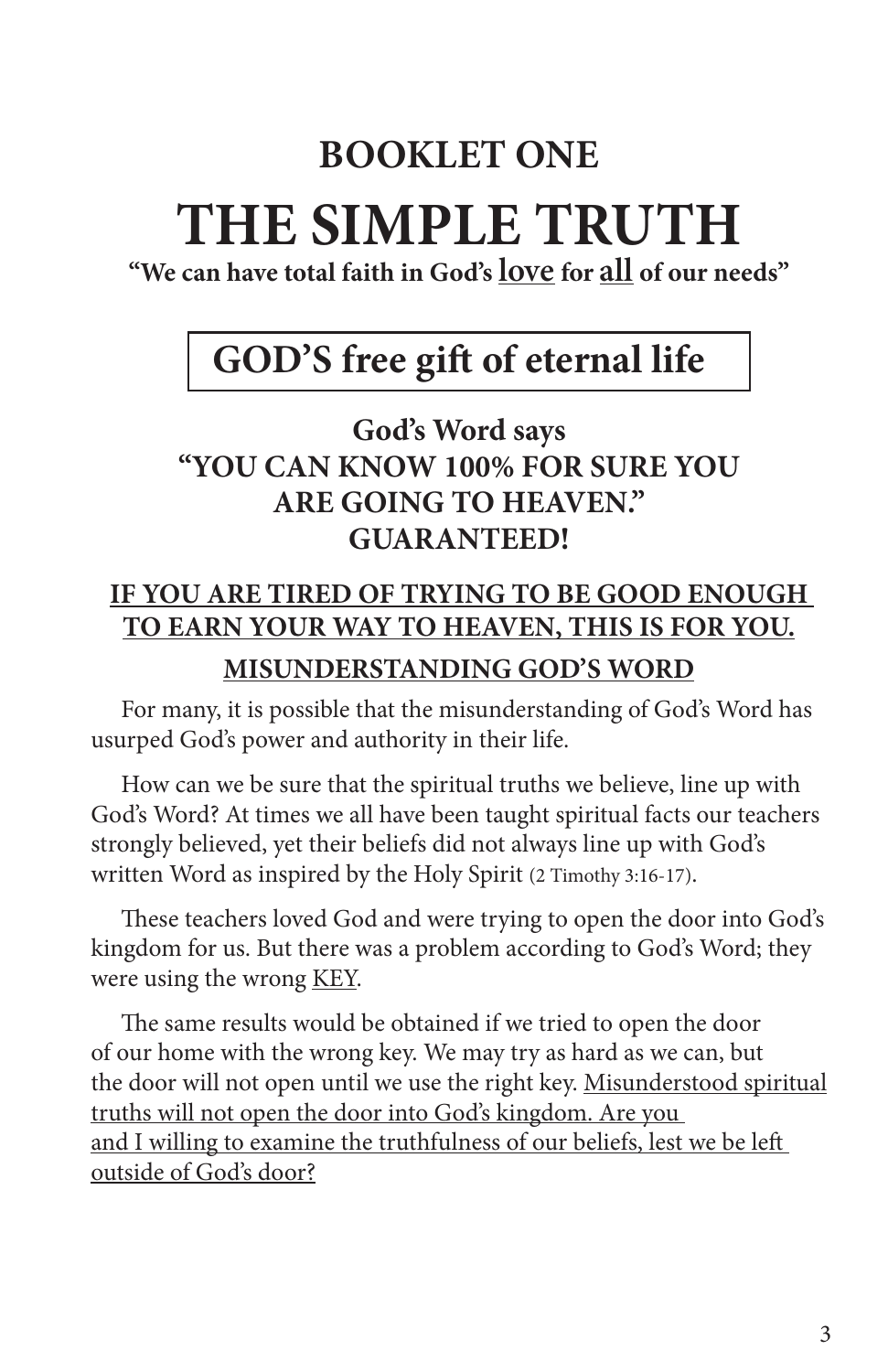#### **GOD'S WORD IS THE "KEY"**

In John 3:3, Jesus tells Nicodemus, a ruler of the Jews, "Verily, verily, I say unto thee, except a man be 'born again' he cannot see the kingdom of God."

God's Word gives each of us another serious warning concerning the words of Jesus. Hebrews 2:3 says, "How can we escape (eternal punishment in Hell), if we neglect (to accept) so great a salvation (the blood of Jesus to cleanse us from our sins) which at the first began to be spoken of by Jesus (to Nicodemus) and was confirmed (passed on) unto us, by them that heard Him" (2 Corinthians 5:21; Galatians 2:16)?

#### **WHY AREN'T OUR GOOD WORKS GOOD ENOUGH FOR GOD?**

Acts 10:1-2 tells us of a devout man, who feared God with all of his house, prayed to God always and gave much alms to the people. Most of us would say this man is well on his way to Heaven. However, from reading the scriptures, it is apparent God did not consider this man's good works sufficient payment to escape the punishment due him for his sins.

In verses 22 to 45, only when this man Cornelius, a centurion of the Italian band, had heard the salvation message from Peter and he with those around him accepted it, did the power of God fall on him and those around him. The streets and churches are full of individuals such as Cornelius. Perhaps you may identify with him as I did for many years. The problem today is that there are very few "Peters" going about speaking of the wondrous saving power of the crucified Christ.

Romans 10:13-14 clearly states, "For whosoever shall call upon the name of the Lord shall be saved. How then shall they call on Jesus in whom they have not believed? How shall they believe in Him of whom they have not heard? How shall they hear without a preacher?"

Today we have dedicated preachers, ministers, priests, teachers, rabbis and various other "spiritual leaders." Many times they talk about God's love, but often fail to explain God's free gift of eternal salvation and how to receive it. It is as though they carry a thirsting man up to a cold water faucet, explain how cool, wet, pure and clean the water is, but never show the man how to turn the faucet on to get the water.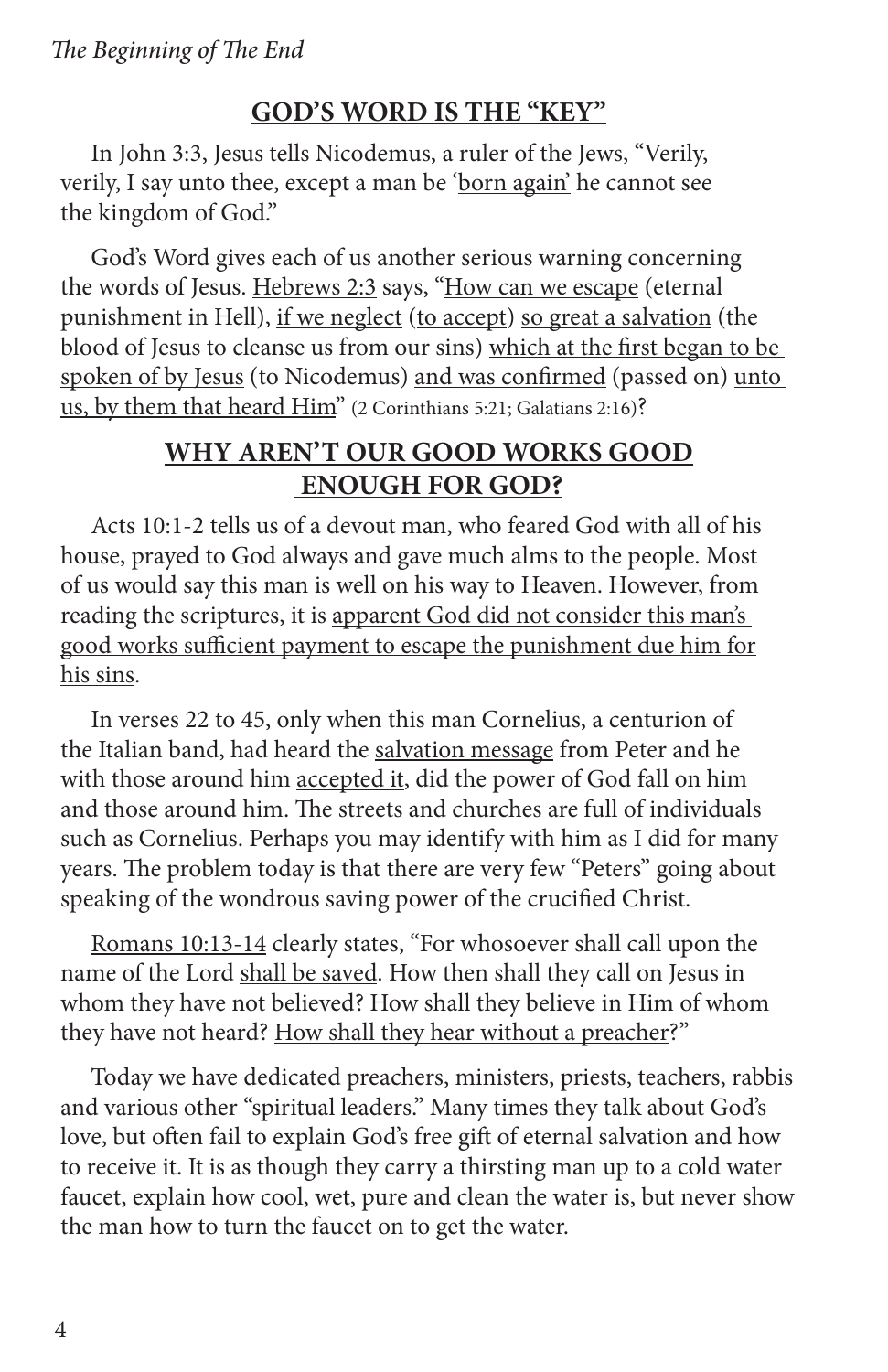As a result the individual dies of spiritual thirst beside the water of life, God's free gift of eternal salvation.

#### **ANOTHER "THIRST" STORY**

In the book of Acts, Chapter 8 verses 26 to 39, we see what happens when a minister of God shares the good news of the saving power of Jesus with a man athirst for God.

Philip was led by the Holy Spirit to join himself to a chariot occupied by a man of Ethiopia, a eunuch of great authority under Candace the queen of the Ethiopians. The man had come to Jerusalem to worship. His long journey was proof of his love for God.

Philip observed that the man was reading The Prophet Esaias. Philip asked, "Do you understand what you are reading?" The man said, "How can I, except some man should guide me?"

I wonder how many people in the churches are saying these very same words. They desire to draw closer to Jesus: to have a personal relationship with Him. However, many times the things they are taught do not show them how to be "born again" into the family of God.

Philip explained that Esaias was talking about Jesus when he said, "He was led as a sheep to the slaughter." Then Philip, beginning with the same scripture preached unto him Jesus.

The man accepted Jesus as his Savior and when they approached a stream of water he asked Philip to baptize him (Acts 8:32-38).

#### **HAVE YOU ACCEPTED GOD'S FREE GIFT?**

Today there are millions of individuals all over the world who love God. Religious institutions have developed multiple methods by which they point their followers to Him.

Most of these methods involve self-discipline, self-effort and will power. According to God's Word (Ephesians 2:8-9) these disciplines will not get a person to Heaven. God's Word makes it clear that we are saved by faith in Jesus Christ, not by our effort or works.

"Living in ignorance, as I did for many years, the effort to be good, the guilt from my sins, the fear of eternal darkness, my hopelessness and my inability to live a Godly life, was literally hell on earth. I was like Paul in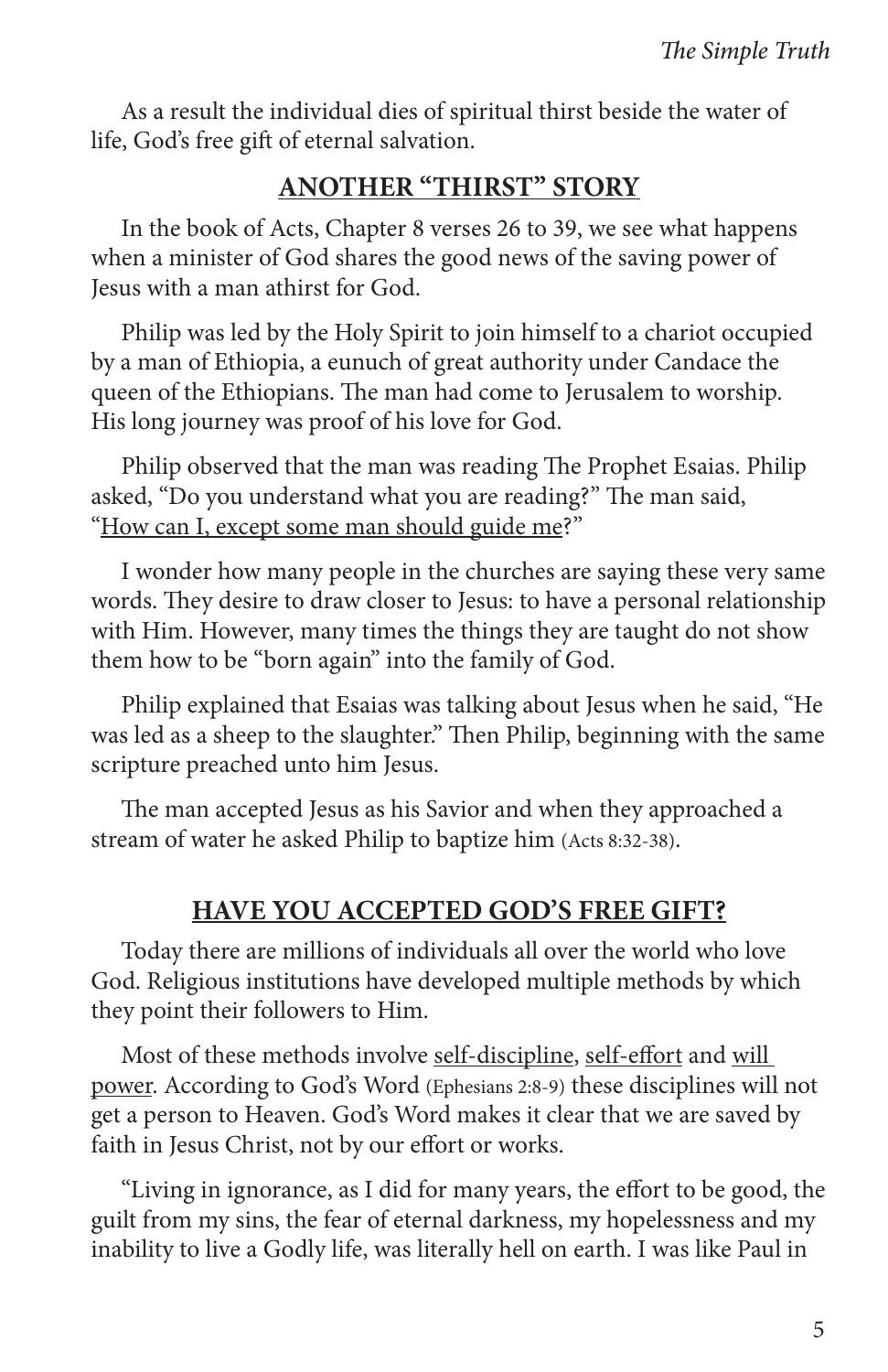Romans 7:19. "The Godly things I wanted to do, I could not do. The evil I did not want to do, I did." No one had shared God's free gift of salvation with me. I had never been told to read the Bible. All I knew was to try to be good enough to earn Heaven.

## **GOOD NEWS FOR YOU**

Romans 8:1 reminds us "There is therefore now no condemnation (sense of guilt) to those who have faith in Christ Jesus, who walk (live) not after the flesh (according to a dark sin nature) but after the Spirit (according to God's nature of light)."

Romans 8:2, says "For the law of the Spirit of life in Christ Jesus has made us free from the law of sin and death."

Romans 3:20-26 says those who accept God's free gift of salvation by faith in the "finished work" of Christ on the cross, are justified in God's eyes as if they had never sinned (Romans 4:25; Colossians 1:19-22).

## **LIGHT VS. DARKNESS**

God's Word says all conceived by the seed of man are sinners and have fallen short of the glory of God (Romans 3:23).

Born with a dark sin nature the individual has no chance to spend eternity in Heaven with our Lord. This dark nature is the very opposite of God's nature of goodness, love and light. Light and dark cannot mix. Darkness flees from light! (1 John 1:5-7).

Therefore, unless we are "born again" and have received God's nature of light; at our physical death, our dark nature will automatically choose darkness over the light and love of Heaven. In the end, because we rejected God's free gift of salvation, it will be our nature, not God that determines where we will spend eternity (Heaven or Hell). "**THINK ABOUT IT**".

#### **UNDERSTANDING GOD'S WORD**

In John 3:3 Jesus says, "No one can see (know or be aware of) the kingdom of God without being born from above." Some translations say, "except a man be 'born again' he cannot see the kingdom (reign) of God on this earth."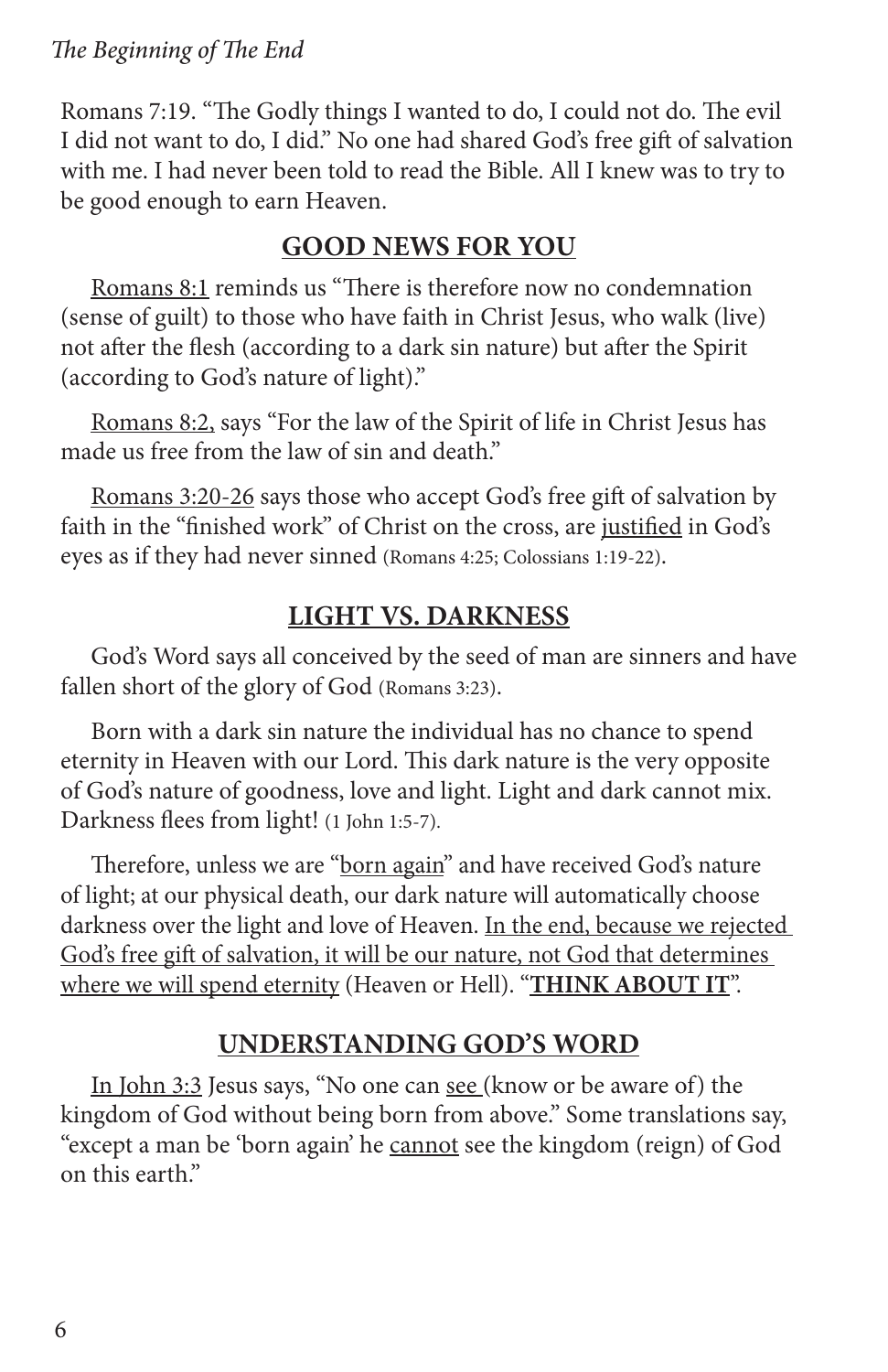Our "assurance of eternal salvation" is God's proof to us that He has adopted us into His family (1 John 5:10-13).

In John 3:4 Nicodemus asks Jesus "How can a person, once he has grown old, be born again?" In verse 5 Jesus answers his question. "Amen, amen, I say to you, no one can enter the kingdom of God without being born of water and the Holy Spirit."

Many have been taught that the word 'water' in the above verse means "we are born into the family of God by water baptism." In verse 6 Jesus points the way to God's truth.

John 3:6 is Jesus talking… "That which is born of the flesh (physical birth) is flesh and that which is born of the (Holy) Spirit is spirit" (spiritual rebirth into the family of God). In physical birth the baby is delivered naturally after the woman's water breaks. Thus Jesus is saying that one requirement for mankind to enter the kingdom of God is that they must be physically conceived. Then "after spiritual rebirth", water baptism is a sign to the world that the individual has accepted Jesus as their Savior and is now spiritually born again.

In our spiritual rebirth, as we accept Jesus as our Lord and Savior, we literally become a new creature (a new spirit) in Christ (2 Corinthians 5:17). We are adopted into the family of God and given a new nature, a nature of light, a God nature (2 Peter 1:4). Our old dark sin nature that we were physically born with, was crucified and died on the cross with Jesus according to Galatians 2:20. Old things had passed away. All things were made new (2 Corinthians 5:17-21).

At times people will say to me, if you know you are going to Heaven you can sin all you want. When an individual receives a God nature he no longer desires to sin. He may miss the mark at times (G-264), but he does not want to hurt his relationship with God by sinning willfully or deliberately, (G-266).

#### **TRAGIC**

Based upon many discussions with church members, it seems the majority can only "hope" (wish) they will go to Heaven. They have no "assurance" of salvation! Many say a person would be proud or presumptuous to say for sure they are going to Heaven. God must weep at these statements! He gave us His Word to show how much He loves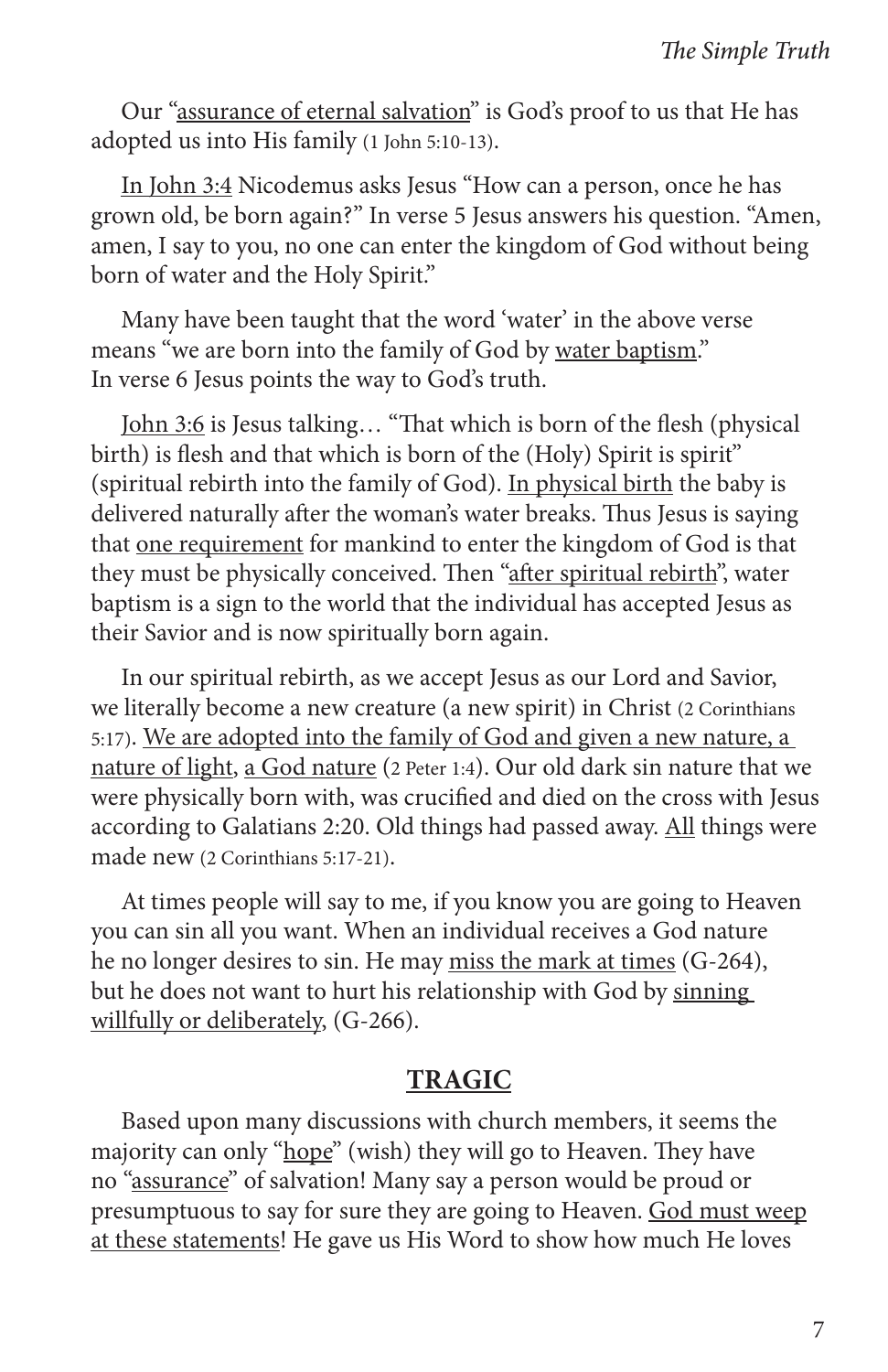#### *The Beginning of The End*

even sinners. He desires that none will perish (2 Peter 3:9). If God did not want to save sinners from Hell, why would He love them so much that He sent His only begotten Son to be crucified to redeem all of mankind from their sins? God's only requirement is that we accept His free gift of the blood of Jesus to cleanse us from all unrighteousness.

At times individuals will ask this question, "Why do many individuals who believe and confess (acknowledge) Romans 10:9-10, not have the 'assurance' of eternal life?" After all, God's words promise salvation to all who believe.

Romans 10:9-10 "That if thou shalt confess with thy mouth the Lord Jesus and shalt believe in thy heart that God hath raised Him from the dead thou shalt be saved. For with the heart (mind, emotions, will) man believeth unto righteousness; and with the mouth confession is made unto salvation."

For many people, the problem lies not in what they have been taught about Jesus. In most cases, their education has been straight from the Bible. They believe everything from our Lord's virgin birth as the Son of God and man, to His death, resurrection and shedding of His blood to atone for the punishment due us for our sins.

#### **WHY THEN HAVE SOME FAILED TO RECEIVE THE PROMISED "ASSURANCE" OF ETERNAL LIFE?**

The problem of many individuals who love God and believe the words of God are true, also believe what they have been taught by their teachers, denominations etc. They have heard over and over "God loves you. Live a good life. Go to church. Don't sin, do this, this and this". The death of Jesus has been made of no value to them. They have failed to exercise faith in what they say they believe. Thus, they have no "assurance" of eternal salvation (1 John 5:13).

#### **FAITH VS BELIEVING**

It is important that we understand the difference between the word faith and the words believe or believing. Only then will we truly understand God's scriptures.

In most "salvation" scriptures the words when translated from their original language have these meanings: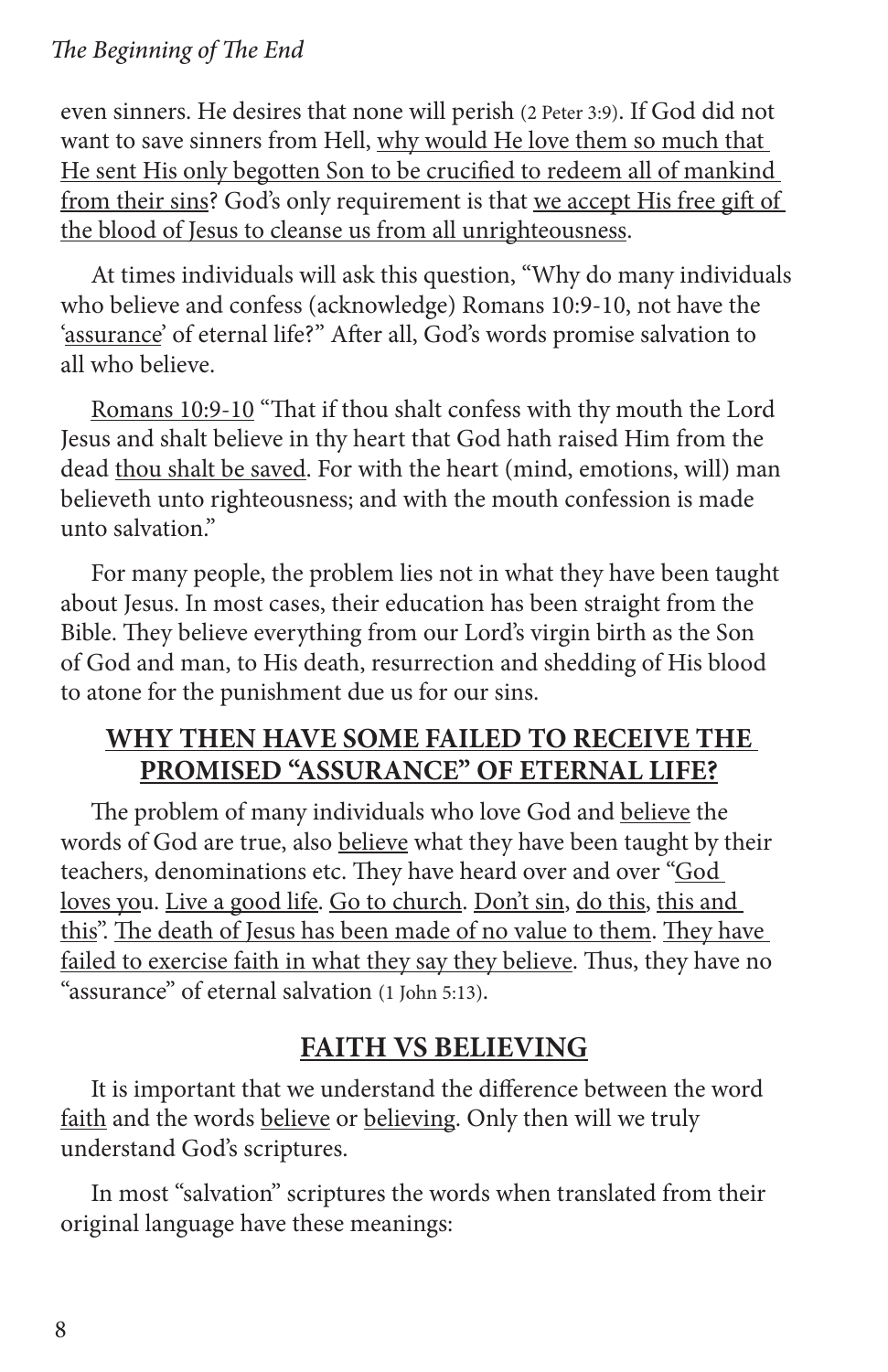Faith means "a moral conviction of the truthfulness of the Word of God." Faith comes first. We must have faith that God's words (promises) are true before we will surrender our life to Him. **FAITH** (G-4102).

Believe means "to entrust one's spiritual well-being to Jesus." After we have faith in God's Word, we will then believe God's promises strongly enough to accept Jesus as our Savior. BELIEVE…(G-4100).

#### **EXAMPLE:**

John 3:16: "For God so loved the world (people) that He gave His only begotten Son that whosoever 'believeth' (entrusts their spiritual welfare to Jesus Christ) shall not perish but have eternal life."

#### **100% "ASSURANCE" OF ETERNAL SALVATION**

| <b>First Proof:</b> | 1 John 5:10: "He that believeth, entrusts himself to the Son<br>of God hath the 'witness' (of eternal life) within himself.<br>He that believeth not God hath made God a liar because<br>he believeth not the witness that God gave of His Son."                                                                                                                                                                                                                                                                                                                                                             |
|---------------------|--------------------------------------------------------------------------------------------------------------------------------------------------------------------------------------------------------------------------------------------------------------------------------------------------------------------------------------------------------------------------------------------------------------------------------------------------------------------------------------------------------------------------------------------------------------------------------------------------------------|
|                     | <b>Second Proof:</b> 1 John 5:12: "He that has the Son has life and he that hath<br>not the Son of God hath not life (eternal life with God)."                                                                                                                                                                                                                                                                                                                                                                                                                                                               |
| <b>Third Proof:</b> | 1 John 5:13: "These things I have written unto you that<br>believe (have entrusted your spiritual well-being to<br>Jesus) that you may know (have assurance) that you have<br>eternal life" (John 20:31).                                                                                                                                                                                                                                                                                                                                                                                                    |
|                     | <b>Fourth Proof:</b> Ephesians 1:10-14: These verses describe how those<br>who are "born again" have obtained an inheritance "in"<br>Christ, sealed by the Holy Spirit which is the "earnest"<br>(assurance-pledge) of our inheritance. In every fiber<br>of their being, a "born again" believer knows they have<br>eternal life because they "accepted" by faith the Bible<br>truth that the blood of Jesus has washed their sins white<br>as snow (Isaiah 1:18). Faith means we accept the truth<br>before we feel or see any indication that what we believe<br>is true. TRUTH IS GOD'S ETERNAL REALITY! |
| <b>Fifth Proof:</b> | Romans 8:16: "The Holy Spirit beareth 'witness' with our<br>spirit that we are children of God."                                                                                                                                                                                                                                                                                                                                                                                                                                                                                                             |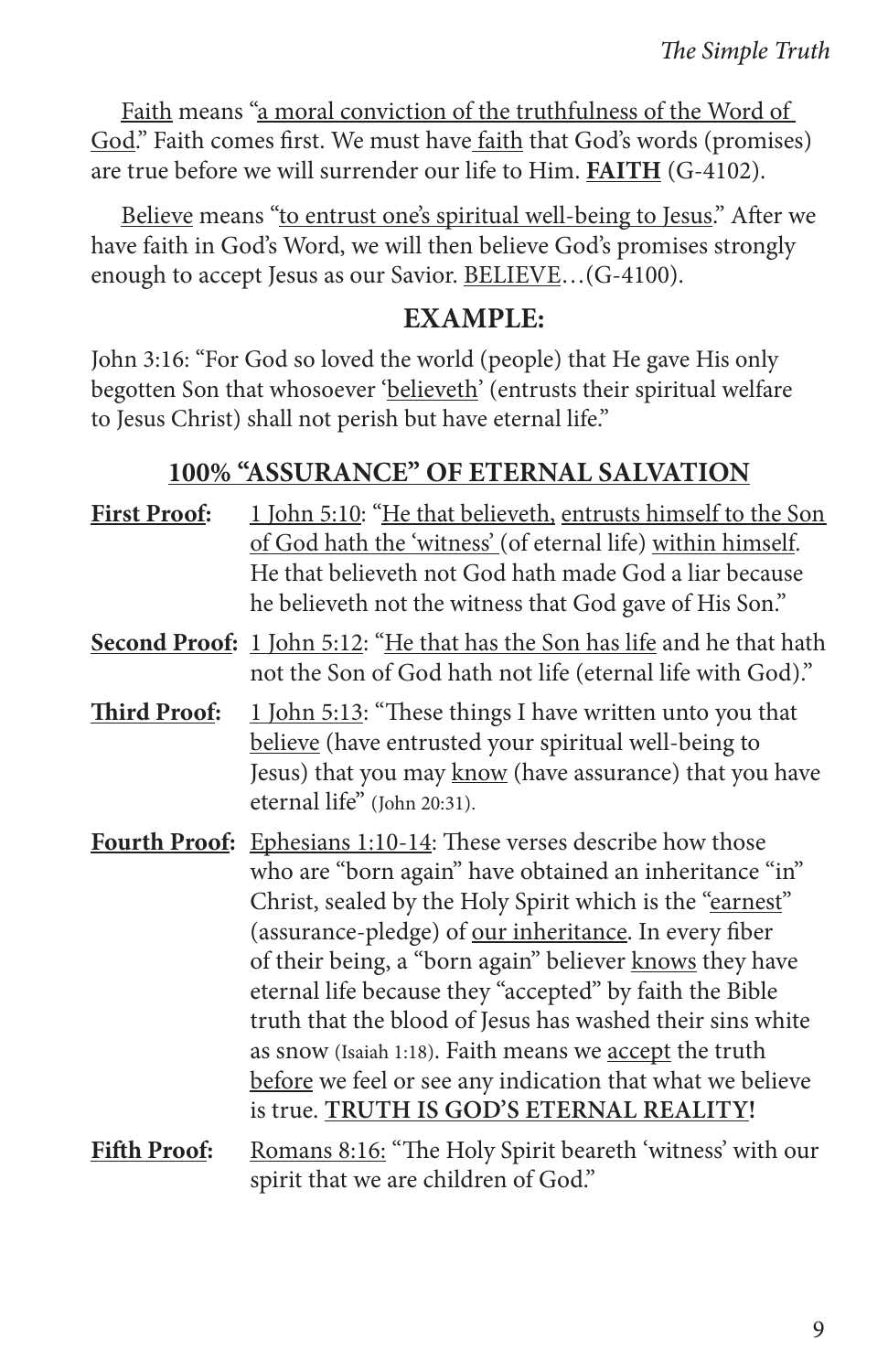#### *The Beginning of The End*

- **Sixth Proof:** John 3:16: "For God so loved the world (sinners) that He gave His only begotten Son that whosoever believeth (entrusts their spiritual well-being to Him) should not perish but have everlasting life."
- **Seventh Proof:** John 3:17: "For God did not send his son into the world to condemn the world but that the world might be saved through (by) Him."
- **Eighth Proof:** John 3:18: "He that believeth (entrusts their spiritual well-being to Jesus) is not condemned but he that believeth (entrusts) not is condemned already because he hath not believed (entrusted) in the name (authority) of the only begotten Son of God."

#### **IMPORTANCE OF THE "ASSURANCE"**

You should now understand why many who love God do not have 100% "assurance" that they are going to Heaven. Their faith in the finished work of Christ, when combined with trying to earn Heaven by their own effort, stops the Holy Spirit from giving them the "assurance." This does not mean they will not go to Heaven! Romans 10:9-10 is God's Word. If they fulfill it, they will be saved by the shed blood of our Savior Jesus, the Christ.

However, these individuals will suffer great loss not only on this earth but for all eternity in Heaven. Since they do not have the "assurance" of eternal salvation on this earth, they will continue to use self-effort to try to save themselves. This means that their hands are on the steering wheel of their life and God is no longer in control.

#### **ABIDING, THE KEY TO GOD'S BLESSING**

John 15th Chapter says if the branch is not connected to the vine it cannot bear fruit. Neither can a child of God unless they are abiding in Jesus. Verses 4-5 are specific! Jesus is not only unable to bless them but He is unable to perform the works that Father God had planned for Him to do through them to bless others (John 14:12, Ephesians 2-10). God's works were to have a ripple effect of blessings that would flow down through the generations drawing others to Jesus and in turn God's works would flow through to others continuing the cycle.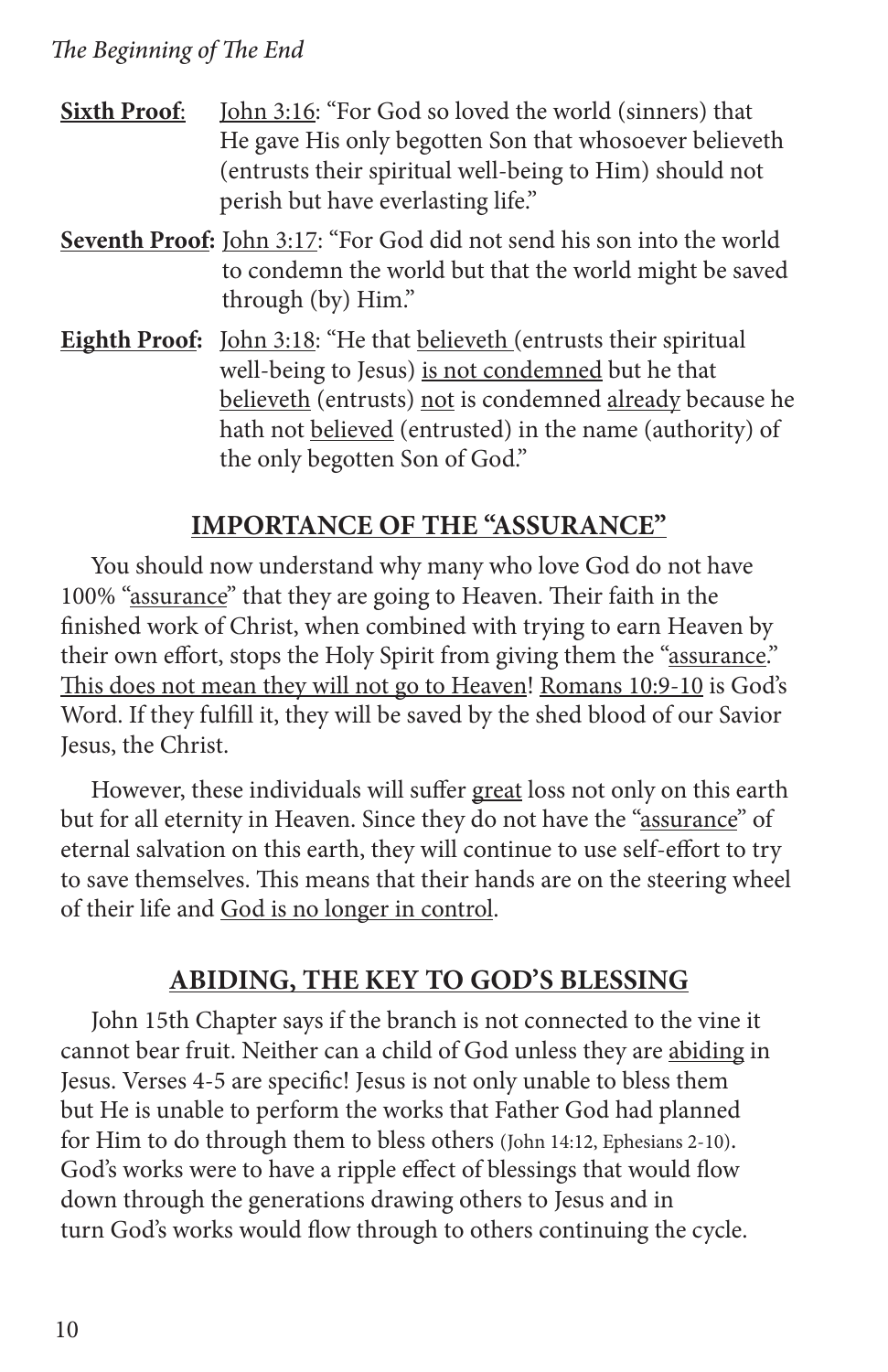These "God works" through us and through those our works brought to Jesus will provide unbelievable blessings for us in Heaven. God will show us the wonders His works produced through us and the glory He received and now wants to share with His children.

#### **DECISION TIME**

Please look at the "second hand" on your watch. Notice how fast the seconds fly by. Do we really realize that those seconds are our "living time" flying by? None of us can know for sure how much living time we have, yet many individuals live as if they will never die.

Every day multitudes of people wake up, who will be dead by nightfall? Did they expect to die? No! Death does not knock on our door in the morning and tell us by nightfall we will have a totally unexpected exit from life on this earth. It just happens! Our friends grieve but where will we be?

#### **WHERE WILL YOU BE?**

As you have observed on earth darkness flees from light. Turn a light switch on in a dark room and what happens? Light appears and the dark flees.

Ask yourself why all ungodly acts are attempted in dark atmospheres or hidden and secret places. Due to the nature of the acts, they or the individuals involved, cannot stand the light. They must do what they are doing in secret.

Have you ever noticed that love seems to flow out of some people while others may be cold, hard and care little about those around them? Their nature controls the type of fruit they produce even as the nature of an apple tree controls the type of fruit (apples) it produces.

#### **PLEASE LISTEN**

When we physically die, we have NO choice where we will live for all eternity. "**OUR NATURE WILL DETERMINE OUR CHOICE.**" Our time to make our choice is now!

An ungodly nature of darkness will choose a place of darkness (to its eternal regret). A Godly nature of light and love will choose the kingdom of light and love (Heaven).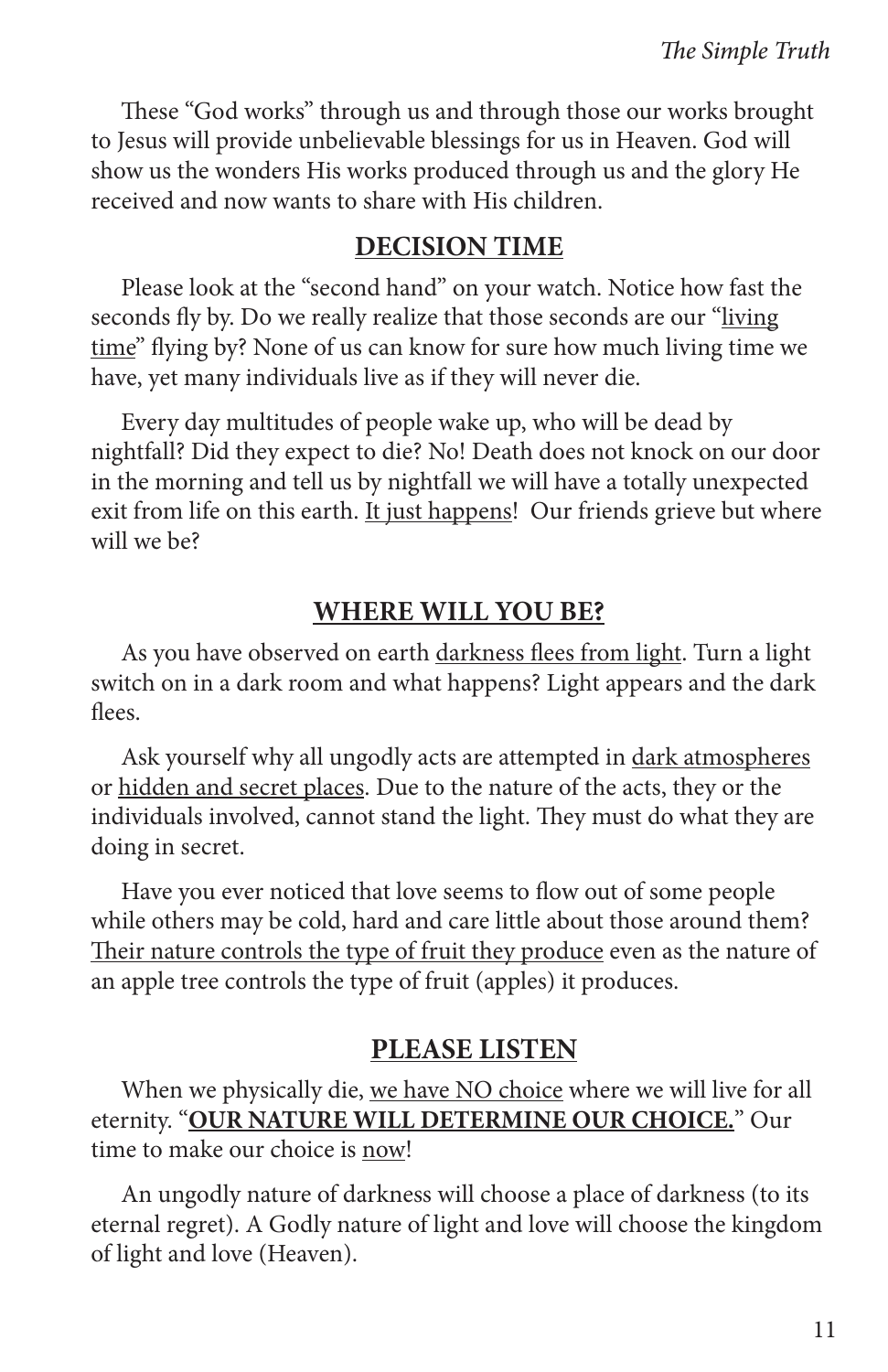1 John 1:5 says "God is light and in Him is no darkness at all." Think about that! It is very simple. If we want eternal happiness we must be born into the family of God and receive "a God nature, a nature of light."

## **TO RECEIVE GOD'S FREE GIFT OF LIGHT JUST DO THE FOLLOWING WITH AN HONEST HEART**

**1. Faith:** "Is a moral conviction of the truthfulness of God's Word." In your own words tell God that **YOU ARE "WILLING" TO HAVE FAITH** that the words in the Bible are His words and his truth. Thank God for His words of life and light and ask Him to eliminate your unbelief. He loves you! Accept your request as answered. "**HE WILL DO IT!**"

Psalms 119:105 says "Thy word is a lamp unto my feet and a light unto my path."

**2. Repentance:** "Means a confession of your sins and a firm decision to turn from them." Just tell Jesus you are (or desire to be) truly sorry for your sins. Tell Him you will need His help but you purpose not to do them again by avoiding the people, places and things that led you into sin. Ask Jesus to forgive you and to set you free.

1 John 1:9 says "If we confess our sins (to Jesus,) He is faithful and just to forgive our sins and to cleanse us from all unrighteousness. It is true!"

- **3. Confess:** "Confessions of God's Truths. "In your own words verbally tell Jesus "You believe or desire to believe" the following Bible truths, **(GOD'S REALITY)**.
	- **a.** I believe dear Jesus You are the only begotten Son of God (Luke 9:28-35; 1 John 4:9).
	- **b.** I believe You suffered and died on the cross to set me free from the punishment due me for my sins (Colossians 1:13-22).
	- **c.** Dear Jesus, I believe You were raised from the dead by the power of God's Holy Spirit (Galatians 1:1).
	- **d.** Based on Your Word (Revelation 3:20) I believe when I ask You to come into my heart and take over my life You will do it (Matthew 7:7-8).
	- **e.** I believe by Your Word You have forgiven my sins and Your blood has washed them white as snow (Isaiah 1:18).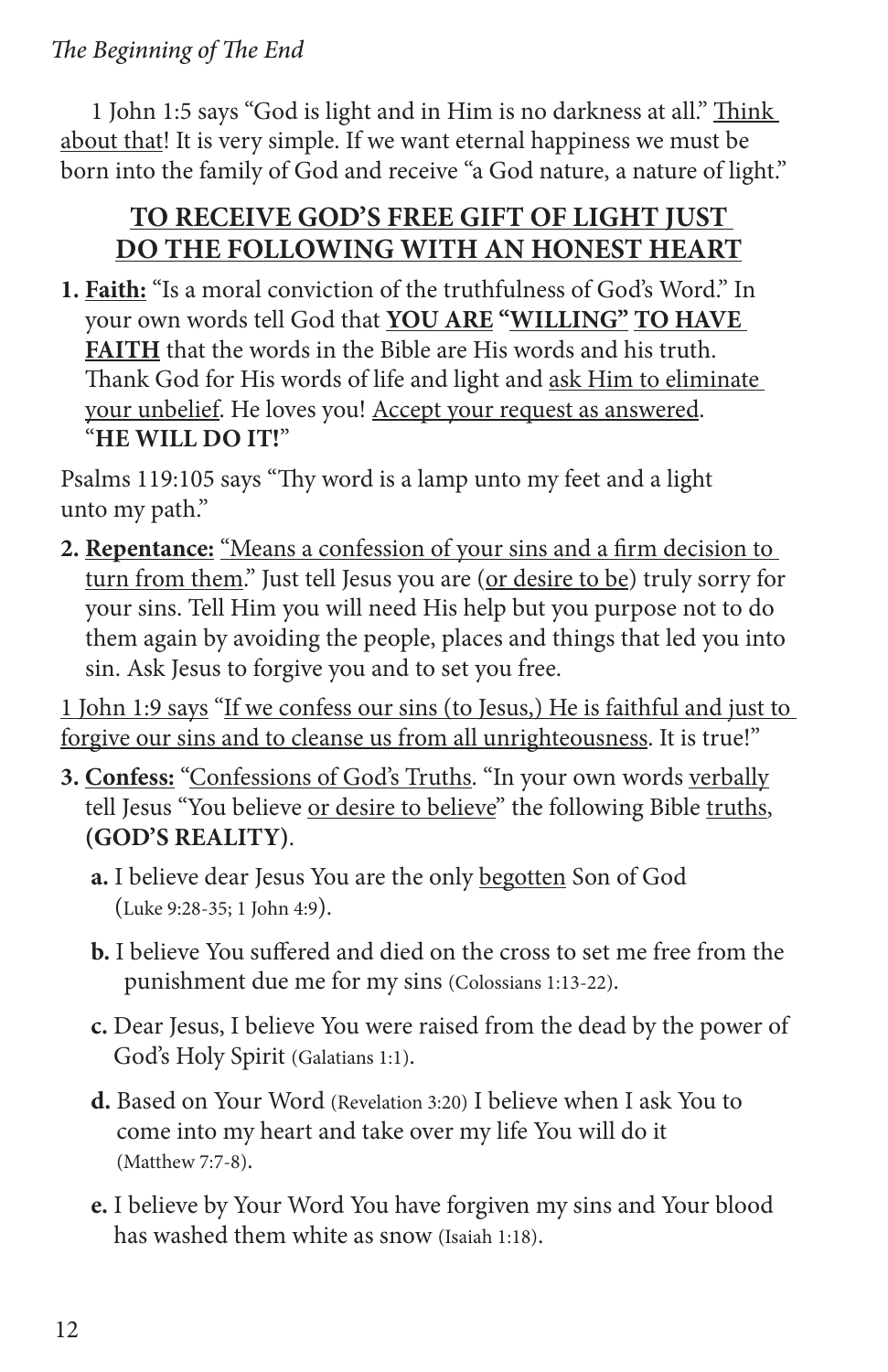#### **HE HAS FORGIVEN YOU!**

**4. Believe:** "Entrust now verbally your spiritual welfare to Christ." "Dear Jesus, please come into my heart and take over my will and my life. I am a sinner and I cannot save myself. Please pour out Your love and burn me out so there is nothing left but You. Fill me with Your Holy Spirit so Your love, power and authority can flow through me to draw others to You. Thank you for dying on the cross and saving me from the punishment of my sins. Please show me Your depth of love that I might love You more and more. Holy Spirit, please put praise on my lips and boldness in my heart that the words of Jesus might flow through me to others everywhere I go." Thank you Lord, by my belief that you died for me. I now confess you are my Savior, amen.

Revelation 3:20: Jesus says "Behold, I stand at the door (of your heart) and knock: If any man, woman or child of reasoning age, hear my voice and open the door (of their heart), I will come in and sup with them and they with me."

If you prayed with an honest heart holding back nothing, you are now a child of God whether you temporarily feel like it or not.

This is a total surrender of all you are, of all you have and your future to Jesus. Like the illustration of the vine and branch in the 15th chapter of John, you must be willing to be willing to permit Jesus to place you in the world as He chooses, for His purpose, (regardless of how you feel about it). In return, you will have a life of abundant blessings. He will never leave you or forsake you (Hebrews 13:5-6).

John 10:10 Jesus tells you "I have come that you might have (eternal) life with me and have it more abundantly (on this earth)."

#### **THANK AND PRAISE HIM**

You have opened the door of your heart and Jesus has come in and taken over your life. Begin immediately to **THANK** and **PRAISE** Jesus for saving you. In God's time you will know in every fiber of your being you are "born again" into the family of God. You now have God's nature of light (1 Thessalonians 1:5; Ephesians 1:13-14; 1 John 5:10-15).

Never forget. Your salvation is **NOT** conditional upon your **future actions**. Its foundation is the blood of Jesus that has washed your sins as white as snow (Isaiah 1:18).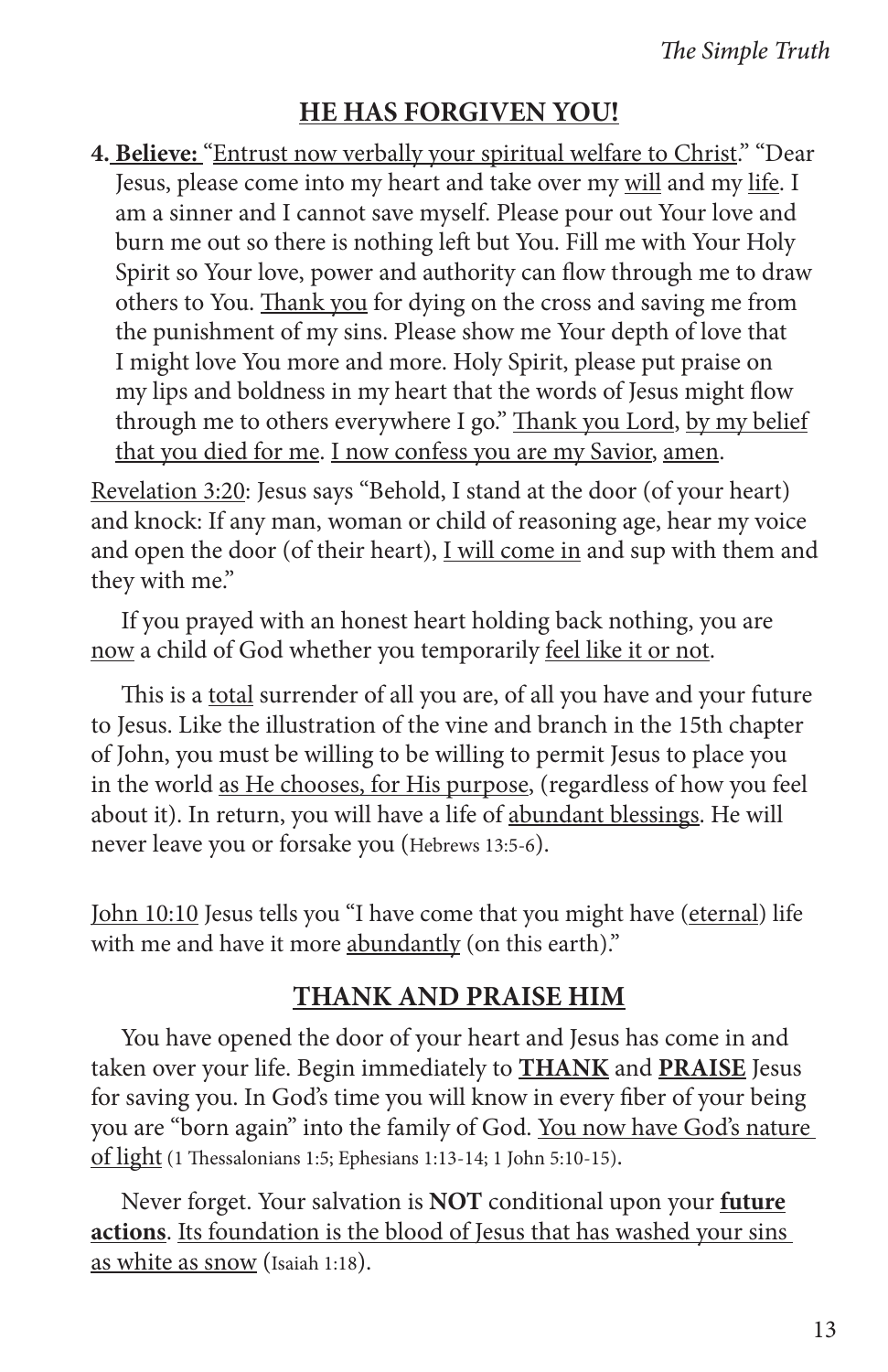### **WHAT DO YOU DO NOW?**

- **1.** Say "Thank you Jesus" no matter what situations you encounter. Romans 8:28 says God will not permit anything to happen to us as long as we are abiding in Jesus, unless it will lead us to a blessing. Our job is to trust God's love for our needs. Philippians 4: 6,7,19 and James 1: 2-4 is proof.
- **2.** Begin reading the gospel of John. God's love will draw you to trust His Word even more by opening the flood gates of God's blessing to you.
- **3.** Immediately tell as many family members, friends and even strangers that you have given your life to Jesus. Confess it out loud to yourself many times. "You will be blessed!"

As you share your surrender to Jesus with others, more and more peace and joy will flow through you and God will bless you abundantly in so many different ways. Matthew 10:32-33 (Jesus speaking): "Whosoever shall confess me before men, him will I confess before my Father which is in Heaven. But whosoever shall deny (Greek translation is "reject") me before men, him will I also deny before my Father which is in Heaven."

- **4**. Join a group of spiritually like-minded individuals to meet with, to worship together and study God's Word. The Holy Spirit will lead you!
- **5.** Ask God to give you the grace to be a blessing to others. "Do unto others as you would want them to do unto you." Love changes things!
- **6.** God asks only two things of you (1 John 3:23):
	- **a.** That you entrust your total well-being to Christ (have total faith in God's love for all of your needs).

**b.** That you be willing to let God's love flow through you to others.

1 Timothy 1:5 says "As you trust Jesus for your needs, you will have a pure heart, a good conscious and a sincere faith and God's love will automatically flow through you to others (1 Timothy 1:5)." You will be abiding! (John 15:4-5). These are the only two commandments Jesus gave us (1 John 3:22-24; Matthew 22:36-40).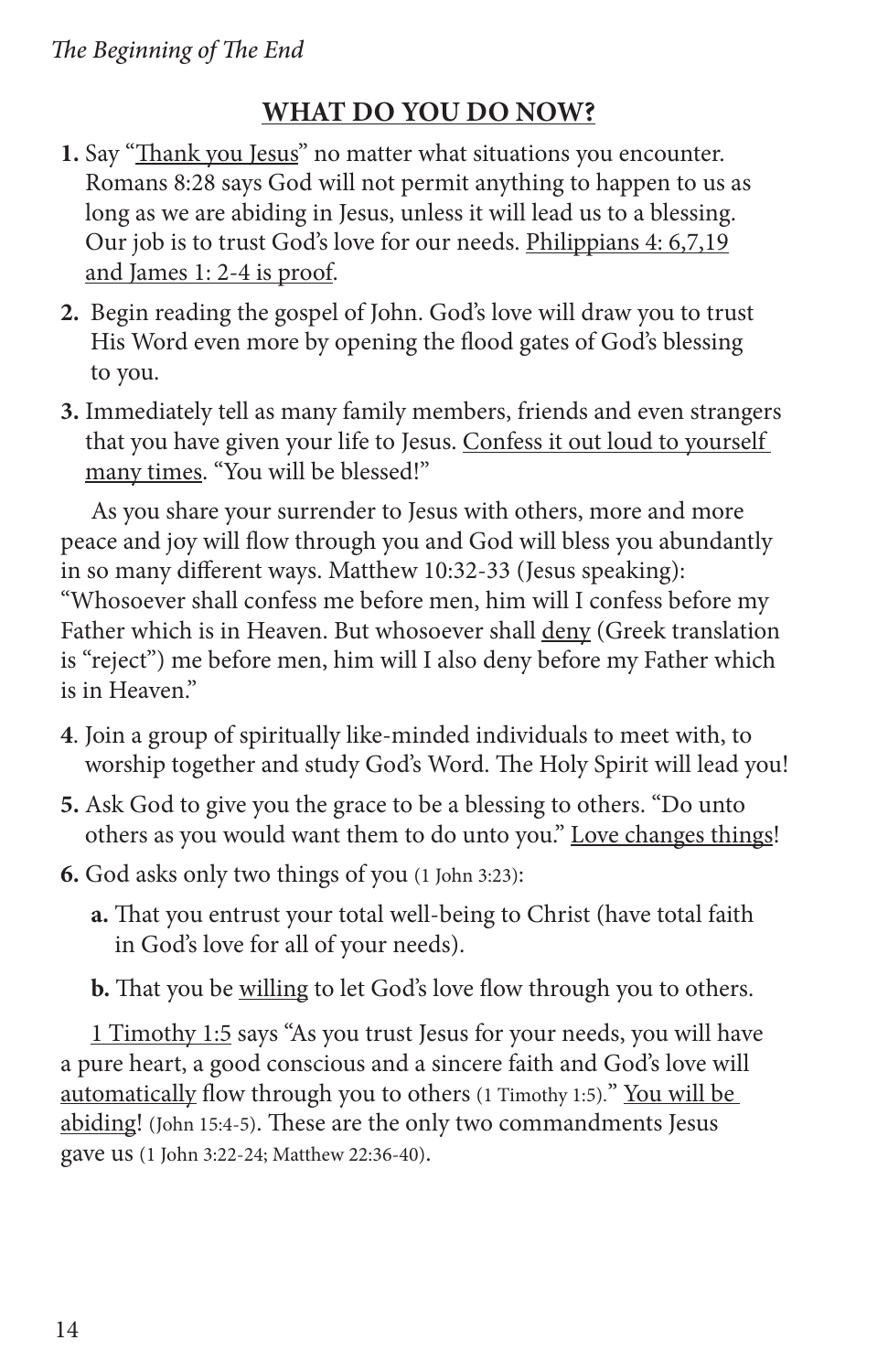#### **IN CLOSING**

Knowing the difference between a dark sin nature and God's nature of light, and love, we can understand how and why our nature chooses its eternal home.

Every individual has a choice to make! If on earth we choose to control our own life and be "self willed; then upon death our nature will choose the comfort of secrecy and darkness, never realizing its eternal consequences of misery, loneliness, lack, pain, loss, etc.

However, if on earth we choose God's free gift of eternal life, at death our nature of light will quickly choose God's peace, joy, happiness and the blessing of being with God for all eternity. God's mercy and love is beyond comprehension. Our work is to thank Him and praise Him for it.

#### **VERY IMPORTANT**

If you have not given your life to Jesus, please do not let the treasures and pleasures of this world blind you. God is not asking you to clean yourself up before you accept His free gift.

"Just surrender to Him." He will gradually do the cleaning up for you. He loves you and wants to have a personal relationship with you. "Light with Light"... For all Eternity.

I urge you to think for yourself. Many may say these words are crazy. They have in the past and will in the future. However, each person **DIES ALONE** and each will have chosen their own destiny. Do you really want to join the jeering crowd as they rush toward the Hell of their choosing?

## **THOUGHTS FROM JIM HUNT, DON'S BROTHER JESUS CHRIST LOVES YOU AND WILL NEVER GIVE UP ON YOU**

No matter what you do to yourself, to loved ones, or to your enemies Jesus Christ loves you and will never give up on you.

His love is always reaching out to you. All you must do to receive this love is to accept His love. Say this now, say it out loud if possible. "Thank You Jesus. I accept Your love. I accept Your will for my life."

Jesus Christ died for your sins and thereby gave you eternal life. Now tell our Lord you accept his free gift of eternal life and surrender your will to His will.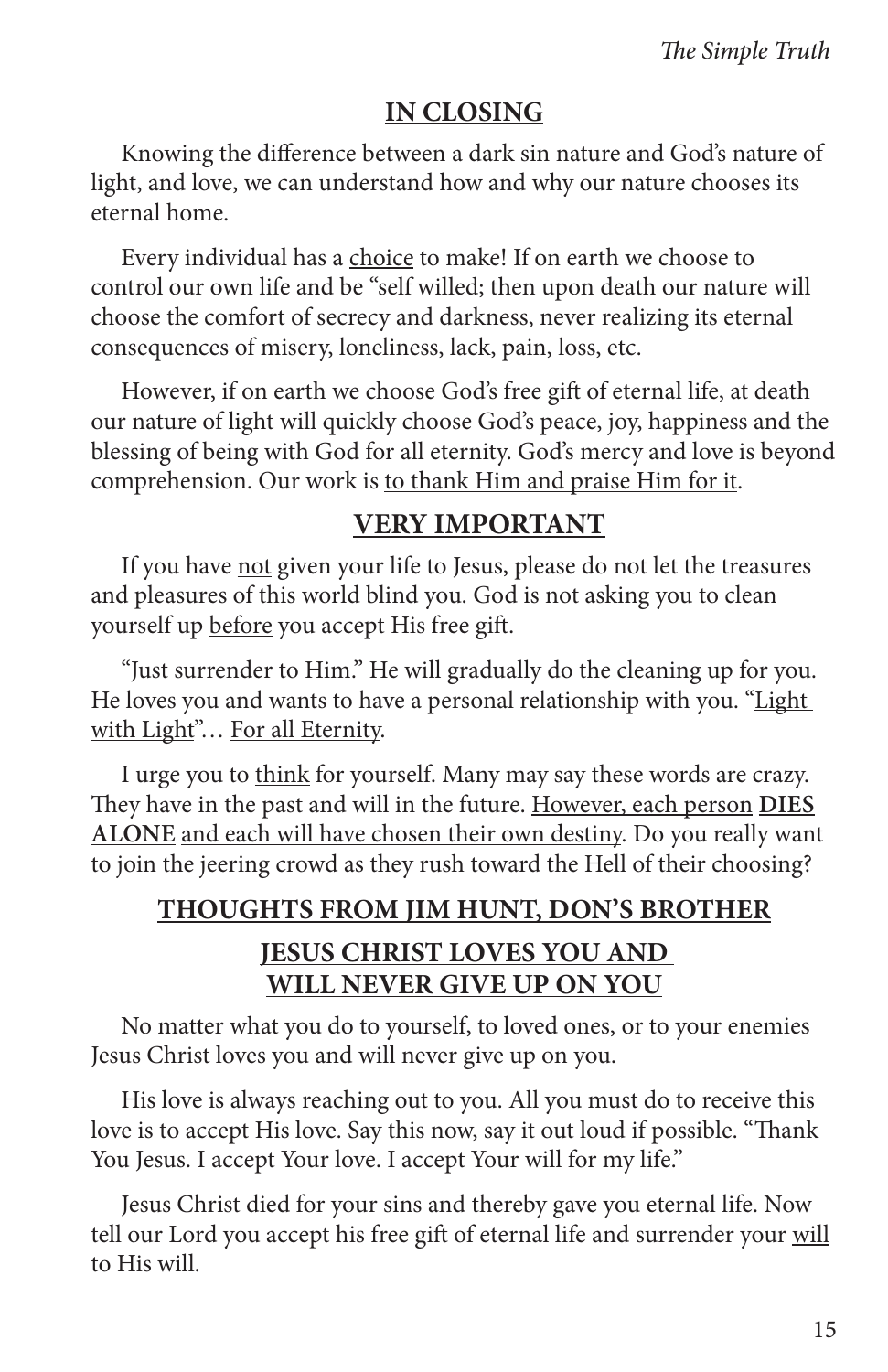The Beginning of The End

All through the day repeat over and over "Thank You Jesus" and Jesus will give you inner peace that will surpass your most cherished earthly dreams.

Jesus Christ is alive today and the Bible is "The Word." Admit your needs, accept Him into your life and change your world. Read the Word of God daily and learn the truth.

**Jim Hunt** Co-Founder Hunt Brothers Pizza

#### **"YOU CAN HAVE TOTAL FAITH IN GOD'S LOVE FOR ALL YOUR NEEDS"**

(Philippians 4:6, 7, 19)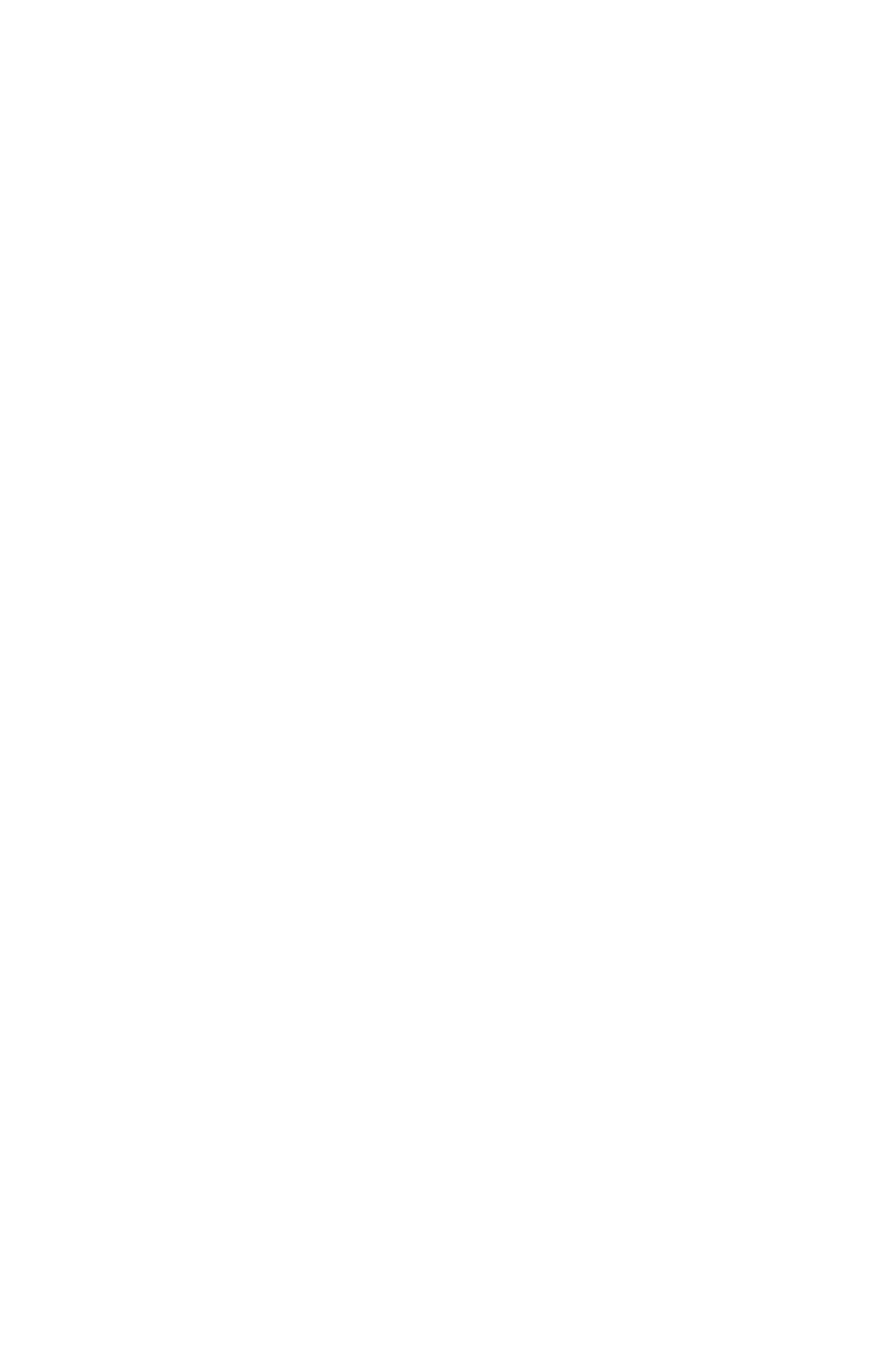## **FIRST WARNING**

## **WARNING WARNING WARNING IT'S TIME TO BUILD YOUR ARK**

**God told Noah to build an ark that would lift him and his faithful family above the coming wrath of God.**

**God was very specific in His instructions. In Genesis 6, verses 13-22, Noah was told the type of wood he should use and the height, length, and breadth of it.**

**Noah was also told who and what would enter the ark. Most important God told Noah when to enter the ark.**

## **GOD HAS GIVEN US SPECIFIC DIRECTIONS TO BUILD OUR ARK —NOW!**

**S.T.P. is the labor we use to build our ark.** 

**The problems, trials, need, failures, disappointments, etc., that we use S.T.P. on now,** 

**create the strong boards of faith for our ark.** 

**Only then will we be lifted up above God's wrath during the coming tribulation period. S.T.P. prepares us an ark to abide in.**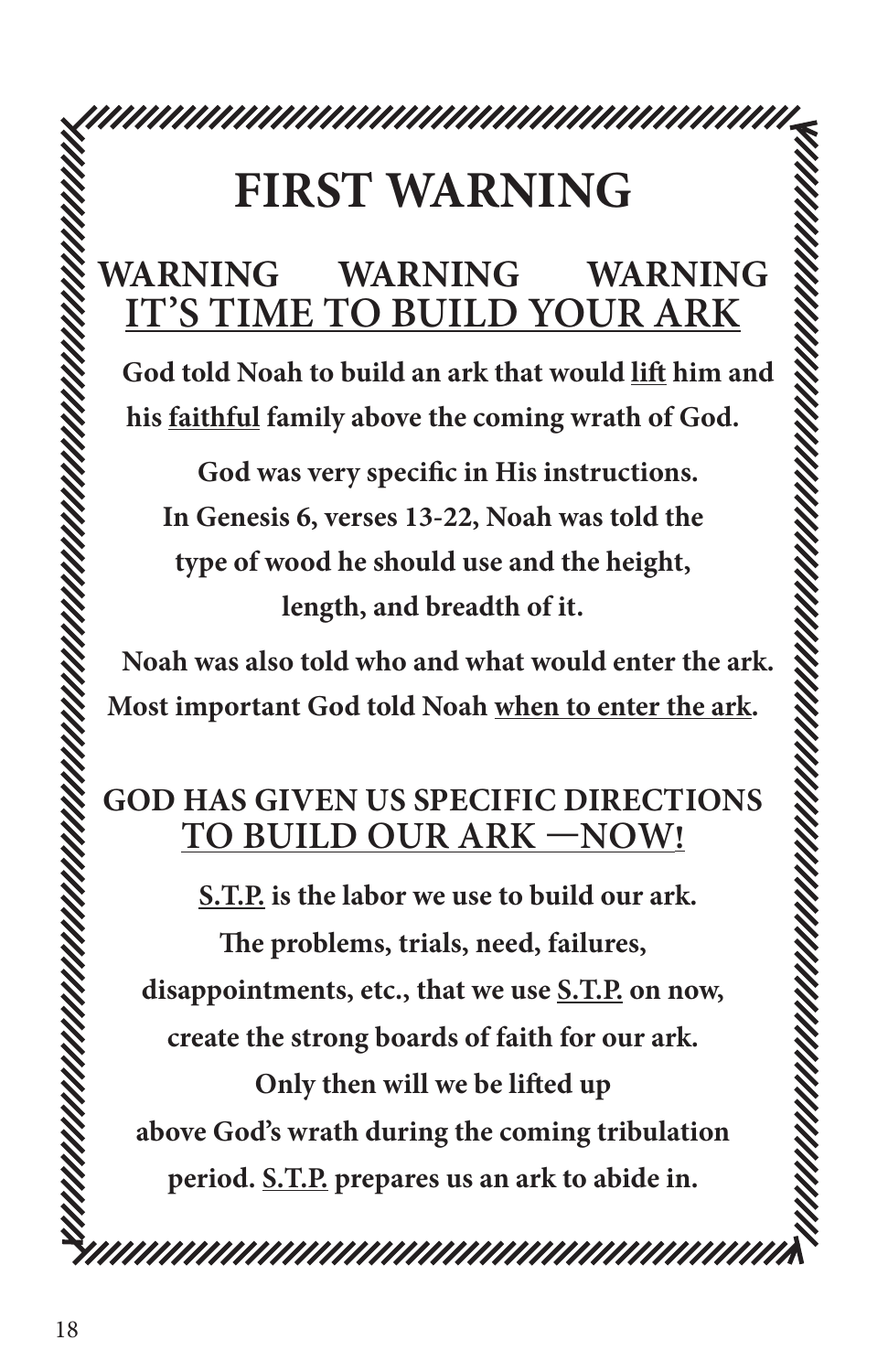## **BOOKLET TWO THE ABUNDANT LIFE**

## **HOW TO TURN OUR LEMONS INTO LEMONADE AND BUILD OUR ARK**

- **1.** God promised to give us more abundant blessings than we would ever need on this Earth (John 10:10).
- **2.** Our sins are forgiven! What is holding back our promised blessings? We will find the answer in this Holy Spirit inspired booklet.
- **3.** We will find that we can have total faith in God's love for all of our needs (Philippians 4:19).

#### **THE ABUNDANT LIFE…NOW!**

As a born again child of God we no longer fear the wrath of God. We know God loves us and wants to bless us abundantly. We know that Jesus came that we might have **LIFE** (eternal life) and might have it more abundantly (John 10:10). The abundant life He planned for us is ours now, right on this earth, "**RIGHT NOW**!" God's Word proves it! Up to now the body of Christ on earth has not known how to receive this promised abundant life.

This situation is changing as the Holy Spirit opens our understanding of God's Word. In this booklet we will see that God's Word proves He has **ALREADY** given us His abundant life. **The problem has been that we have not known how to accept it.** Few of God's children realize they are living in the kingdom of God right now. **THE TIME HAS COME FOR THE BODY OF CHRIST TO COME INTO THE FULLNESS OF FAITH IN GOD'S LOVE**. The work will be accomplished by the Holy Spirit. In this booklet God's Word will show us how to "**ACCEPT**" His abundant life.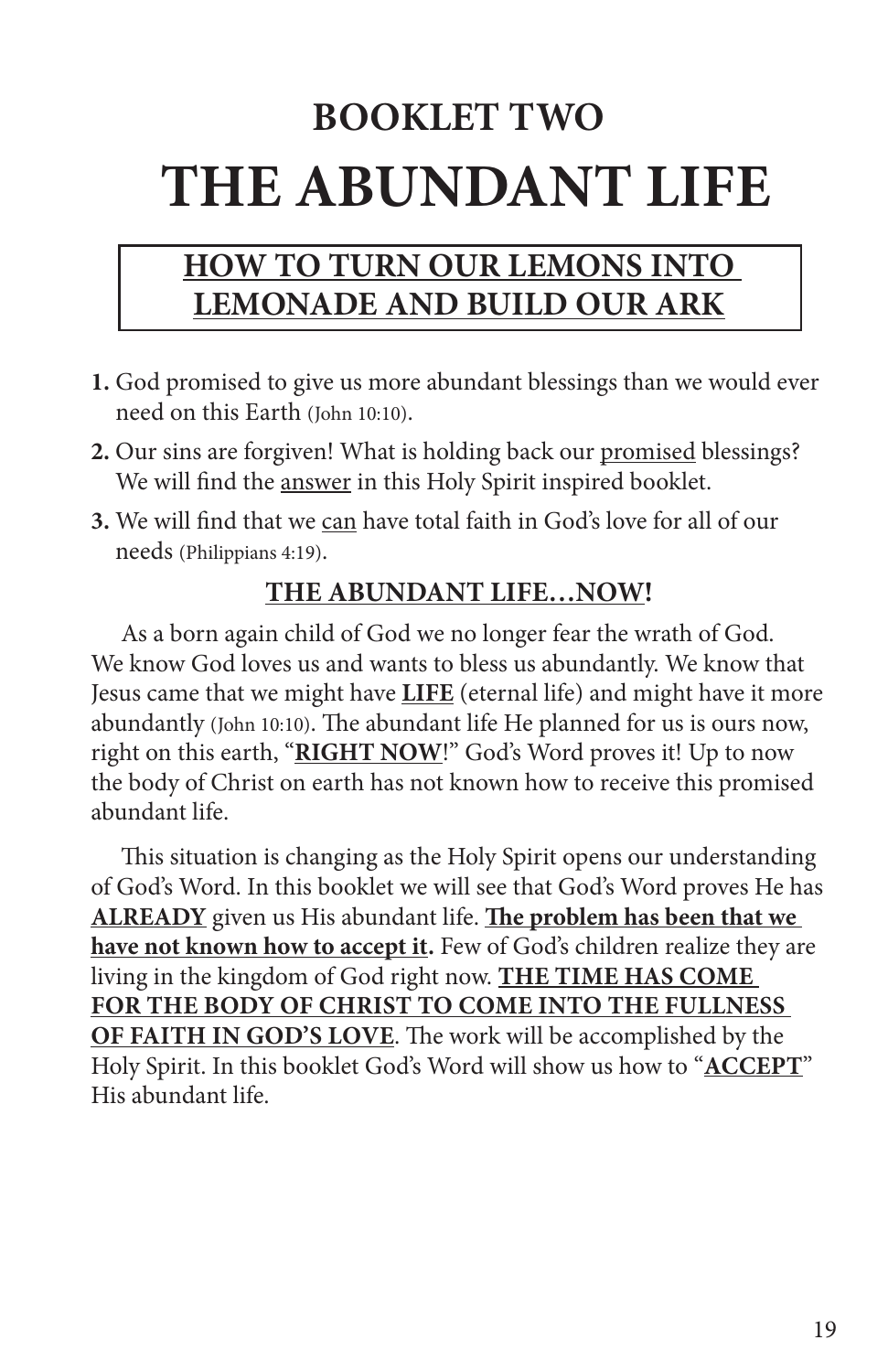#### **THE PRIMARY PATHWAY TO THE ABUNDANT LIFE IS OUR "DEATH TO SELF WILL"**

In Luke 9:23-24 Jesus tells believers "If you desire to obey me, do what I do!" We are to deny our self-centered will, take up our cross (problems) and trust Father God's love for our need. For whosoever holds on to their "self-centered life" will lose abundant life. However, whosoever is willing to surrender their "self-centered will" to Jesus will receive His abundant blessings.

In 2 Corinthians 4:10 Paul said that within himself he is always in the process of dying to his **self-centered will**, as Jesus did after the Last Supper in the Garden of Gethsemane. Only then could the Holy Spirit manifest the life of Jesus in Him and through Him to others.

#### **GOD'S LOVE MESSAGE TO YOU**

#### **Romans 8:35-39 is solid proof you are blessed.**

"Before the world was made I planned your life (Ephesians 2:10). I planned every work I wanted My Son to do through you. I gave you the talent and ability you would need" (Hebrews 4:3.)

"My child, I waited with excitement and anticipation for the day to come when you would be born into the world. Then the day came. As you grew older you did exactly what I knew you would do. You grabbed hold of the steering wheel of your life and took off running. You ran into this wall and then that one, always seeking your own desires, your own ambitions, and your own pleasures."

"Then, my child came the glorious day when you gave up your own desires and turned your life over to Me. At that moment you took your hands off the steering wheel of your life and let Me put My hands on it."

"My child, there is only room for one pair of hands on the steering wheel of your life. When you are attached to any worldly thing, such as a need, problem or situation, then your hands are on the steering wheel as far as that subject is concerned. As a result, you will not hear My voice, know My perfect will, or receive My blessing as a solution to that particular subject. On the other hand, when you surrender a situation to Me, I am able to make My perfect will known to you concerning it".

My brother and sister in Christ, these words apply to you. Read them over. Our Lord is speaking directly to you!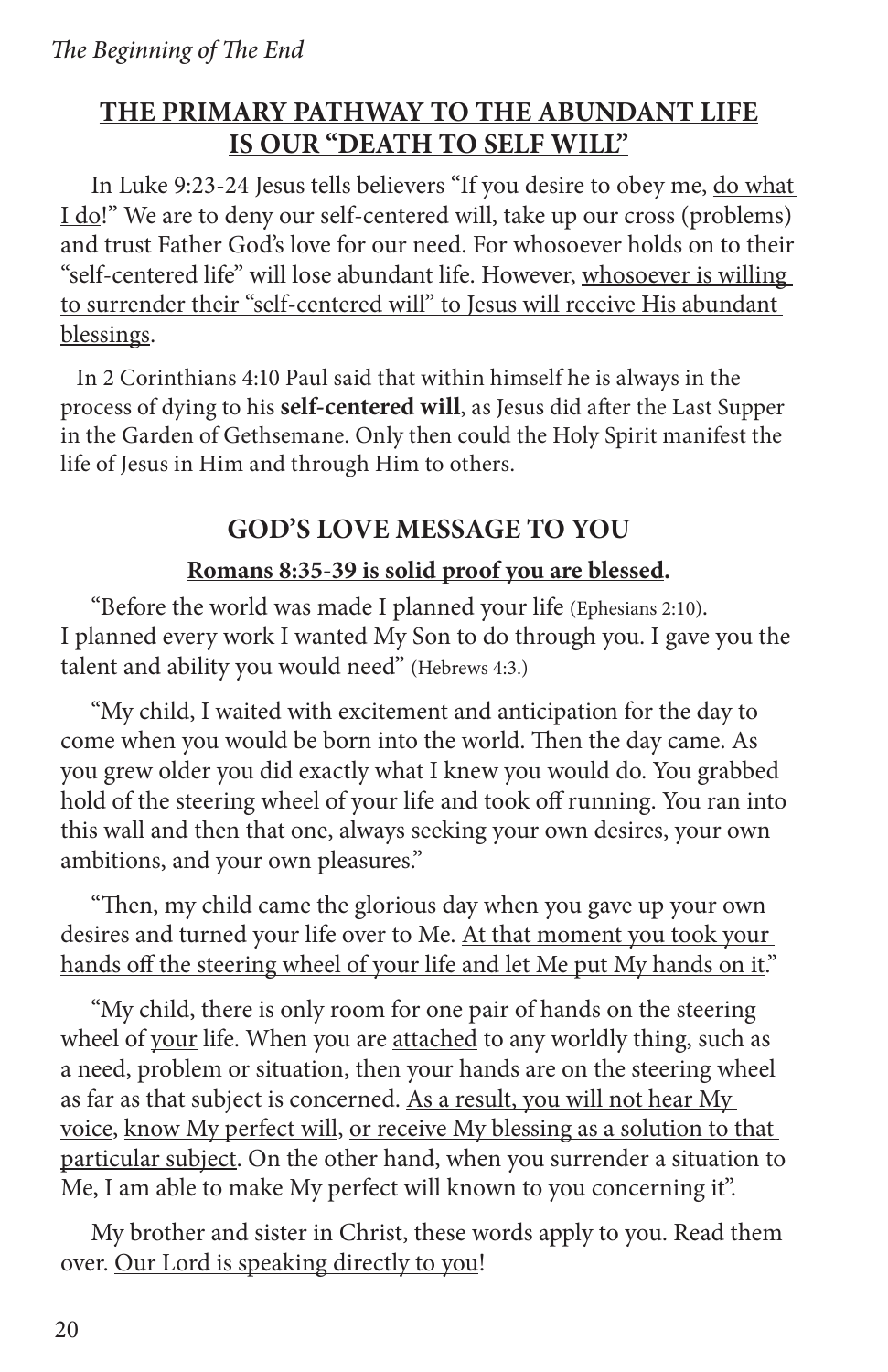#### **HOW DO WE KEEP OUR HANDS OFF OF THE STEERING WHEEL OF OUR LIFE?**

One day as I sat reading at my desk, I felt the Lord said to me: "If you use **S.T.P.**, you will run perfect forever!"

I said "Lord," I do not understand what You are talking about. I believe **S.T.P.** is some type of motor lubricant that is used in racing cars so that when the parts work real fast there is no friction." The Lord said, "My son, My **S.T.P.** works the same way. When My children use My **S.T.P.** they live perfectly in the world with no friction."

Then the Lord said, "My **S.T.P.** is SURRENDER**,** TRUST and PRAISE**."** He then let me know that when His children are using **S.T.P.** they are abiding in Him and His love will then automatically flow through them to other people (1 Timothy 1:5). This was the first time that it began to dawn on me that if we keep the First Commandment He gave us to trust His love for our needs, that He would automatically fulfill the Second Commandment to love others through us, (1 John 3:23-24).

I had to know if **S.T.P.** was scriptural. I said "Lord, if this is really You speaking to me, please prove that these words You have given me are scriptural." The Holy Spirit then pointed me to Philippians 4:6-7 and 19.

- **4:6...** "Be careful for nothing (don't worry about anything); but in everything by supplication **(SURRENDER),** prayer **(TRUST),** with thanksgiving **(PRAISE),** let your requests be known unto God."
- **4:7...** "And the Peace of God which passeth all understanding shall keep your hearts and minds by Christ Jesus."
- **4:19...** "But my God shall supply all your need according to His riches in glory by Jesus Christ."

#### **THE LORD'S S.T.P. INSTRUCTIONS**

"First, **SURRENDER** the need or problem to Me. **BE SPECIFIC!** Tell Me **exactly** what the problem is. As you surrender the problem to Me, I will see you are willing to let go and you want Me to handle it. Now begin to **TRUST** My love for your need. Begin to think about how much I love you! Your Bible is full of scriptures that prove My love for you in this situation."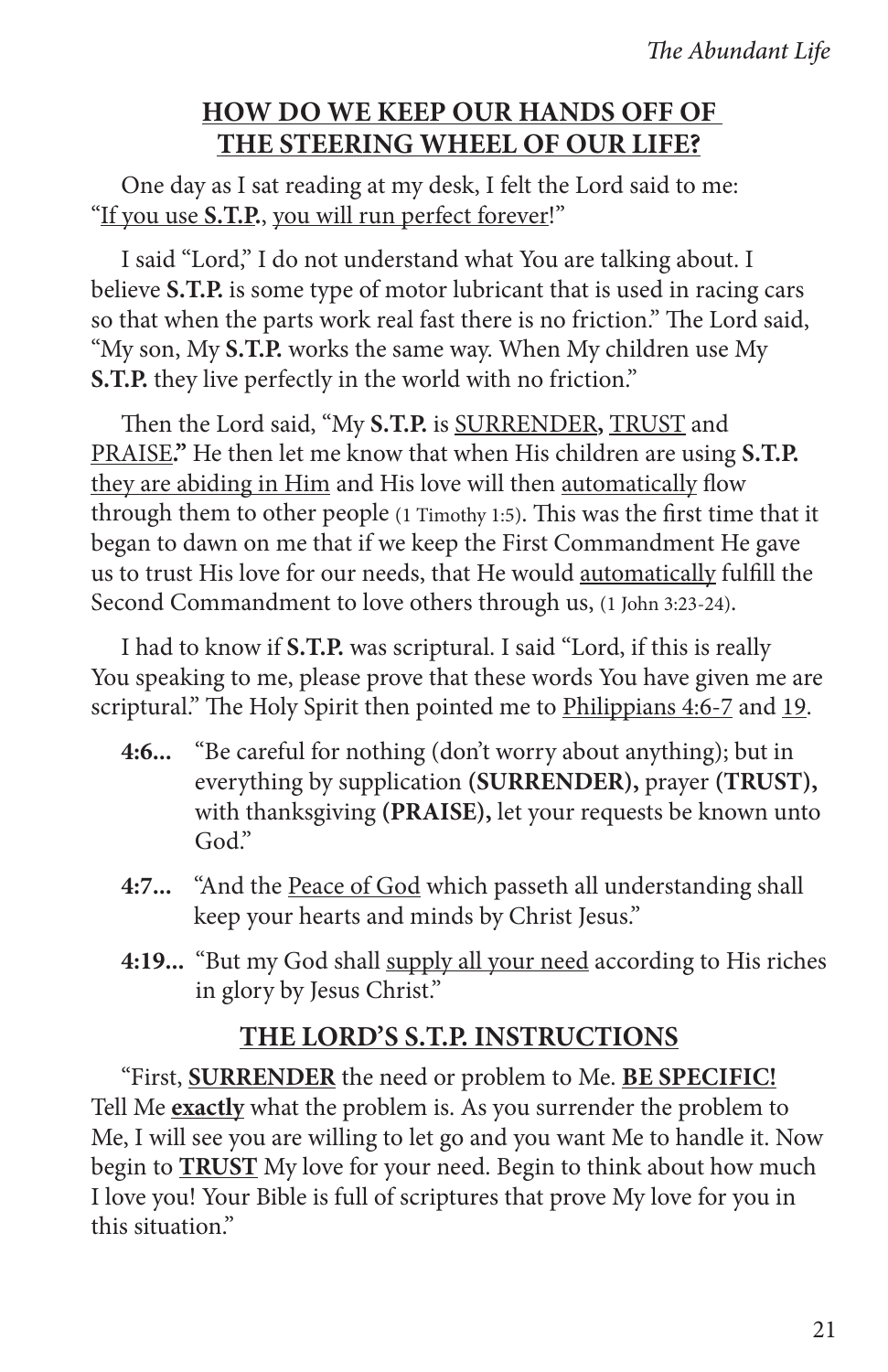#### *The Beginning of The End*

"Begin to study these scriptures and meditate on them. The word of My love shall renew your mind" (Romans 12:2). Peace will flood your soul (Philippians 4:7). Now you must begin to **PRAISE** and thank Me for the situation, just the way it is."

"Soon from deep within you shall come a knowing that I love you so much that I would never let a single thing happen to you unless it was a part of My plan to mold you, draw you closer to Me, and best of all, to lead you to a blessing. Once you get a knowing in your spirit that Romans 8:28 is true and that nothing can ever happen to you without My permission, **S.T.P.** will become your way of life. Only then can my life begin to flow in you and through you to others" (1 Timothy 1:5; John 15:4-5).

#### **WHAT HAPPENS AS WE USE S.T.P.?**

- **1.** As we **SURRENDER** the problem to the Lord, we get immediate freedom from it. This does not mean the problem immediately goes away, but it no longer bothers us. My experience has proven that if we only use **SURRENDER**, we will get freedom from the problem, but it will come back and worry us.
- **2.** The **TRUST** part of **S.T.P.** is the phase in which, as we meditate on the Word, our faith begins to expand. It is a must that we stay in the **TRUST** phase of **S.T.P.** until peace floods our being. This will happen when we are so full of scriptures that prove God's love for us, that we know He is in charge of the situation and leading us to a blessing.

The scripture to back up this infilling peace is **Philippians 4:7**, which says: "And the peace of God, which passeth all understanding, shall keep (G-5432—GUARD) your hearts and minds through (by) Christ Jesus."

**3.** As we begin to thank and **PRAISE** God with a peaceful heart and a spirit of confident expectation, then the power of God, which is the love of God will flow through us into the situation and begin to heal it. The scripture to back this up is Philippians 4:19 which says: But my God shall supply all your need according to His riches in glory by Christ Jesus"

It is important to realize that we do not praise God for giving us the problem. The problem did not come from God! Instead, we praise God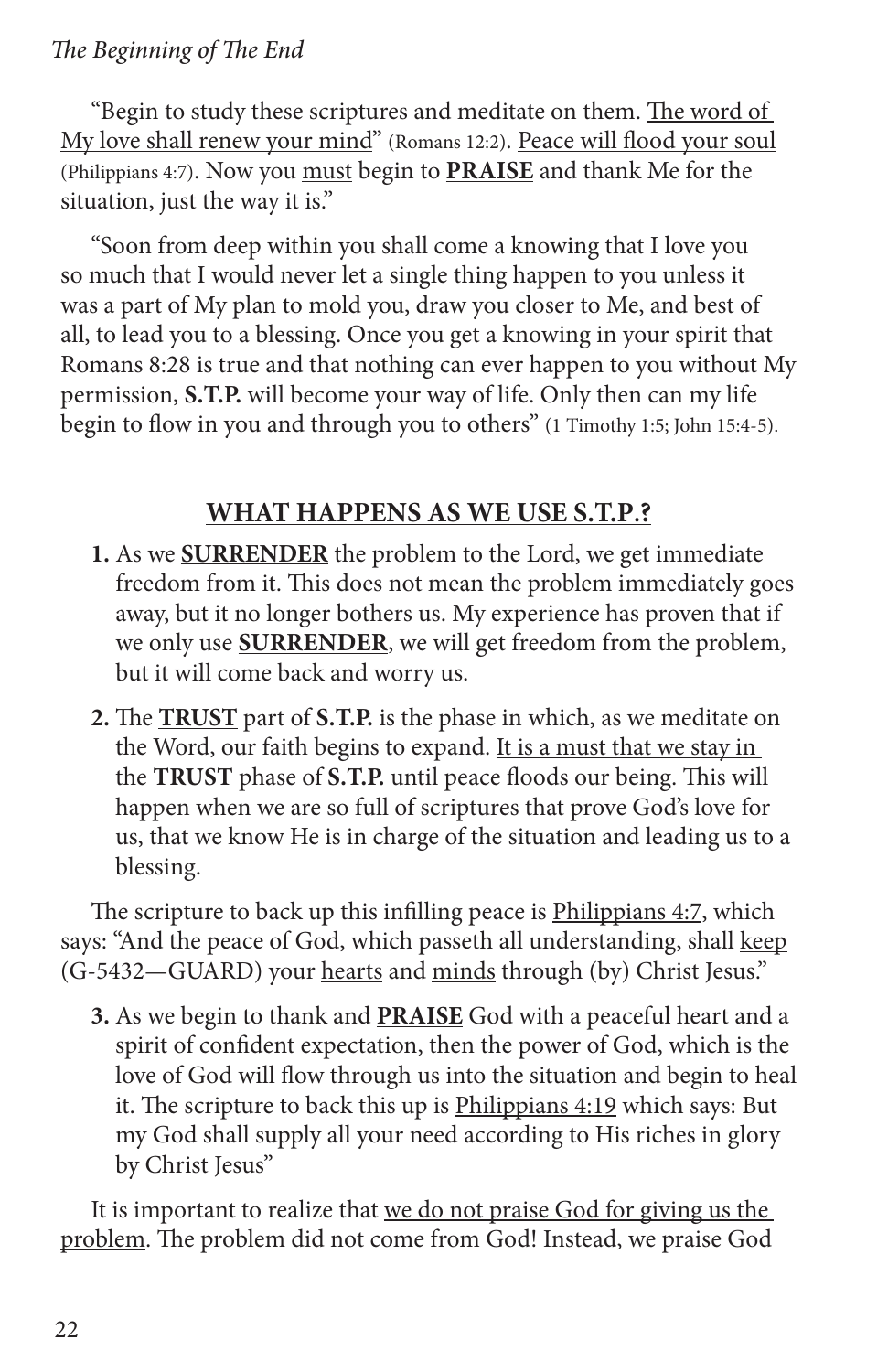because we know He has permitted it for our good, is in charge of it, has the solution and is leading us to a blessing (Romans 8:28; Ephesians 5:20; Philippians 2:13-15; James 1:2-4). We praise Him whether we feel like it or not.

As you can see, **S.T.P.** is our way of living God's life on earth. We can take a problem that would normally worry us and by using **S.T.P.** we can actually turn the whole situation into a blessing not only for ourselves, but for our Lord as well. As we use **S.T.P.** we give the glory and honor to our Father in Heaven. The key to **S.T.P.** is that as we use it; we are having total faith in our Lord's love for all of our needs. THIS IS THE HIGHEST FORM OF WORSHIP**!** This is how we put our faith into action. We use "**SURRENDER, TRUST, AND PRAISE."**

#### **GOOD NEWS**

One day our Lord made trusting Him in the midst of a tough situation a whole lot easier. Here is what He said to me:

"Before the world was ever made, I saw every trial that would befall each of my children. Because I love each one so much, I desired to turn their mourning into dancing, to wipe their tears from their eyes (Psalm 30:11-12)."

"To do this, I placed a seed of abundant **BLESSING** and OPPORTUNITY in the core of every trial they would endure. As My children use My **S.T.P.,** the seed pops open and the abundant blessing begins to grow. As they **TRUST** My love, they fertilize the blessing. As they **PRAISE** Me, and thank Me believing with all of their heart that Romans 8:28 is true, My living water, My Holy Spirit infuses My life into the situation and I begin to change things. In due season, My children will see the miracle working power of My revitalizing life as the abundant solution manifests itself in the fullness of My glory" (Psalm 50:23).

"When my children grumble, fuss, worry and speak about the situation with the same confession that the world speaks, My abundant seed lies dormant and the abundant solution is never manifested for that particular situation."

"My **S.T.P.** brings forth the abundant fruit of My righteousness for all who use it not just to get a blessing, but to give Me glory and honor in the midst of a harmful situation, BY TRUSTING MY LOVE FOR ALL OF THEIR NEEDS" (Philippians 4:19; James 1:2-4). (END)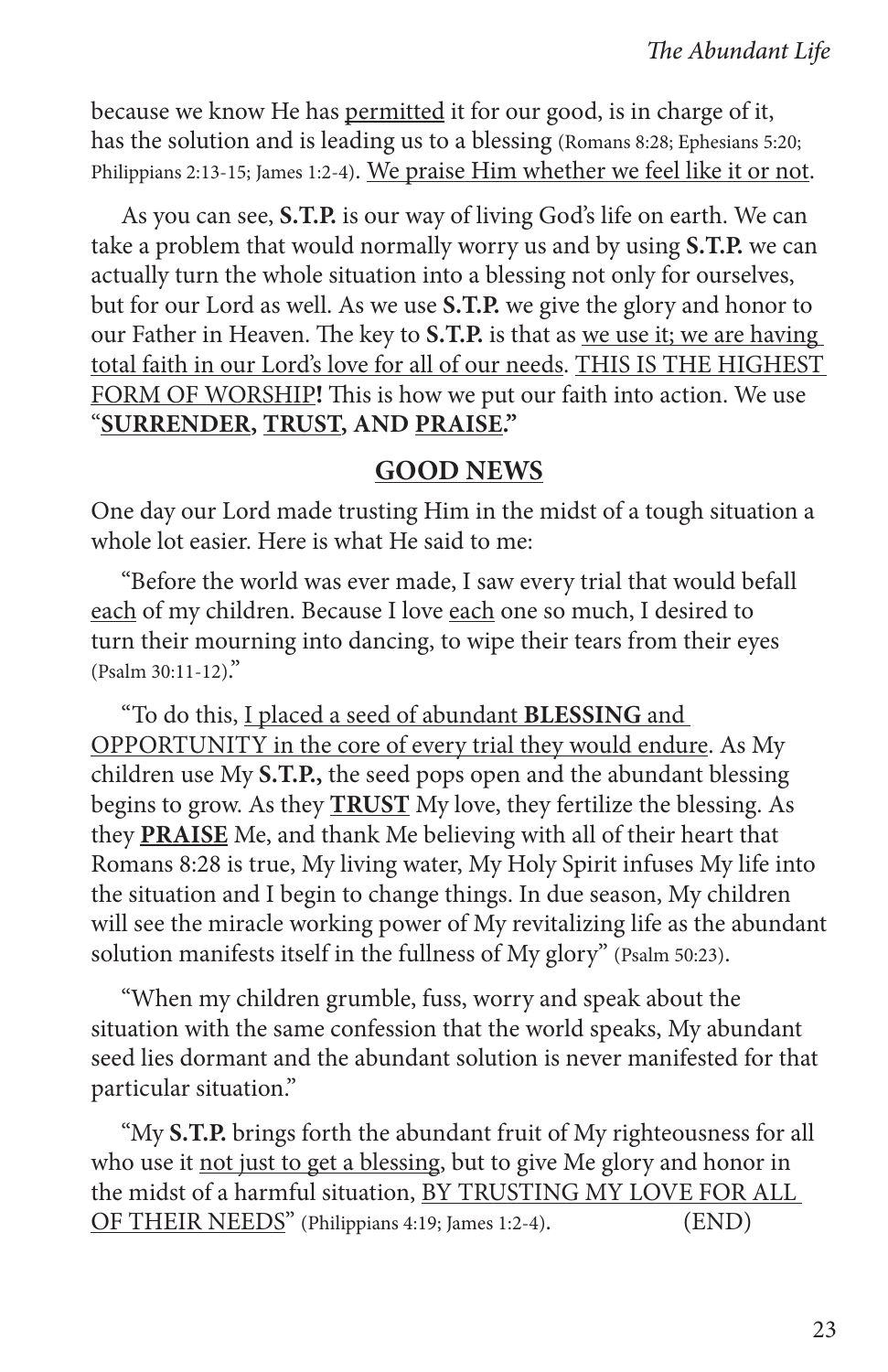## **A MEASURE OF FAITH**

We all have a "measure of faith" (Romans 12:3). When a situation, problem or trial comes along that is **SMALLER** than our measure of faith, our mind will tell us that God is in charge of the situation. We will know He is permitting it to lead us to a new blessing (Romans 8:28).

We are able to surrender the problem to Jesus, trust His love for the solution and with a joyful heart, start praising Him for the situation just the way **IT IS**. "Not my will, but thine be done." **This occurs when our God given measure of faith is greater than the problem**.

#### **PROBLEM BIGGER THAN OUR FAITH**

When the situation is larger than our faith, worry, anxiety and fear can easily overwhelm us. When this happens, we need to sit down with our Bible and concordance and begin to use **S.T.P.** on the situation. First, we **SURRENDER** the problem to the Lord. We immediately realize the problem is bigger than our faith, because we are unable to trust God for the solution to our problem.

At this point, we are confessing God's words but anxiety may be so strong in us that we do not know if we really believe what we are saying or not. Our eyes are fixed on the situation instead of on God's power and love. We are looking over the edge into the devil's pit. See example 1:

#### **EXAMPLE 1**



You can see in example 1 that the problem is much larger than our faith. If we permit our anxiety to continue, soon we will believe in our heart that the very thing we fear is going to come upon us…and it will! What we believe in our heart, in due season, we will speak with our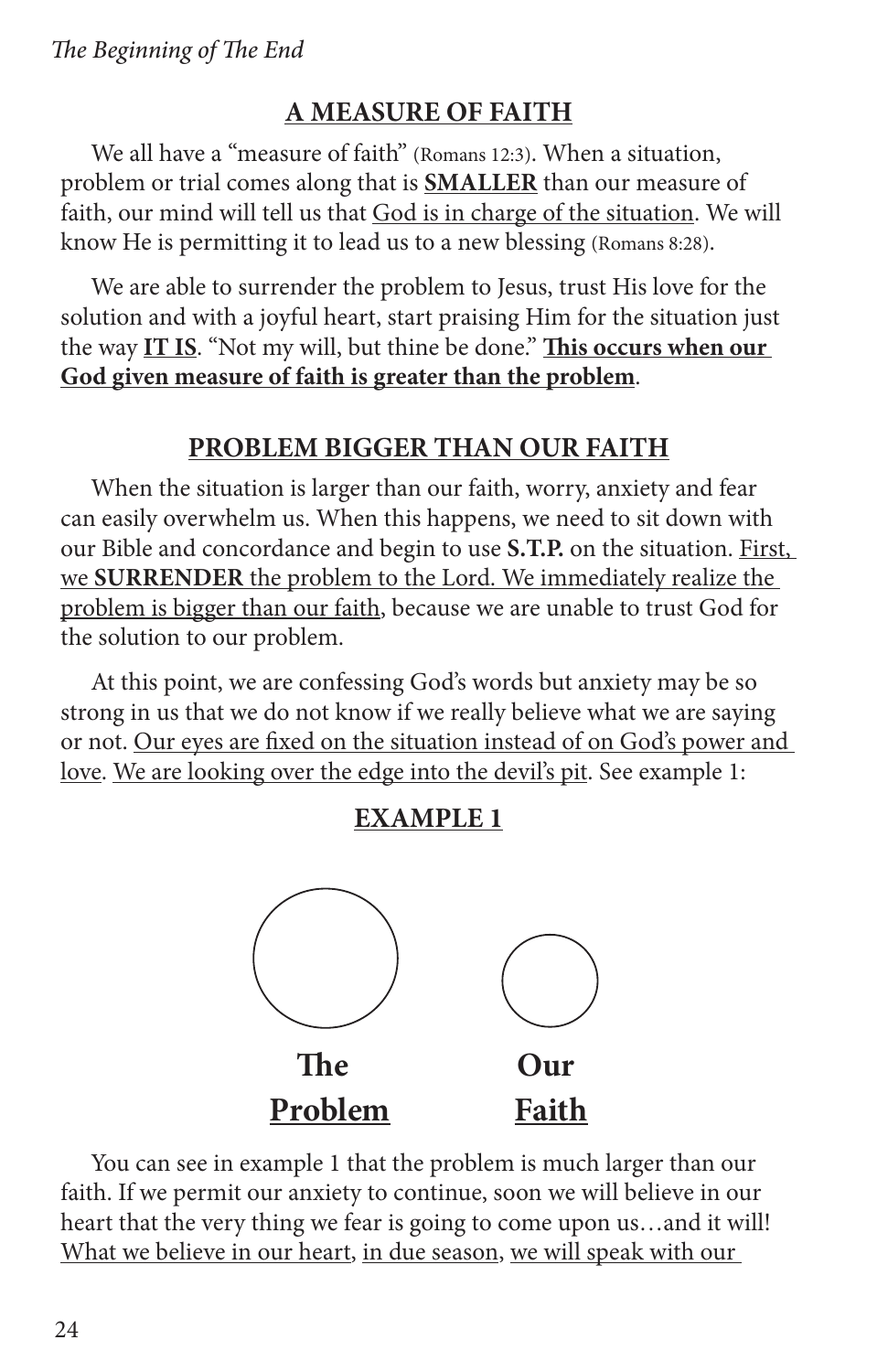tongue. This will bring the very thing we fear into reality in our life. Romans 10:8-10 can work in a positive or negative way based upon what we believe and what we say.

Matthew 12:34 says "Out of the abundance of the heart, the mouth speaks." Proverbs 12:18 says "The tongue of the wise is health." Proverbs 15:4 says "A wholesome tongue is a tree of life." Proverbs 18:21 says "Death and life are in the power of the tongue." Psalms 50:23 says "To him that ordereth his conversations aright will I show the salvation of God." (Salvation in the Hebrew translates to "liberty, deliverance, prosperity and safety.")

Please remember as a child of God, we have the nature of God (2 Peter 1:4). God spoke the world into existence (Genesis Chapter 1). You and I literally speak our world into existence based upon what we believe in our heart and confess with our mouth. WE MUST SPEAK ONLY WHAT GOD'S WORD SAYS**!** Only then can God's Word be manifested in our life.

Another proof can be found in Proverbs 4:20-22. "My child, listen to my words, incline your ear unto my sayings. Let them not depart from your eyes; keep them in the midst of your heart. For they are life unto those that find them, and health (medicine) to all their flesh (the body)."

#### **REMEMBER**

God's Word is true reality! It never changes! Everything else is subject to God's power and can be changed. We must pay no attention to what we hear, see, think or feel unless it lines up with God's Word.



Our faith started small. Notice in example 2 how our faith has expanded until it is larger than the problem. As we meditated on God's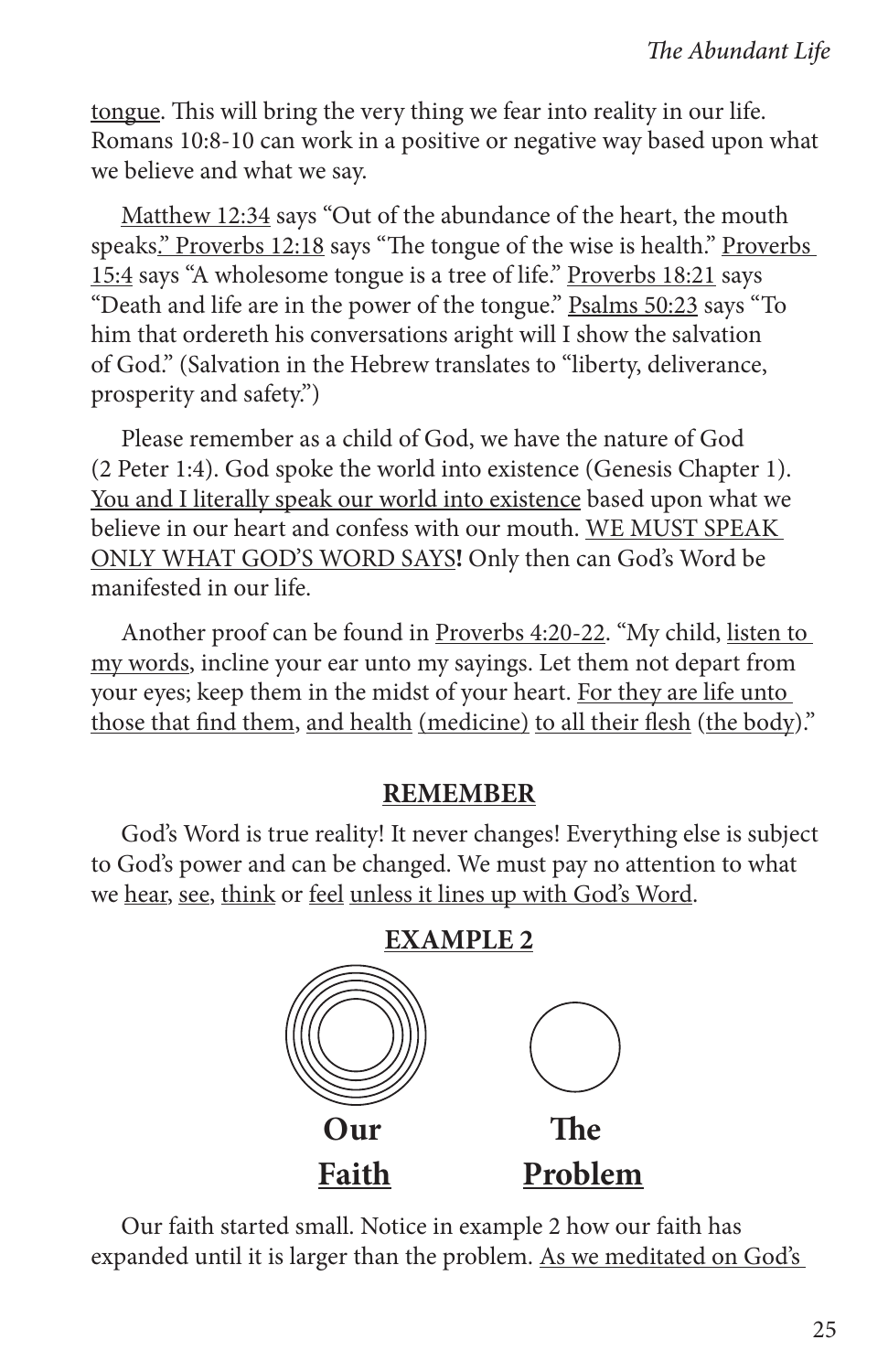#### *The Beginning of The End*

Word our mind began to understand what God's Word says about our situation. It realizes God has already met our need in and by Christ Jesus. As our mind started to believe, our emotions began to sense God's love. These emotions excited our will to make a decision to believe God. Each time a decision was made to believe God's Word, our faith expanded.

The more scriptures we meditate on, the more decisions our will makes, and the greater our faith increases. We began to realize how much God really loves us. He has already met our present need abundantly. All he desires from us, is that we be willing to trust His love by our accepting whatever His perfect will be for us. We then free Him to give us His very best, at His perfect time and in His most wondrous way. Are you, am I, willing to joyfully accept God the Father's love plans for our life? We have to tell Him!

#### **WE MUST REMEMBER**

**S.T.P.** is not a "prosperity" message but a "crucifixion" of our will. It is not a way to get what we want, but a way to give up all by dying to what we want. Only then can God give us all of His blessings. Peace comes only to those who say "**NOT MY WILL, BUT YOUR WILL ONLY**!" We must never forget that "God's ways are far above our ways." Only His ways can change our lemons into sweet lemonade (Psalm 30:11). At times He does permit the lemon (us) to be squeezed. However, if we remain faithful by using **S.T.P.** we will see that the squeezing has been for our good and will always lead us to one of God's choice blessings (Romans 8:28; James 1:2-4).

#### **We can have total faith in God's love for all of our needs.**

(Philippians 4:19)

#### **AN S.T.P. EXAMPLE**

Let's suppose we have not been feeling well for several weeks. After seeing our primary Doctor as well as a specialist, we are told we have a form of cancer that is not only inoperable, but radiation would be of little value. At this point, as with any other physical, mental, emotional, spiritual, financial, social (relationships) or verbal problems, we have two choices.

#### **First choice:** We could fall into a cesspool of self-pity. This is a literal walking around form of death that will only speed up the pain and suffering of physical death.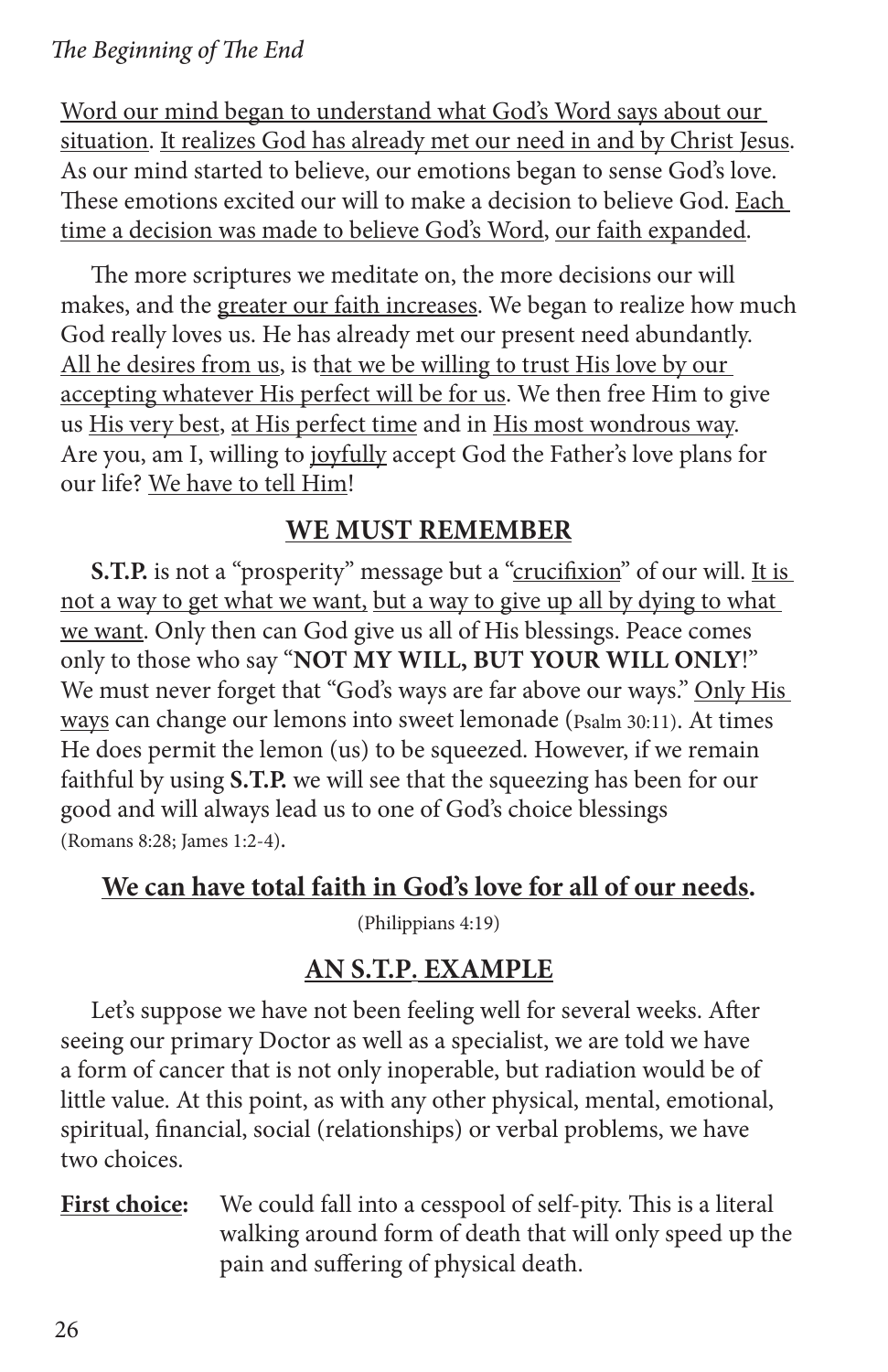**Second choice:** We could lift our soul (mind, emotions, will) to Father God and His proven tremendous "loving kindness" by using **S.T.P.** We must never permit ourself to forget how much He loves us.

**Proof:** He sent His only begotten Son (born of a virgin) to die a horrible humiliating death to pay for every self-centered sin we committed against God, ourself and others. He set us free from all punishment because His love for us was so great. Surely we can believe He wants the best for us now.

## **S.T.P. IS THE KEY TO RECEIVING**

## **"GOD'S PERFECT WILL" FOR THIS PROBLEM!**

## **SURRENDER**

Picture yourself walking right up to Jesus. Say "Lord Jesus, the doctors say I have cancer. Right now, by my will, I pick up this spirit of cancer and any other evil spirits connected to it and place them at your feet. Lord, You do with them as you see fit. "**I DESIRE ONLY YOUR PERFECT WILL.**"

## **GOD'S WILL VERSUS OUR WILL**

**1**. Jesus was always surrendered to His Father's will. How can that be? Jesus was born of a virgin by the Holy Spirit, not by the seed of man. He had a Godly spirit and nature that totally controlled His mind, emotions and will. Although at times he was severely tempted, by God's grace He was able to always surrender to God's perfect will.

 We are physically born by the seed of man. Due to Adam's sin in the Garden, we were born with a sin spirit and nature. We were born totally selfish and wanted our way in all things. We would not surrender to anyone unless forced.

**2.** In the garden Jesus knew the depth of His Father's love and will for Him. By the Holy Spirit, He felt free to ask "Father God, if there be any other way, please let this cup pass from me (Matthew 26:39)."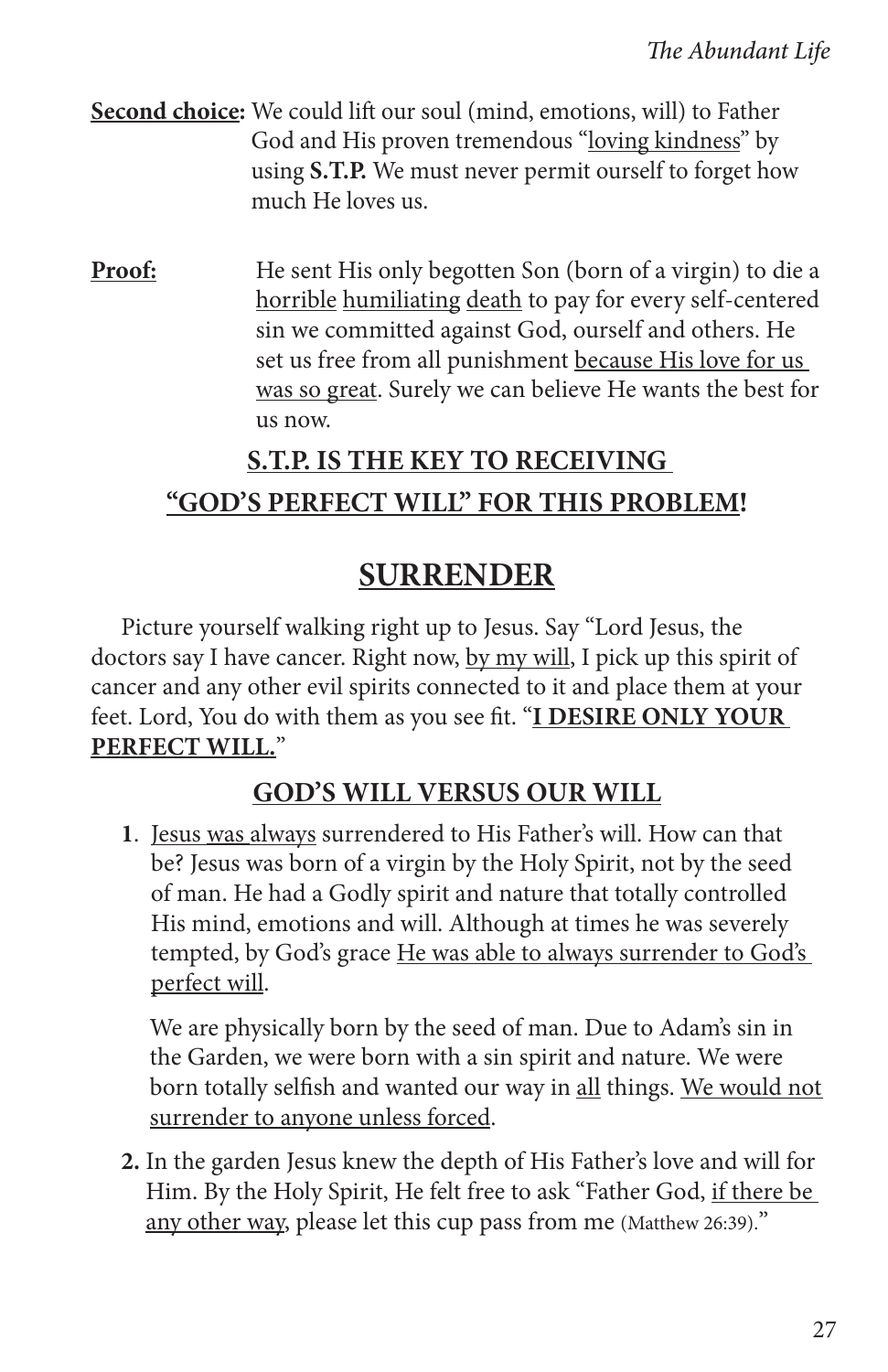#### *The Beginning of The End*

We do not know the depth of God's love for us. Instead, many of us come to God not to appeal to His love but we come stressing our faith in His promises and in essence almost demanding He honor His Word.

When that does not work, we try to increase our faith so that we can get God's promises to work. It is almost as if we are coming to a God blessing machine. We put a scripture in the slot and expect just the right blessing to drop out of the machine.

**3.** Jesus, knowing Father God's greatest need gave up what He desired (freedom from the cross). He said "O my Father, if it be possible, let this cup pass from me: Nevertheless not as I will, but as thou wilt" (Matthew 26:39).

 **Question:** Why is surrendering our will to Father God's will, His greatest need? It is the only response we can make to Him that proves "we have total faith in his love for all of our needs." Is not this response the very best that any loving father or mother would desire to hear from their child?

 Many times we base our total faith "**in**" God's Word. Our faith must be "**on**" God's Word. The Word should be the strong foundation in which we stand and hold onto God's love. It is very important that we relate His scripture promises to Him, not to remind Him, but to let Him know we believe his love promises. As we confess his promises to Him, our faith in His love will grow. Then like Jesus we end with "not my will, but your perfect will is all I desire. I trust your love for my needs."

**4.** Jesus lives in the kingdom of God, both in Heaven and on Earth. So do all who are born again (Colossians 1:13). God can manifest His promise in either kingdom based on his perfect will and our willingness to be found trusting His love for all of our needs.

 All we have to do is hold on to God's love, ask the Holy Spirit to give us the grace to trust Him as a little child. As we trust His love for our needs, His love will automatically flow through us to others (1Timothy 1:5). Thus we are keeping the two commandments Jesus gave us in 1 John 3:23 and Matthew 22:36-40.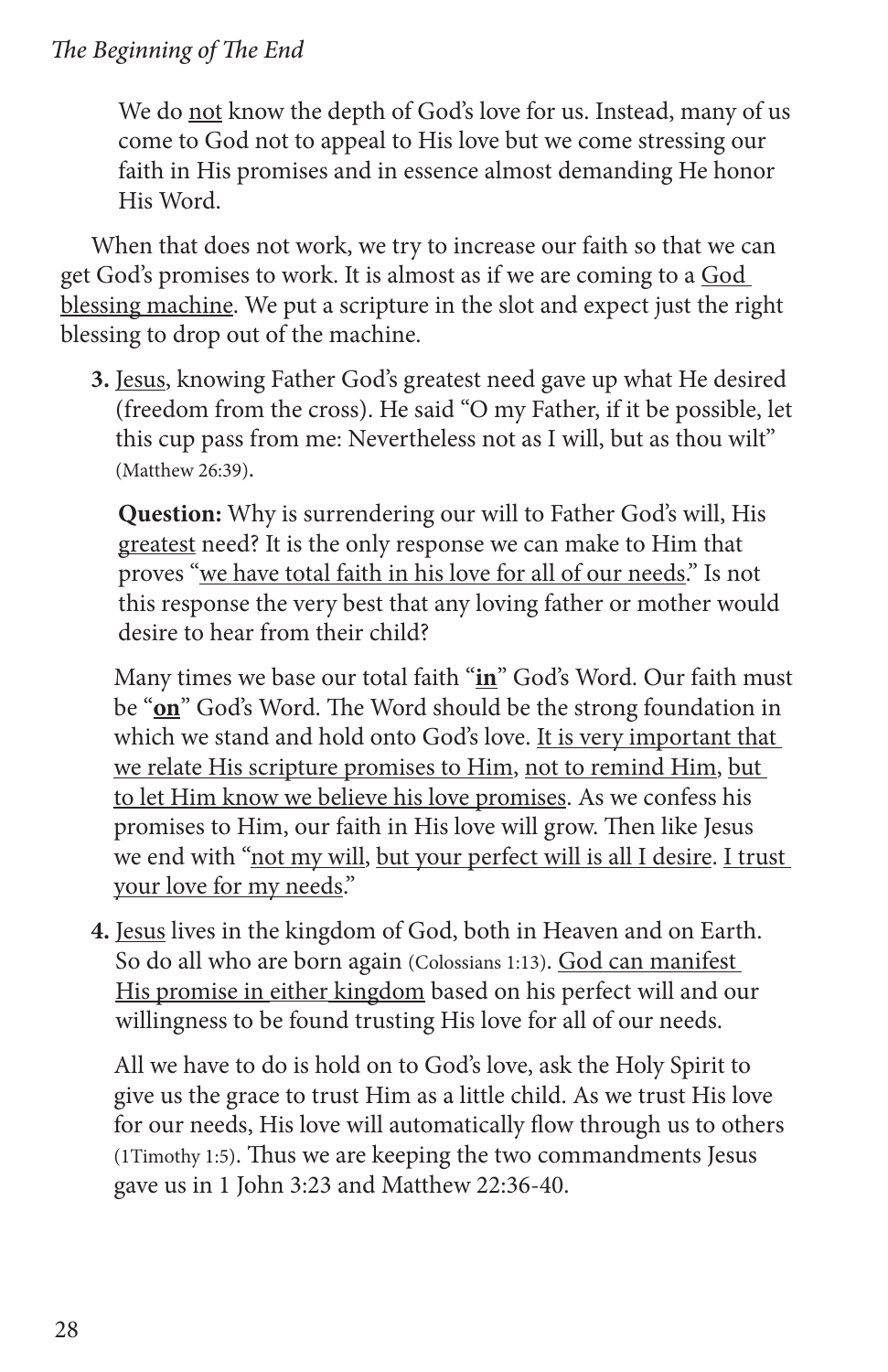## **TRUST**

Now we move into the trust phase of **S.T.P. "**Lord, I trust Your love for me. I know these symptoms are a deception of the devil because they are contrary to Your Word. My dark sin nature died on the cross with You (Galatians 2:20). When they placed You in the tomb I was buried with You (Colossians 2:12). On the third day when You were raised from the dead, I was raised up in You (Ephesians 2:4-6). Your death and resurrection set me free from sin, sickness, poverty and death (John 8:31-32)."

"I was adopted into the family of God and given a God nature just like Yours (2 Peter 1:4). Jesus, You or I cannot have cancer. I am a citizen of the kingdom of God, not of this world. The only difference between the kingdom of God in Heaven and the kingdom of God on earth is on earth You said we would have tribulation (trouble such as sin, sickness, poverty and death). You also said "But be of good cheer, I have overcome the world" (John 16:33). "Praise God —Thank You Jesus!"

"Your Word says no weapon formed against me shall prosper (Isaiah 54:17). 1 John 3:8 says You destroyed the works of the devil (sin, sickness, poverty and death). You abolished death (2 Timothy 1:10). Your Word says ten thousand can come against me on my right side and a thousand my left side, but they will not come near my dwelling. The ten thousand on my right may be sickness, poverty, etc. Those on my left could be every problem known to mankind, but Your Word says they will not come near my dwelling (Psalm 91:1-16)."

"Lord, I know I am a spirit and I live in a body. That means my body is my dwelling and nothing can prosper against me as I use **S.T.P.** on it (Psalm 91:10). I realize the symptoms are present, but Your Word is true. As I entrust myself to it, Your Word will not return to You void without fulfilling what You sent it to do (Isaiah 55:10-11)."

#### **DEAR GOD I TRUST YOUR LOVE**

"I am not waiting for you to heal me. Your word says I am already healed) when I was born again (1 Peter 2:24). Your Word says you restore (build anew) all the canker worm has eaten up (Joel 2:25). Jesus, You prayed to Father God for me – You prayed that I be one with both Father God and You – that the glory God gave to You, in turn You have given to us…"That we be perfect together as one (John 17:20-24). Jesus, before You died on the cross, You said You had "finished the work that Father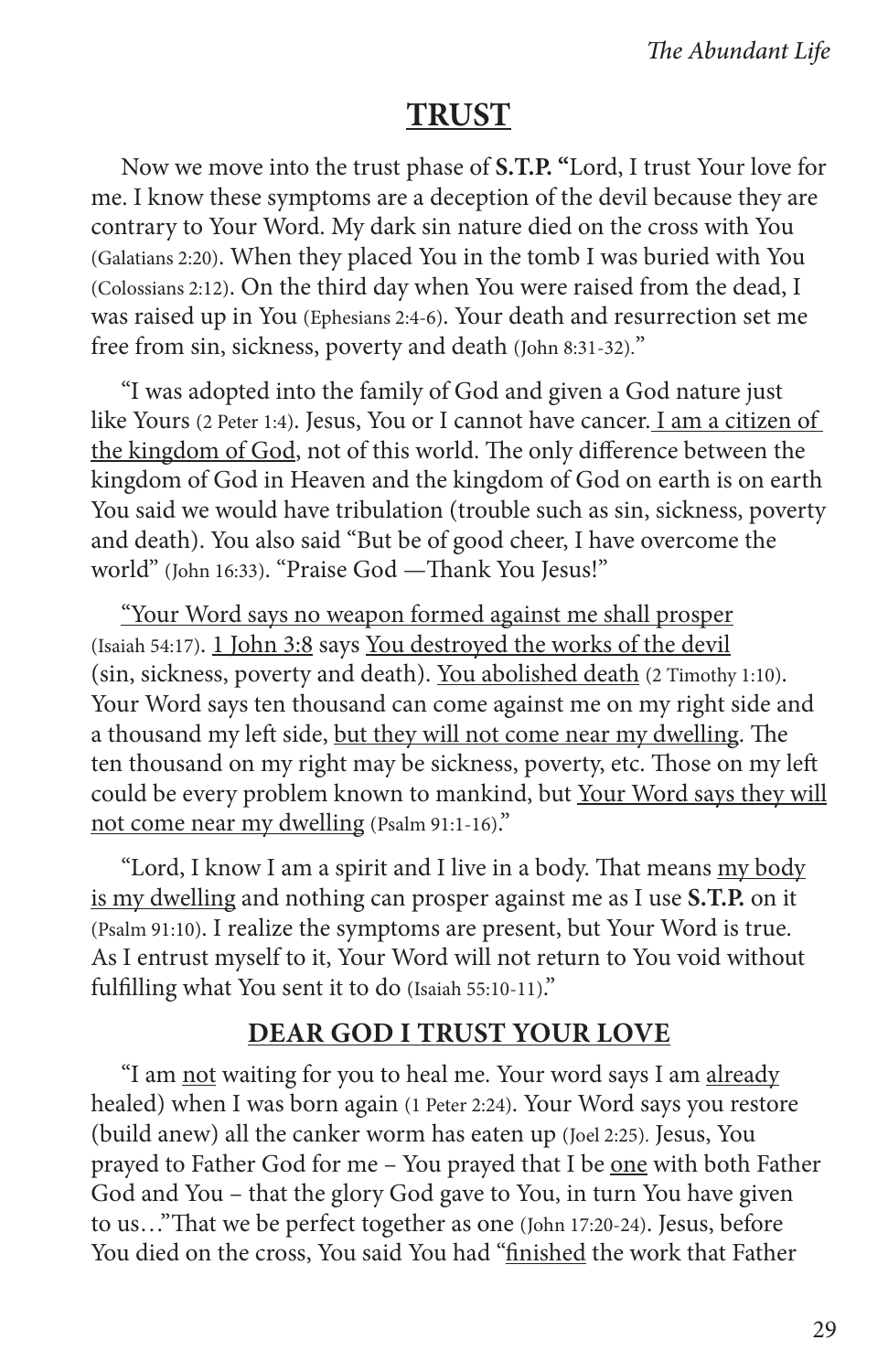God had sent You to do (John 19:30)." By Your grace and my faith in Your word and Your love, "I count it all joy when I fall into various trials and tribulations knowing that the trying of my faith creates patience (cheerful endurance). By Your grace I will let patience have her perfect work (God's will) that I be perfect and entire (G-3648…complete in every part. Perfectly sound in body, entire, whole) "wanting or needing nothing (James 1:2-4)." Grace is God's loving kindess.

## **CROSSES**

Jesus said in this world we will have tribulation (distress or suffering resulting from oppression or persecution). He also said "Be of good cheer, I have overcome the world." Jesus said we are to pick up our cross or crosses and follow Him. We are to use **S.T.P.** on our crosses, joyfully pick them up and follow Jesus (do what He did). What did he do? When the time for suffering and the crucifixion came upon him in the Garden, He used **S.T.P.** on the situation.

- **First –** He went to Father God on His knees and surrendered the problem to Him.
- **Second –** He assured Father God that He loved Him. Knowing how much love God had for Him, Jesus made a request with His Father more than one time. He asked if there be any other way to address the sin punishment…that the "cup" might pass from Him.
- **Third** He humbled Himself under the mighty hand of God and after "sweating blood" over the decision of His will, He submitted to God's will. That is true **S.T.P.** in action. From then on He had the peace of God (Philippians 4:7) until Father God placed all of the sins upon Him and turned away from Him because He could not look on the sins of His Son. Jesus was totally separated from Father God, at His death. He died the death of an unsaved sinner in our place (Matthew 27:46).

## **WE MUST NEVER FORGET**

All crosses lead to great blessings when we use **S.T.P.** and abide in Jesus. Why else would Jesus say "Pick up your cross and follow me?" He knows the fantastic blessing that awaits us. The purpose of God's Word is to lead us to God's love and His perfect will for us. To use it for any other reason is selfish and ungodly!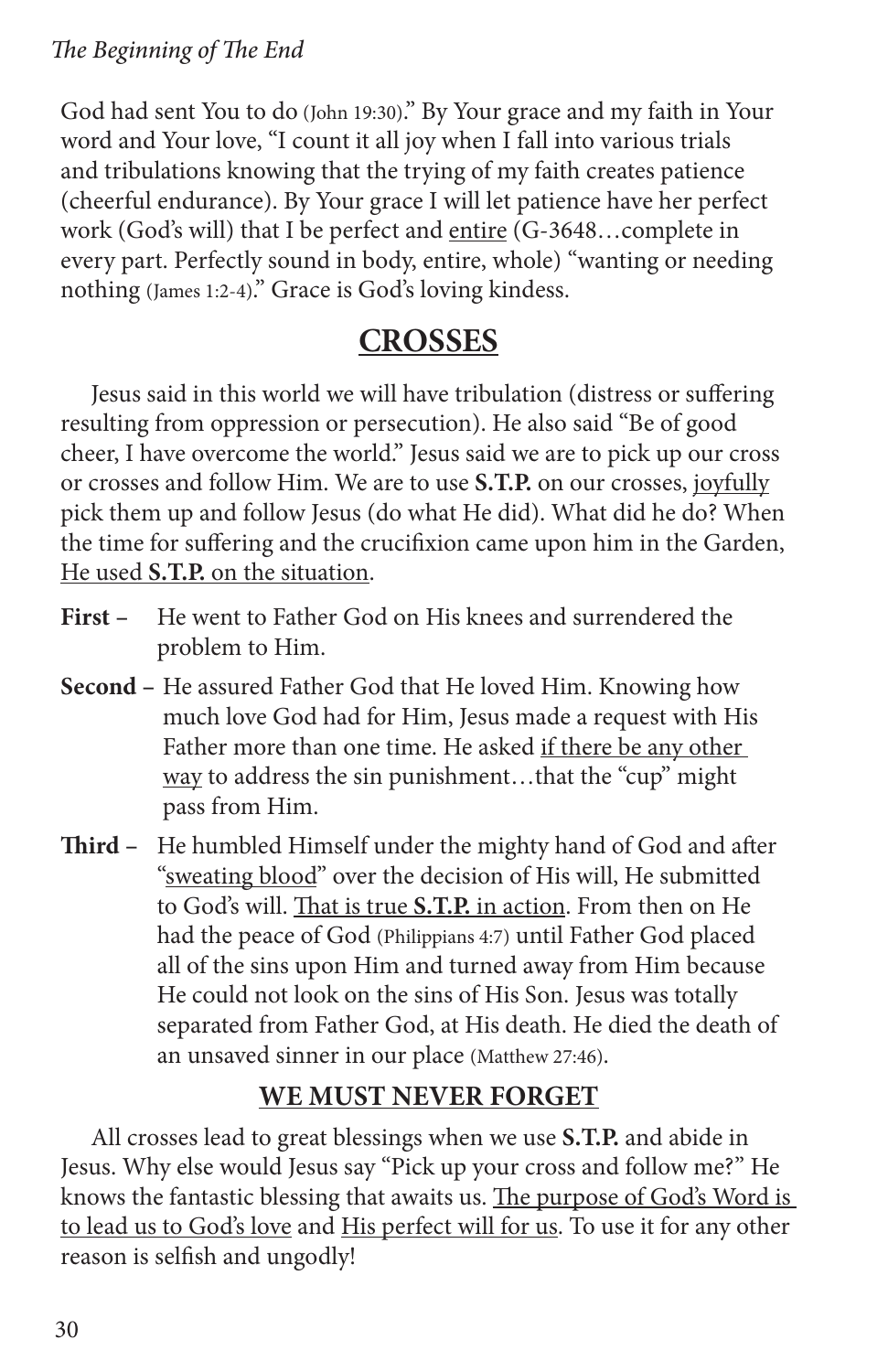At times Jesus would say "thy faith hath made thee whole." Please listen carefully. "Their faith was in His love," not just in His words. They heard about, saw, felt and believed if He did good for others He would do good for them. As a result they brought their need to Him. He responded as love always does. Love gives to meet the need at the best time and in the best way, not just for the person who has the need but for those people around that person who will be blessed immediately or at some future time.

To build our faith in God's love for us, we must consider why He made the promise we are reading. Is He powerful enough to back up His promises (Matthew 19:26; Mark 10:27)? Do we want our answer to our prayer now or are we willing to let Him give us the fullness of the promise in His time, either in the kingdom of God in Heaven or on earth? Can we joyfully start thanking and praising Him right **now** because the promise is ours **NOW**, even if physically we do not see it yet? **THIS IS GOD'S KIND OF FAITH**!

#### **PRAISE**

By this time, peace and joy have flooded our heart. (Philippians. 4:7) Immediately we must begin to thank and praise the Lord for the situation just the way it is. We do not look to see if the symptoms are gone. We used **S.T.P.** and lit the fuse that is burning toward our keg of blessings. We know we are already healed. We have the nature of God (1 Peter 1:3-5). God's word says I am healed by the physical beatings Jesus experienced in His own body for me (1 Peter 2:24).

#### **VERY IMPORTANT**

We may never know why God permitted this trial to come on us. Sometimes, God needs to humble us so that His love works can flow through us to others. Many times He needs to show us we can not live without Him. Trials are an opportunity to expand our faith In Jesus. There will be periods in our life when God is preparing us for a special work he desires to do through us. At times the demons of Hell will do all they can to confuse and discourage us. At all of these times and many others, when we use **S.T.P.** and thank God for His promise in James 1:2-4, God will make a way where there is no way and the sun will break through our clouds of gloom. "We will jump up and down and count it all joy"!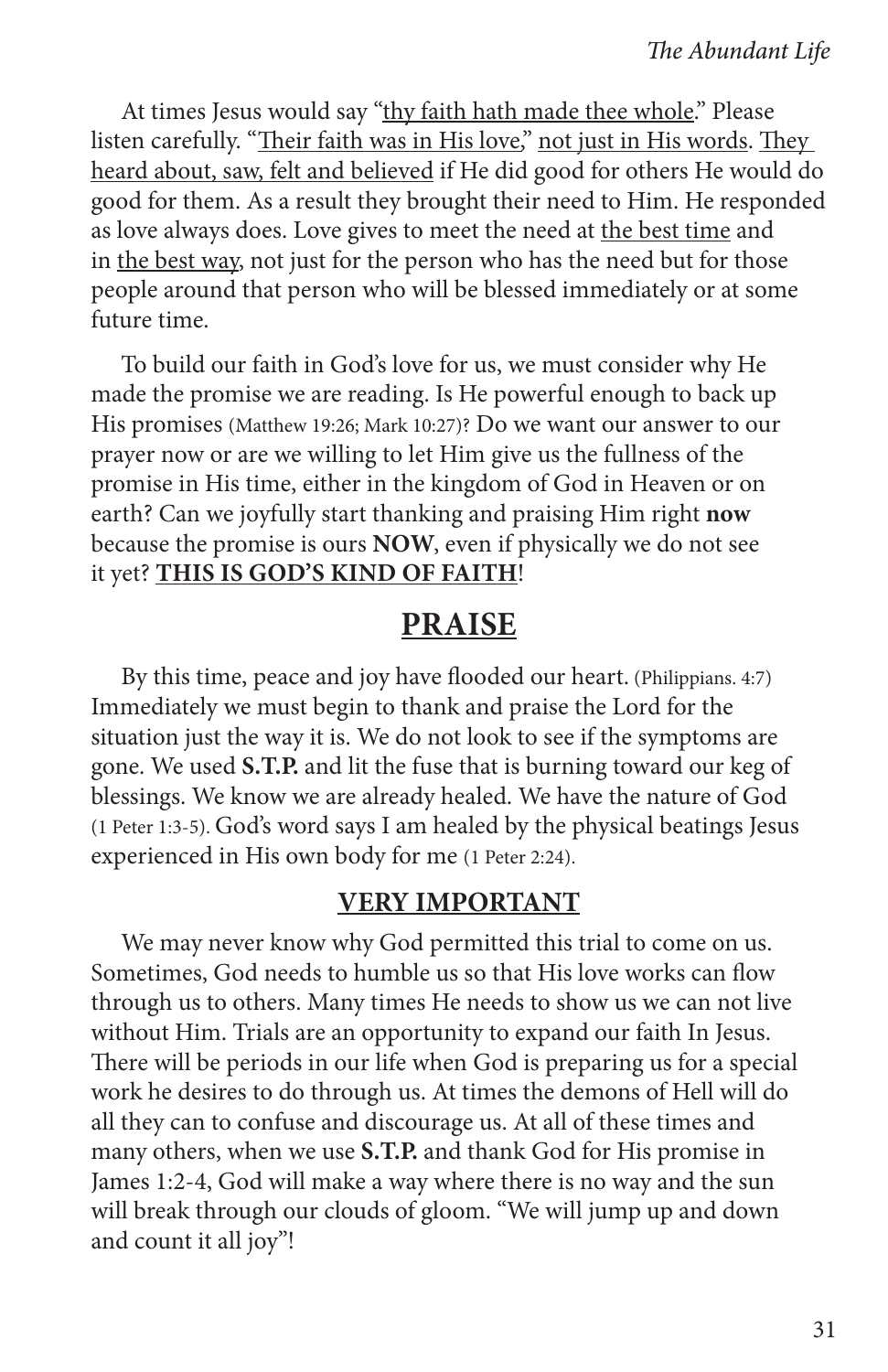#### **S.T.P. PRODUCES BLESSINGS**

Before the world was ever made, Father God planned our life. He also planned every abundant solution to our every problem. Then when Jesus died on the cross, rose from the dead and sat at the right hand of the Father, God gave Jesus the complete plan for our life with its problems and abundant solutions. The key point to understand is that **THE SOLUTION TO OUR EVERY PROBLEM IS ALREADY COMPLETE IN JESUS**! All a child of God has to do is use **S.T.P.** and rest at the feet of Jesus. In due season, the abundant solution will become a reality. "We can have total faith in God's love for all of our needs (Philippians 4:19)."

Our Lord gave me a visual picture of how the power of love and faith really works within each of His children. First, He said when we gave our life to Him, He came to live in our heart. At that time, He brought with Him every abundant blessing to fulfill every need we would ever have for all eternity. These blessings are wrapped up in what we call **His Love**. Our Lord said, "Picture My love as a keg of dynamite within you. Now picture a long fuse coming out of the dynamite. Now picture a match standing upright under the fuse."

#### **HERE IS HOW I SAW IT**



The Lord said the keg of dynamite was **His love** and in it were the solutions to **all** of my problems in **abundant** form. The fuse was "a time of patience." Patience is the ability to trust the Lord constantly while under trial. The match was the measure of faith we all have (Romans 12:3).

The Lord said that many of us live and die without ever once lighting the fuse and setting off the keg of dynamite which represents our abundant blessing coming into the natural realm. Please think about that statement of our Lord. Thank you!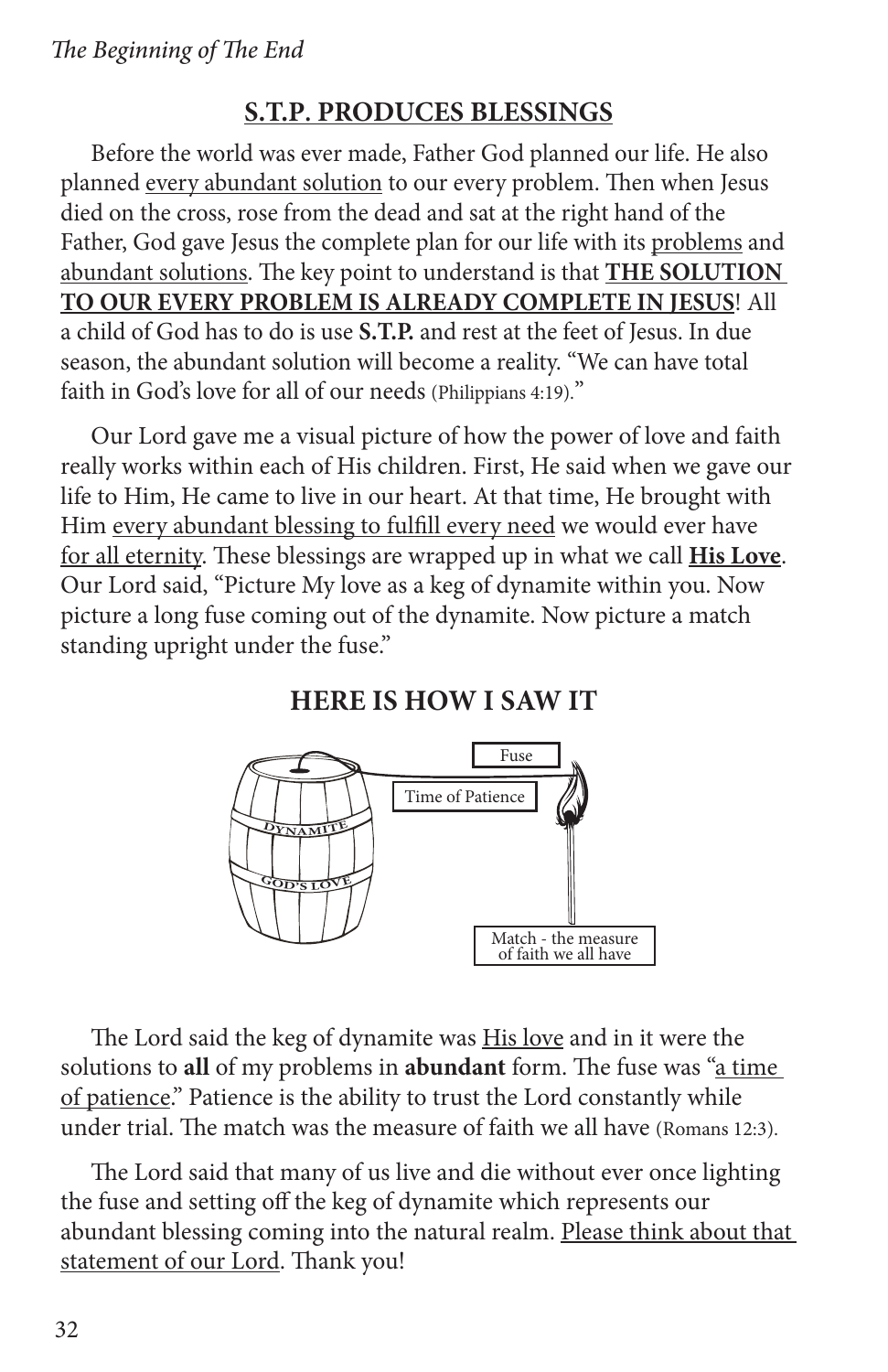#### To receive the abundant life, **WE MUST BE WILLING TO GIVE UP WHAT WE WANT, SO GOD IS FREE TO GIVE US WHAT HE KNOWS IS BEST FOR US AT THE EXACT TIME HE KNOWS WE NEED IT, (NOT ALWAYS WHEN WE WANT IT).**

Here is the way the Lord showed me how we receive the abundant life. When a need, failure, problem or trial comes along, the first thing we must do is put our faith into action. As we put our faith into action, the match will light and the fuse will start burning. How do we put our faith into action? Use **S.T.P.**! As we surrender the problem, trust God's love for everything that is happening to us and begin to praise God, His power, which is His love, will begin to flow through us into the situation and begin to change it. Our faith is now in action. The match, which is our faith, has lit the fuse and it is now burning toward the keg of dynamite.

Let's talk about the fuse. As the Lord explained, the fuse is patience, which is our ability to trust our Lord constantly while under trial. Let's go back to Philippians 4:6-7 and 19. The Lord said He had put verse 19 where He put it, instead of making it verse 8, because HE wanted us to know there would be a time of patience between the times we used **S.T.P.** and when we would see the promise fulfilled. He said He put verse 8 where He did to show us what to do while we were in this period of patience. James 1:2-4 gives us "good news" concerning this time of patience (waiting on God).

#### **USE IT TO THINK ON GOD'S LOVE AND PRAISE HIM FOR IT!**

**Warning:** It is a must that we stay in the faith realm. Once we light the match which lights the fuse, the fuse must keep burning. Did you know that the Lord said most of us never receive our blessings **because our fuse goes out?**

**The Lord explained it this way:**"When the person started to work out the solution himself or began to complain about the situation or how I am handling it, they moved from the faith realm to the natural realm. When this happened, the fuse, which is patience, stopped burning toward the keg of dynamite. When the person stopped trusting My love for their need, then the fuse, which is the constant trusting of Me while under trial, went out (Hebrews 11:6)."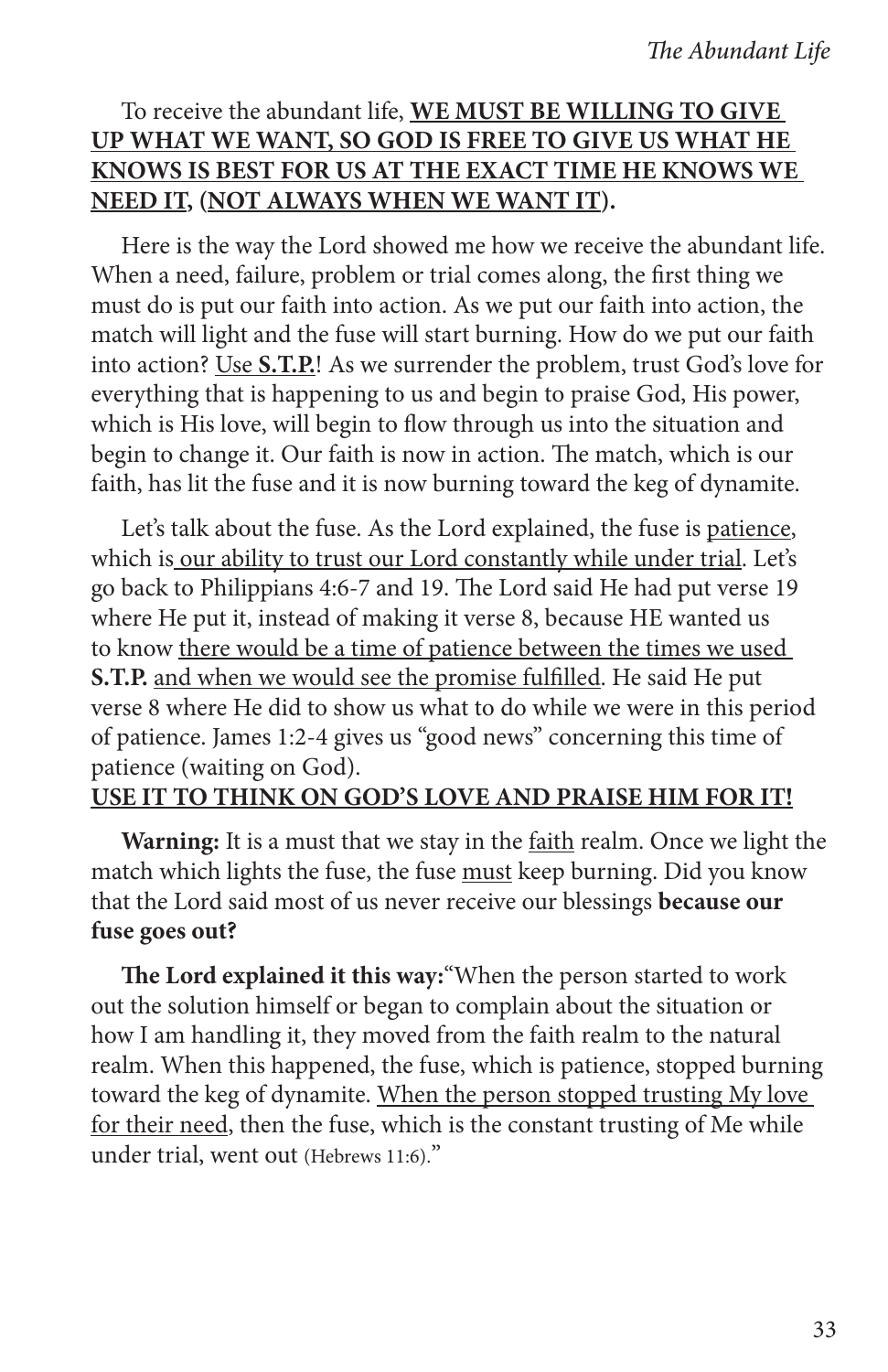"With the fuse out, the abundant solution that is in the keg of dynamite will never explode or come into reality in the person's life. Thus many children of God have died without ever realizing the wonderful blessings that were within them, ready to be brought forth by the use of their faith (Hebrews 10:23; 35-36)…in my love for all of their needs."

The Lord explained that should a person move from faith into personal works or complaining, and then stop his own personal effort, repent and use **S.T.P.** again, the fuse would relight. It seems each blessing or solution to a problem has its own fuse length. Sometimes the blessing will appear minutes after the fuse is lit. At other times, years go by before the fuse burns down, and sets off the keg of dynamite which is God's love and the blessing appears in the kingdom of God on earth, or in the kingdom of God in Heaven.

The thing to remember is this. Once we light the fuse by using **S.T.P.** we can know that sooner or later, if we stay in the faith realm, our need will be met in an exceedingly abundant way, far beyond anything we could ask or think. By our failing to use **S.T.P.** on our crosses we miss many blessings Father God planned for us on this earth and later in Heaven. (Unless the seed is planted, there will be no fruit to enjoy). **S.T.P.** is the seed God gave us to plant for His glory and our blessing.

## **FAITH FACTS TO MOVE MOUNTAINS**

- **1.** We do not move out of the trust phase until peace and joy flood our heart. The bigger the problem, the more meditation in the scriptures it will take for **us** to get God's peace victory. We must trust God's love for our need!
- **2.** Remember this: our Lord wants to solve our problems but He cannot do so until we are willing to die to what we want and willing to thank Him and praise Him for the situation just the way it is, believing His love is sufficient for us.
- **3**. The final healing power for any problem will only begin to flow as we give praise with a joyful heart full of anticipation for God's best. Only then can God's healing power flow through us to the problem area (James 1:2-4; Hebrews 6:10-15).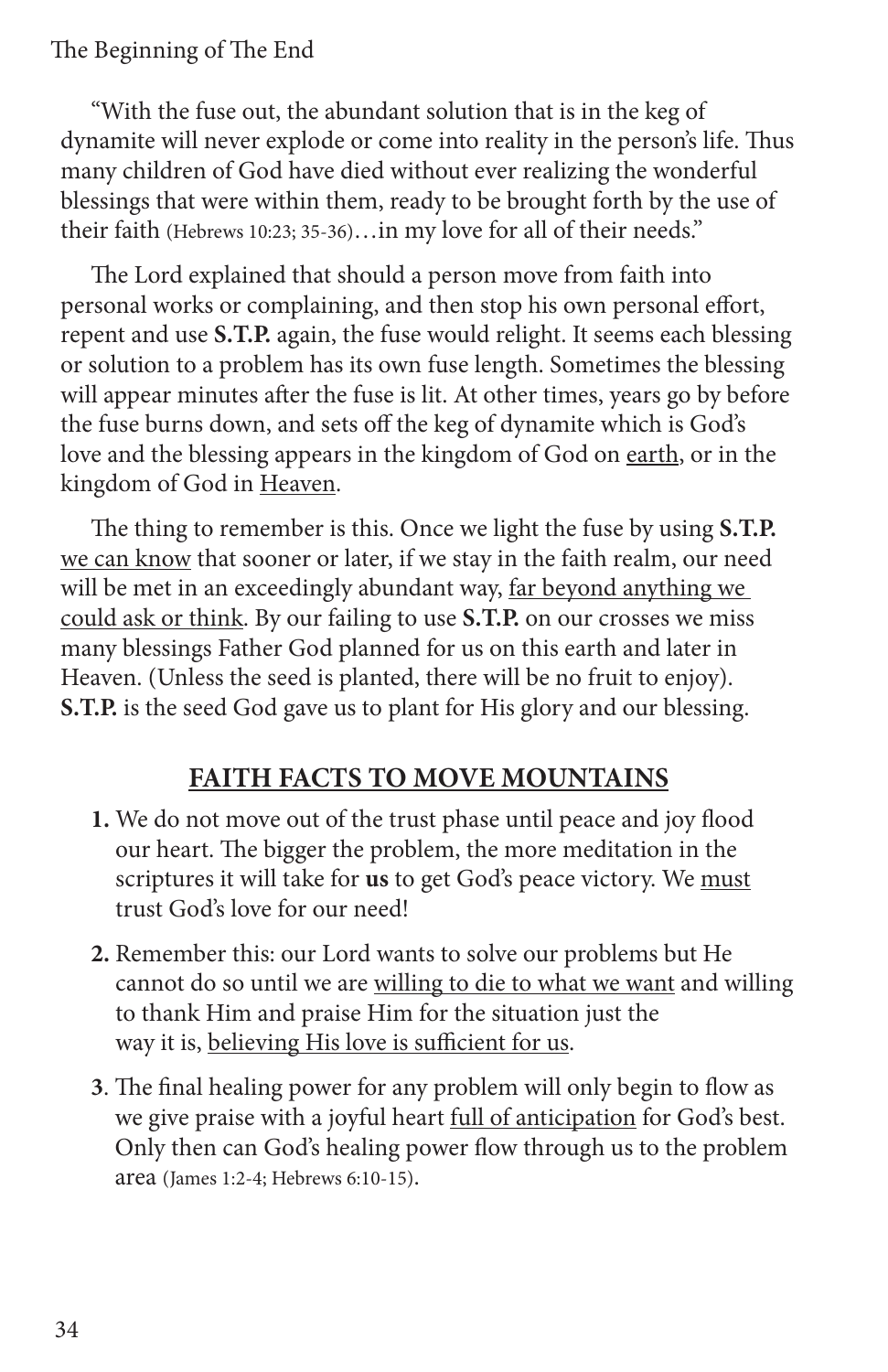- **4.** After we use **S.T.P.** on a problem, if we have used the Word of God faithfully, we will be all aglow and the concern for the problem will have disappeared in our bubbles of praise. Later, the demons from Hell may bring the problem back to our mind. When and if the problem comes back, we do not have to use **S.T.P.** on it again. We already have the victory in our spirit. We look up to the Lord and say, "Lord, I thank You and praise You for everything You are doing on that problem." Then we keep on praising Him. As soon as the devil realizes that every time he brings that problem to our mind, we start praising God, he will stop bringing up the problem.
- **5.** At times, a problem will come up that we are so attached to that we just cannot surrender it. When this occurs, we will know it. We will surrender the problem to the Lord, try to move into trust and find we just cannot trust. The reason is: deep in our heart we just do not want to submit our will to the Lord's will on this matter. When this occurs, don't feel bad about it. Here is what we do: We surrender the fact to the Lord that we cannot surrender this problem.

We say, "Lord I surrender the fact that I cannot surrender this problem to You (name it). I trust Your love for me. I know You love me so much that You understand why I cannot surrender it. Lord, I am willing to be willing to surrender it. You will have to come and take it from me. Lord, You love me so much; I just thank You for everything that is happening in my life."

At this point, we will find we now can surrender the first thing. It seems as we began to praise God, our will becomes willing to come in line with our Lord's will. The Holy Spirit will guide us. His job is to lead us into all truth!

- **6.** It is a must that we name the specific thing we are surrendering. It is no good to say, "I am surrendering all of my problems to You". We must be specific and use **S.T.P.** on each one by name. Only then will we get the victory over that specific situation.
- **7.** Never forget what our Lord said, "If you use **S.T.P.**, I will turn your lemons into lemonade" (Psalm 30:11). God cannot make sweet lemonade unless He squeezes the lemon. We are God's blessed lemon for this world.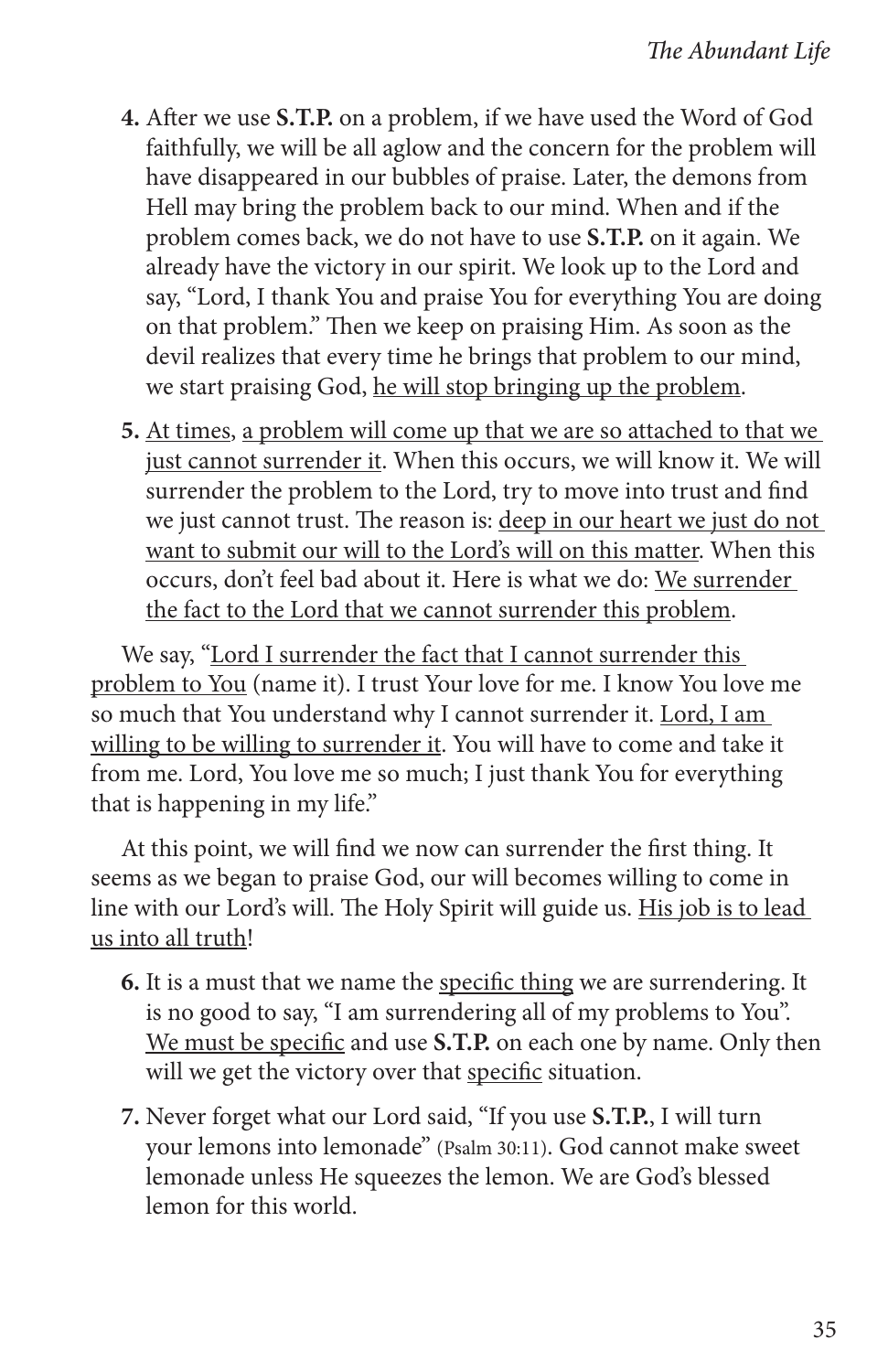**8.** If we use **S.T.P.** and are expecting God to give us the exact solution we desire, our faith is really in our faith. We are not showing God we have total faith in His love to meet our need in His very best way. God's Word says "without faith we cannot please God or receive anything from Him (Hebrews 11:6). The verse also says "For He who comes to God must believe 'He is,' and He is a rewarder of them that diligently seek him."

God's Word says we must believe "He is." Question: "He is what?" 1 John 4:8 says "God is love." Hebrews 12:3 says God is "The author and finisher of our faith" meaning "God's love completes our faith." Galatians 5:6 says, "For in Christ Jesus… faith worketh by love." If we are abiding in Jesus, trusting in His love, we can have total faith in His love for all of our needs (Philippians 4:19; Psalm 145:16-21)."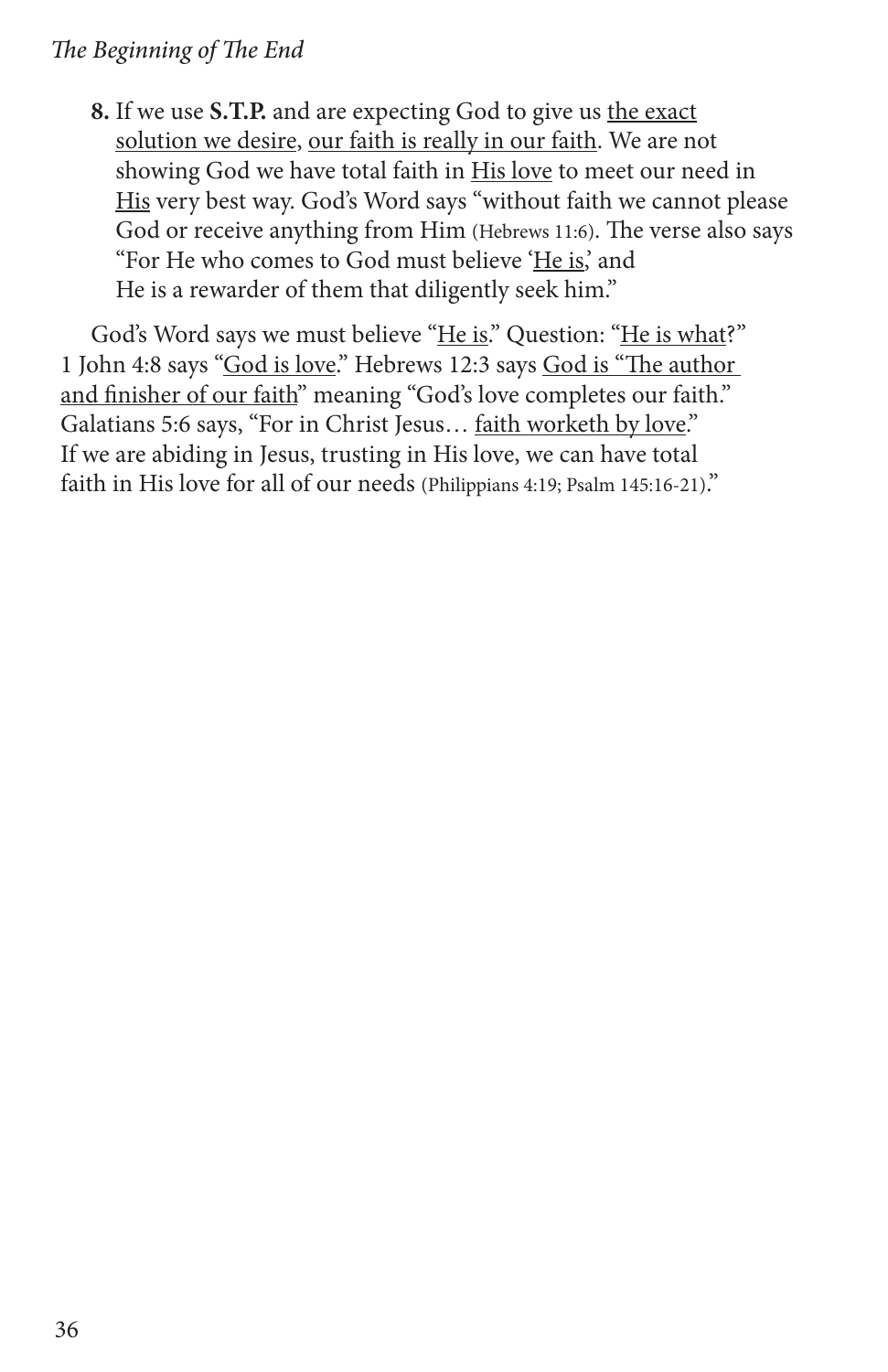## **SECOND WARNING WARNING WARNING WARNING IT'S TIME TO BUILD OUR ARK**

**God told Noah to build an ark that would lift him and his faithful family above the coming wrath of God.**

**God was very specific in His instructions. In Genesis 6, verses 13-32, Noah was told the type of wood he should use and the height, length, and breadth of it. Noah was also told who and what would enter the ark. Most important God told Noah when to enter the ark.**

## **GOD HAS GIVEN US SPECIFIC DIRECTIONS HOW TO BUILD OUR ARK —NOW!**

**S.T.P. is the labor we use to build our ark. The problems, trials, needs, failures, disappointments, etc., that we use S.T.P. on now, create the strong boards of faith for our ark. Only then will we be lifted up above God's wrath during the coming tribulation period. S.T.P. prepares us an ark to abide in. What will happen if we have no ark? What would have happened to Noah and his family? God did not build his ark. Noah had to do it!**

**Are you willing to build your ark?**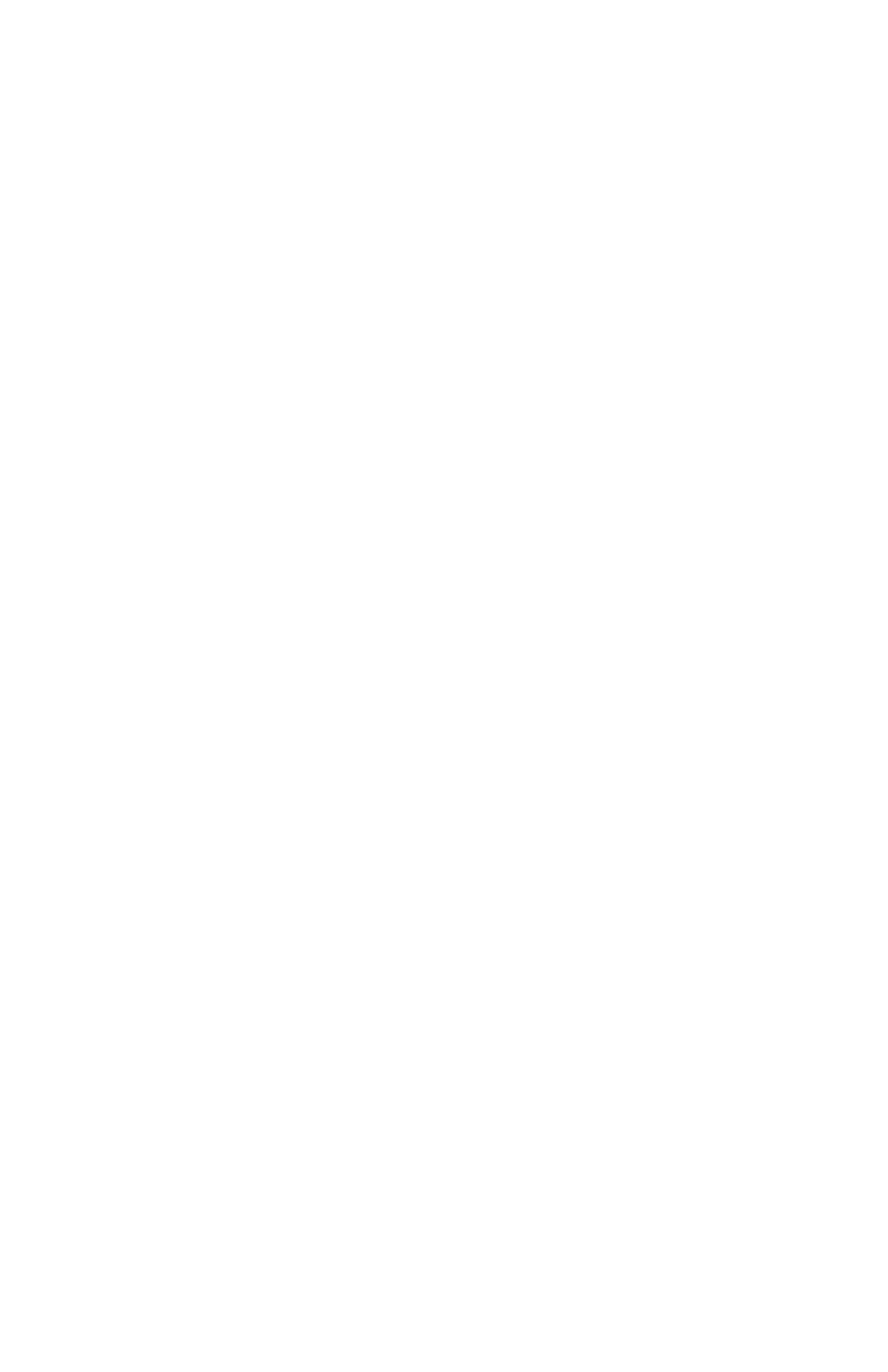# **BOOKLET THREE ABIDING**

## **Abiding is God's Ark For All Who Trust His Love For Their Needs**

## **IF YE ABIDE IN ME, AND MY WORDS ABIDE IN YOU, YE SHALL ASK WHAT YE WILL, AND IT SHALL BE DONE UNTO YOU (JOHN 15:7).**

## **When we fail to abide, God can not bless us. Nor can He protect us from the fires of the world, the flesh, and the devil (John 15:6).**

## **THE CHOICE IS OURS!**

If we have been "born again" into the family of God, we will live for all eternity with God. The Blood of Jesus has washed our sins as white as snow (Isaiah 1:18).

However, we can be a child of God yet never receive the blessings God planned to give us on this earth. Instead, based on our choice, we could experience the curses of this world, the flesh and the devil. Because of our unbelief could this be happening to you or me? (John 15:6; Hebrews 3:17-19 and 4:1-3, 9-11)

When we gave our life to Jesus we became a new creation—a new spirit. We received a God nature and were adopted into the family of God. At that instance, by the Blood of Jesus, we were saved for eternity. Many Christians think of eternity as starting when they physically die. God says eternity starts at the instant we are born again. **WE NOW LIVE IN THE KINGDOM OF GOD ON EARTH** (Colossians 1:13-14).

At the instant eternity begins for us (rebirth), we are faced with a choice that will determine our future on this earth. Our choice will determine our health, abundance, peace of mind, joy, happiness and our relationship with God the Father, Son and Holy Spirit.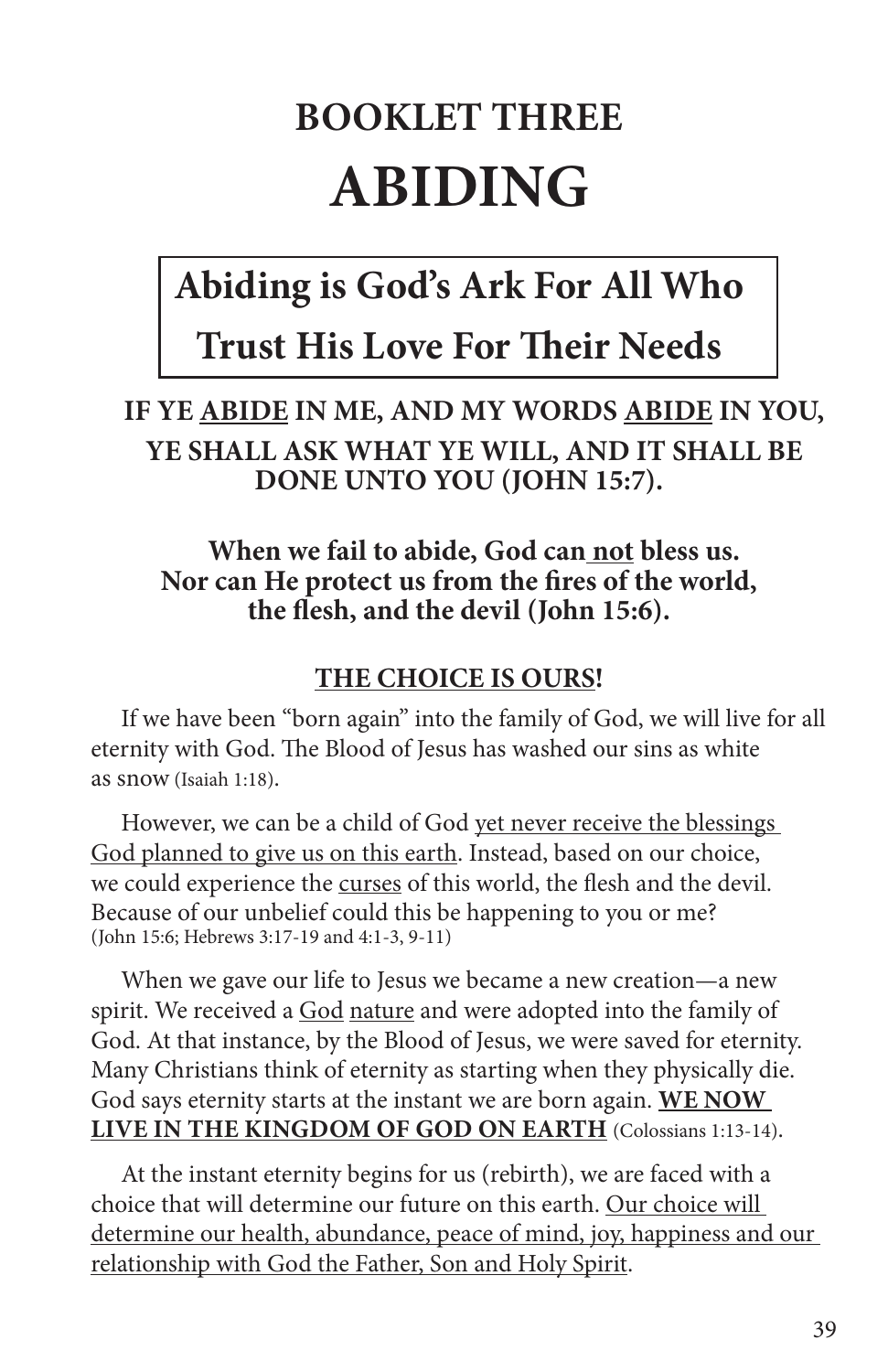## **WHAT IS THIS CHOICE?**

To be born again we surrendered our life to Jesus so that He could take over our life. This action gave us a peace that passes all understanding (Philippians 4:7). In essence we said "Help, I give up…do with me what you will." Your words may have been different but the cry of your inner man was the same. We all were sinners (G-266) and have fallen short of the glory of God (Romans 3:23).

The most important choice we will ever make once we are born again is "will we continue to keep our hands off of the steering wheel of our life? Only then can Jesus have His hands firmly on it and guide us into all of the blessings Father God planned for us?" (Romans 8:23). It may surprise us, but is it possible we have placed our hands back on the steering wheel making Jesus remove His hands? Are we trying to solve our day to day problems and provide for our needs all by ourself?

When we permit Jesus to guide our life, we are "abiding in Him" and His blessings are able to flow to us and through us (John 15:4-5). We literally have Heaven on earth. When a child of God takes over their life, either to try to be better, to do more works for God or solve the problems of the world, the individual is no longer abiding. Jesus is no longer in control and He can do nothing for them. Worse yet, guilt will soon lead them into legalism, which is an excessive conformity to a religious or moral code. This is a return to the Old Testament way of life, which showed an individual their sinfulness but could in no way increase their godliness. Eventually this will lead them to hopelessness and more sin. Who is going to be in charge of our life? The choice must be made now! "Abide" or suffer the consequences. Why suffer? You can have total faith in God's "loving kindness" for all of your needs (Philippians 4:19).

#### **ABIDING**

The word "abide" as used in God's word is translated from the Greek word "MENO" (G-3306) which means to:

**S —** Stay in a given place.

**E —** Expect something good to happen.

 $\underline{N}$  — Do <u>nothing</u> on you own.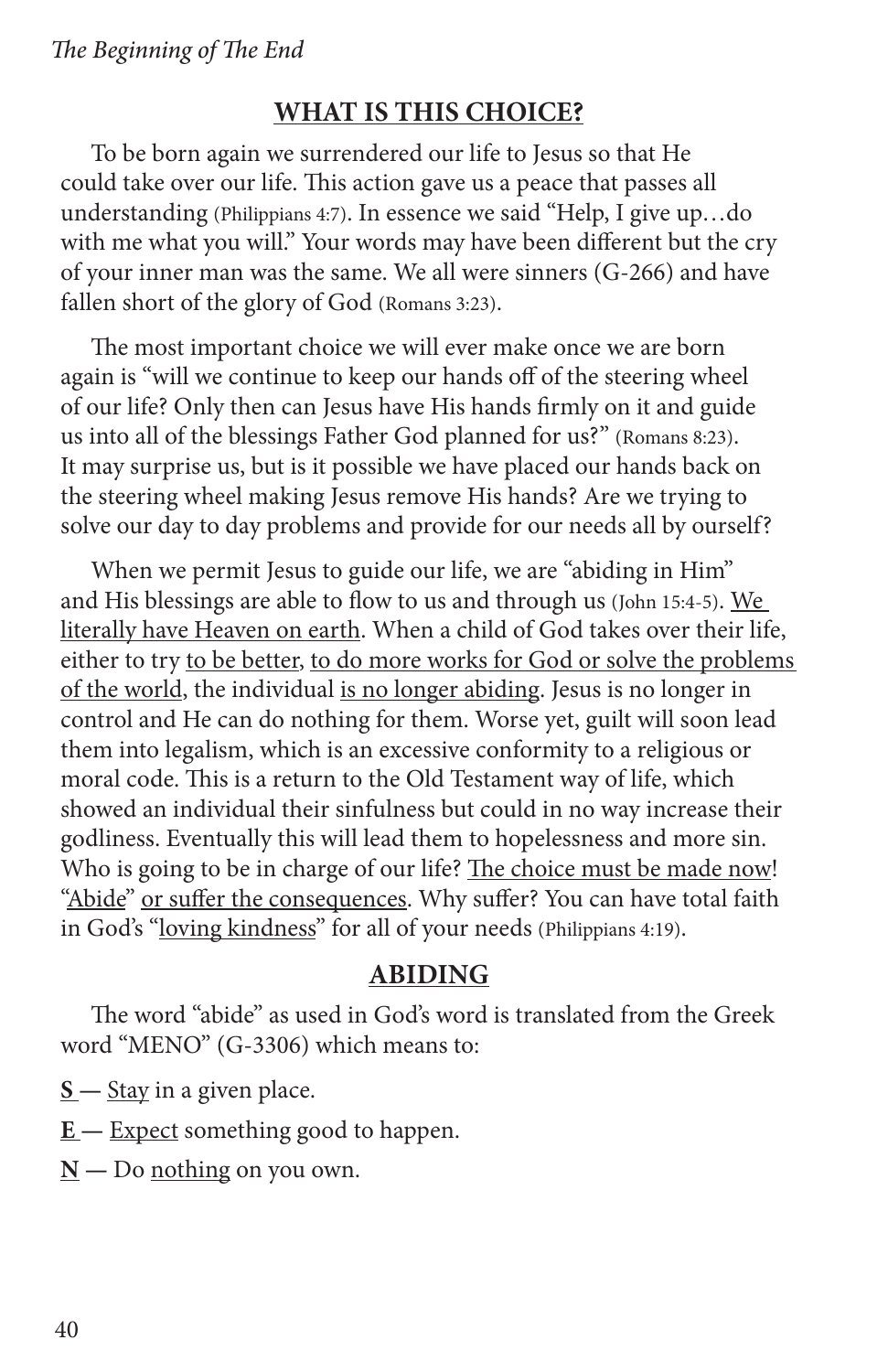**SEN** is the abbreviation for the word senator—A member of the ruling body (Webster's Collegiate Dictionary). God's abiding children are God's rulers on this earth.

## **S—STAY IN A GIVEN PLACE**

In order to be born into the family of God we had to let go of what we wanted and had to be willing to turn our **LIFE** and **WILL** over to God.

At that point Jesus is in us and we are in Jesus. Our life becomes the habitation of God's love. This awareness of God's love in our life continues until we encounter a problem, trial or need that we decide to solve ourselves. At that instant, when we place our hands on the steering wheel of our life, Jesus is forced by us to take His hands off. There can only be one person in control of our life at a time.

When we take over our life, our peace and joy disappear. Anxiety, fear, doubt, worry, stress and confusion raise their ugly heads. These feelings were given to God's children to give us a **fire alarm system**. This fire alarm system will show us when we are no longer abiding in Jesus. He then can no longer bless us, protect us, or meet our needs (John 15:6).

## **GOD'S BLESSING**

Picture a huge mountain and you and I are looking up at it. Up high on the mountain we see the mouth of a huge cave. Out of the cave a large river of pure clear water is pouring forth and tumbling down producing a beautiful waterfall. The Holy Spirit explained to me that the mountain was God's love. The cave was Jesus. And out of the mouth of the cave, out of Jesus, God's love and blessings were pouring forth on whoever would get under His "shower of blessings." God placed us under His shower of blessings when we were "born again." As long as we remain there (abiding), peace and joy flooded our hearts and our needs were met abundantly. The scriptures to back this up are Philippians 4:6, 7, 19; James 1:2-4 and John 15:4-5.

God can only bless us abundantly as we stay under the shower of His blessings. That is, as long as we "abide" in Jesus.

What causes us to come out of God's shower of blessings? The answer is simple. Our five senses are constantly attuned to this world's changing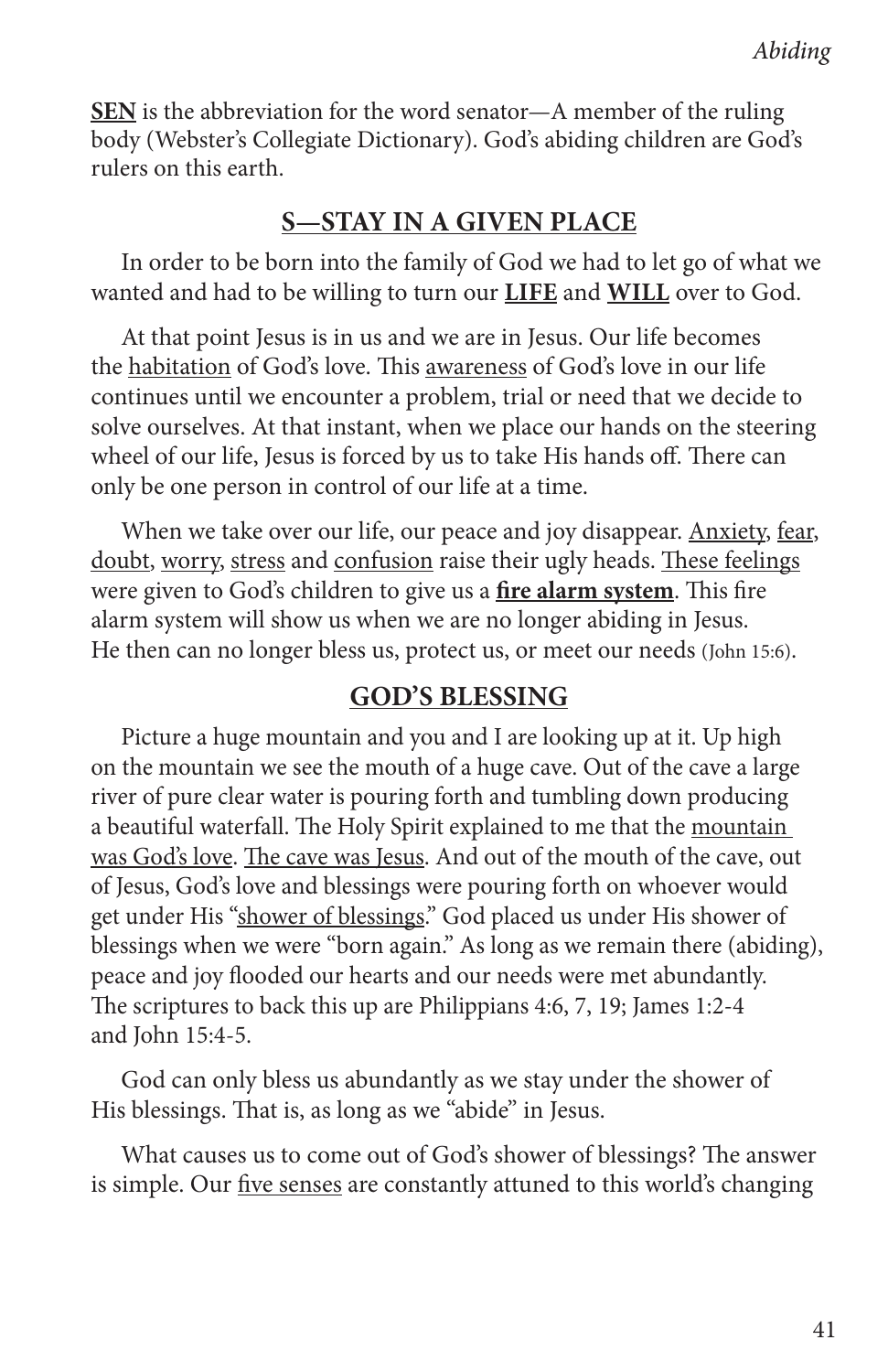environment around us. They feed information to our soul which is our mind, emotion and will. Our soul acts as a computer. The process works in this manner. Our five senses reach out to an outside stimuli, which activates our mind. As our mind thinks on this information, at times it stimulates the emotions, which if aroused enough, motivate the will to make a decision. The decision moves the physical body to do good or evil.

As a child of God, you and I must heed God's warning signals of fear, doubt, worry, anxiety and confusion. We must use God's **S**urrender, **T**rust, and **P**raise (**S.T.P.**) to get back under God's shower of blessings. Only "abiding" can protect us. Jesus can do nothing for us or through us to others, unless we are looking to His love to meet our needs, solve our problems and protect us from the evil one. God the Father gave Jesus works to do through each of us. Yes even through you. If we fail to abide, we will not only miss God's blessings on earth, but we will find when we get to Heaven we will have suffered loss of some eternal blessings as well.

Failure to abide will not take away our eternal salvation. The shed Blood of Jesus has paid the price in full for all of our sins. However, it will permit the world, the flesh and the devil to place unwanted consequences upon us that will steal our peace, joy and thankfulness (John 15:6; Hebrews 3:17-19; Isaiah 1:18-20).

## **E— EXPECT SOMETHING GOOD TO HAPPEN**

All of the children of God believe His Word is true. However, most of us are not yet to the point where we will entrust our physical life, possessions and the activities of each day to God's promises. If we were, we would never place our hands on the steering wheel and take the control from Jesus. If we really believed and had total faith in the truthfulness of God's Word, we would stand on God's Word, hold on to His loving kindness and have the assurance our needs would be met in Christ Jesus (Philippians 4:6, 7, 19). When in doubt, ask the Holy Spirit what to do. You will be surprised... if you are abiding.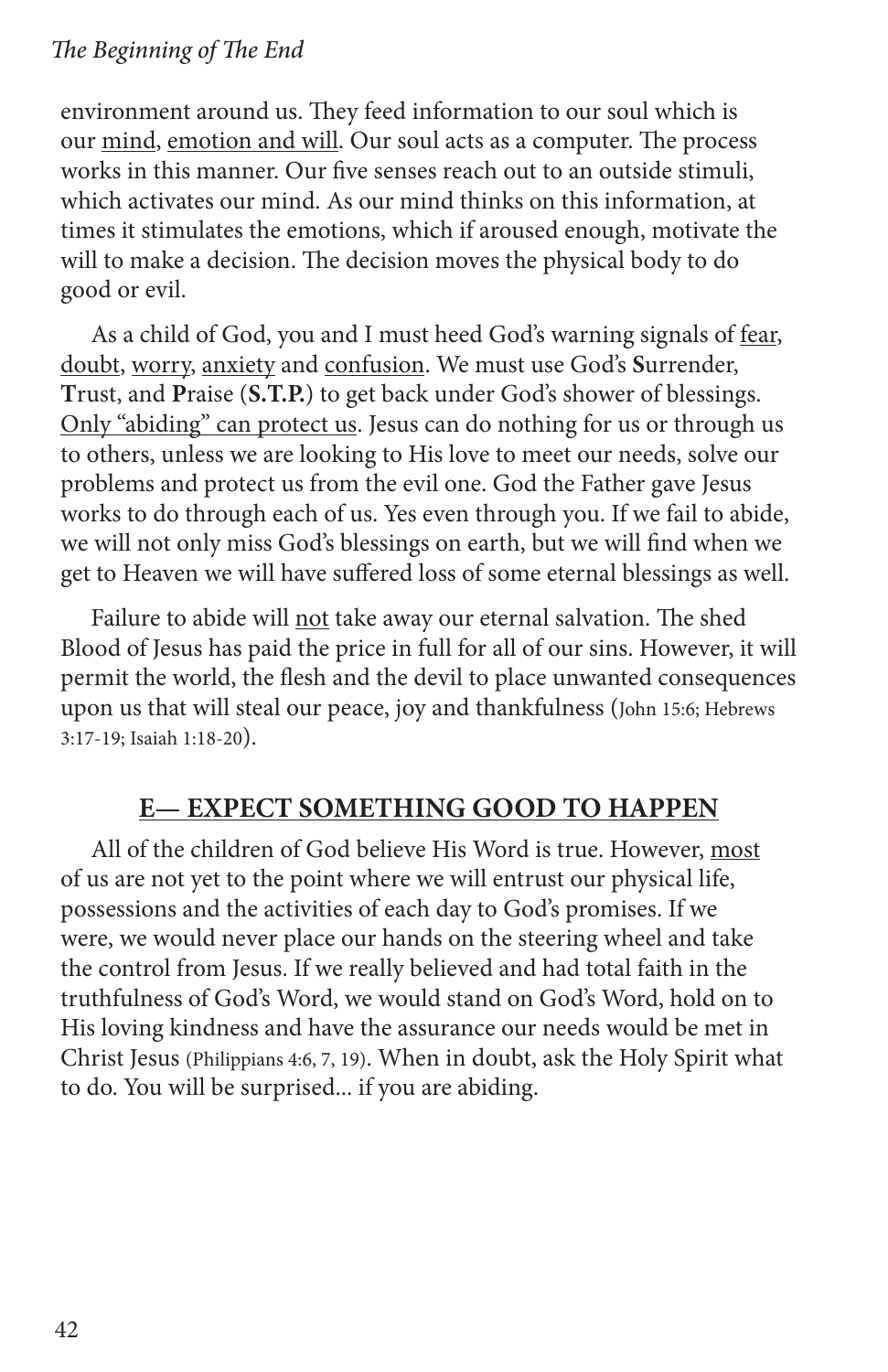Why should we expect our lemons to turn into sweet lemonade "constantly"? Jesus said, "Not one thing can happen to you unless I permit it. If I do permit it, then it will always lead you to a blessing" (Romans 8:28). James 1:2-4 says "Count it all joy when you fall into divers' temptations; knowing this, that the trying of your faith worketh patience. But let patience have her perfect work, that you may be perfect and "**ENTIRE**," wanting nothing. Entire; (G-3648): "To be complete in every part, perfectly sound in body; entire or whole."

If you are born again, you died on the cross with Jesus (Galatians 2:20). You were then raised to newness of life in Christ Jesus and given a God nature (2 Peter 1:4). God's Word says old things (the consequences of sin, sickness, poverty and death) passed away when Jesus destroyed the works of the devil (1 John 3:8). All things were made new (2 Corinthians 5:17). You are holy, have perfect health, and have God's life (vitality) and abundance because you have a God nature (2 Peter 1:4). The works of the devil have no hold over you once you know, accept, and confess who you are and what you are in Christ Jesus (Romans 6:3-11). Only as you abide under God's waterfall can His love restore you physically, mentally, emotionally, spiritually, socially, financially and verbally, in the kingdom of God on earth "If that timing be His perfect will. Please read this scripture (Psalm 103:1-5). Thank You!

## **N— DO NOTHING ON YOUR OWN**

Do not be stupid! I am not talking about lying in bed all day waiting for God to tell you what to do.

God's Word says "Today is the day the Lord hath made, rejoice in it and be glad (Psalm 118:24)." He made each day special for us. God the Father planned it. Jesus, the Word spoke it into existence and the Holy Spirit empowers it. He manifests the works of God, through us, but only if we are abiding in Jesus (John 15:5-8).

A child of God upon waking should thank and praise God for the new day he has been given. He should lay the day at our Lord's feet and ask God to give him the grace to walk in His ways, rest in His love (abide) and permit His love to flow through him as He (God) chooses. It is a must that we tell Him we desire only His perfect will. We ask Him for the grace to abide, because we can do nothing of ourselves (John 15:5).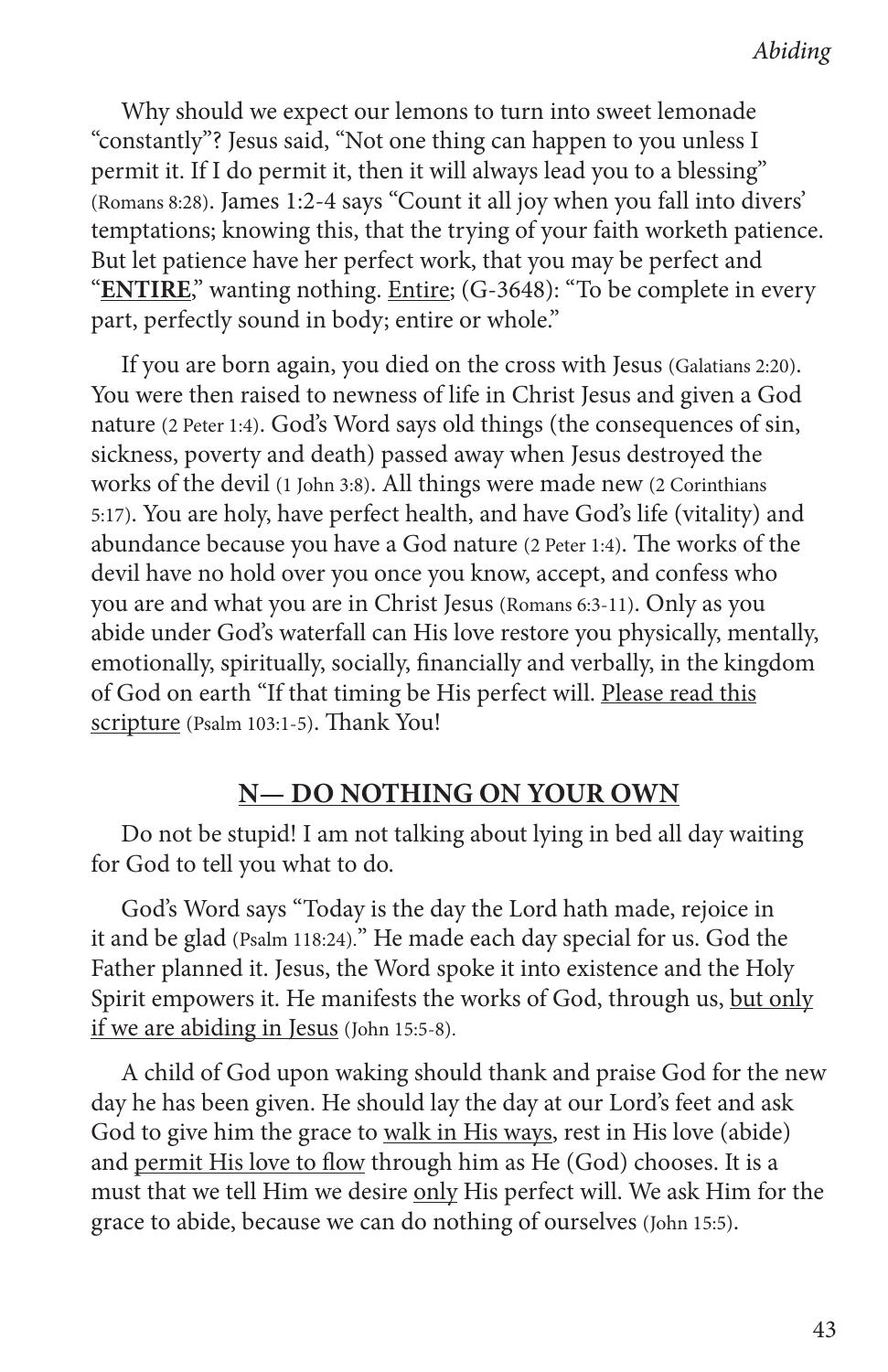Now we start out to do the daily duties our life demands of us. We keep doing "the next right thing, we feel we should do." This is the Holy Spirit guiding us. He will lead us into all truth (Psalm 32:8). When we encounter a trial, problem, need or situation that we do not know how to solve or handle, STOP: Now is the time for us to use **surrender, trust and praise (S.T.P.)** on it and afterwards, until the Holy Spirit shows us what to do, we work on something else.

In due season, as we abide in Jesus, God will turn our lemons into lemonade. To do nothing on our own, means when we do not know what to do, we do not place our hands on the steering wheel of our life and try to work it out. Jesus already has the solution and will guide us to it and through it for His honor and glory. We are to just rest in God's love! We thank Him and praise Him for the truth of His Word. This may be hard to believe but it is God's way. Very Important Note: When you know The Holy Spirit is "nudging" you in a direction, "move" even when you have no idea exactly how to do it. Your job is to "move". God cannot turn a parked car! The Holy Spirit will guide you when you need it. "It is a miraculous adventure". Please do not miss it! His nudges will put a "next right thought to do something"... in your mind, "**DO IT**."

## **WHAT STOPS GOD FROM BLESSING US?**

In the above "shower of blessings" example, we saw that the river of blessing flows for eternity. It never stops. We are the ones who miss God's love gifts when we move out of God's shower of blessings. The river of living water flowing from God's heart of love can no longer touch us. Why not? We are no longer abiding. We have moved from faith to unbelief (Hebrews 3:17-19).

## **UNBELIEF OCCURS IN TWO WAYS IN AN INDIVIDUAL'S LIFE**

**1.** BEFORE BECOMING A CHILD OF GOD: Although a person may believe in their mind Jesus is the son of God, that He died on the cross and was raised from the dead, and the Blood of Jesus has washed all of the sins of humanity as white as snow, yet if they fail to entrust (to commit their life and all they possess to Jesus) they are in unbelief. They have failed to accept God's free gift of forgiveness and eternal salvation. The Word "believe" in Romans 10:9-10 (G-4100) means to entrust one's spiritual welfare to Christ.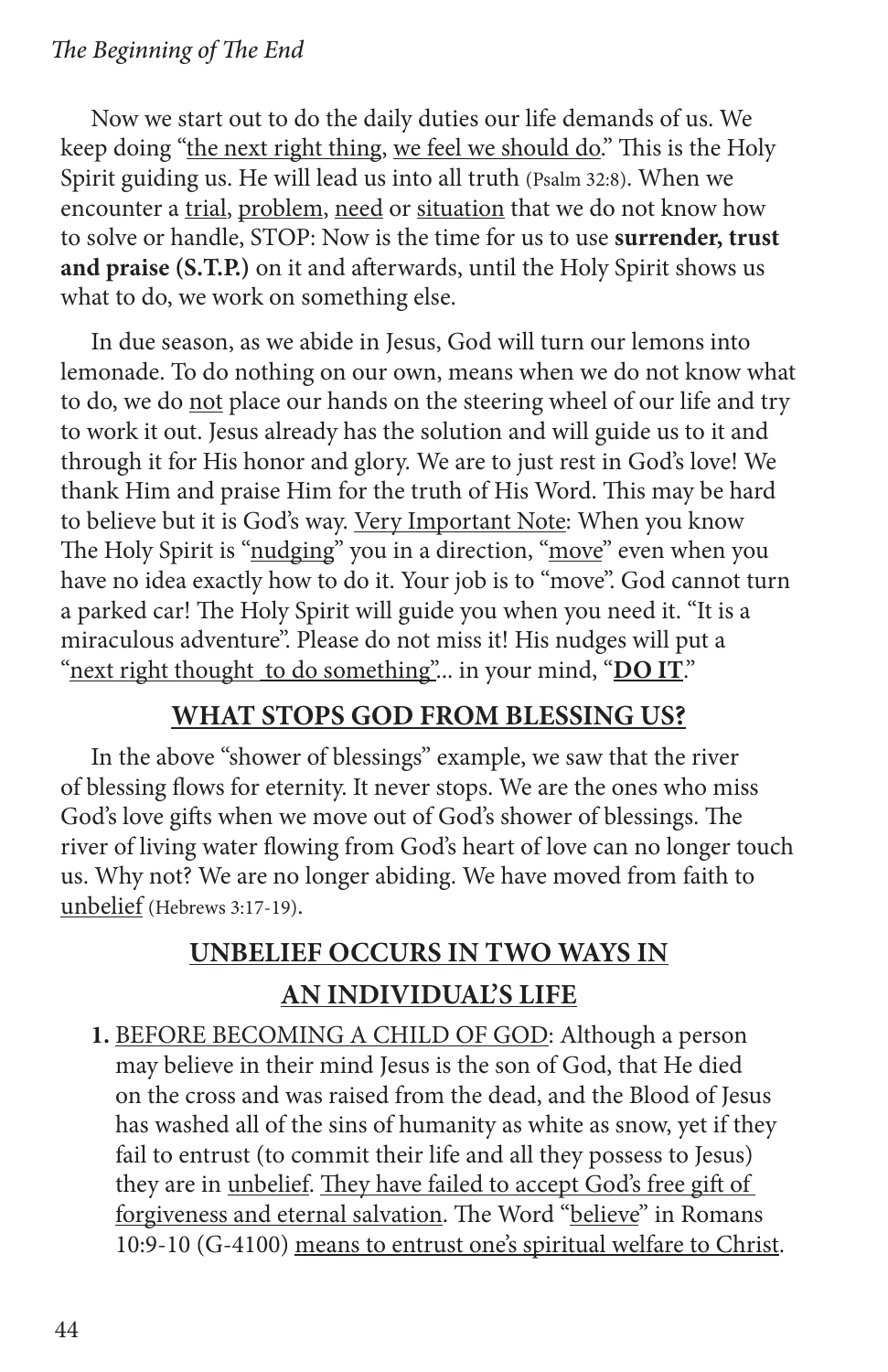**2.** AFTER BEING BORN AGAIN: Although a person may believe in their mind that every word of God in the Bible is true, yet if they fail to entrust their life entirely to the truthfulness of God's Word, they are living in unbelief (G-4201). Are we willing to risk the loss of reputation and possessions for Jesus? Are we right now willing to be willing to turn over our will to the Holy Spirit so he can work the work of God through us in any way he chooses? "Think about it please." Unbelief prevents us from seeing God's power, glory and authority work in us and through us in the world around us.

## **WHY DON'T WE ENTRUST OURSELF TO GOD'S WORD?**

Only a fool would bet their life and all they own on the Word of God that seems to work sometimes and sometimes it doesn't. If God's word is truth it was sent to heal and make us whole. If God's Word does not return to Him void but accomplishes all it was sent to do, then either God is a liar or His children have not grasped what He has been trying to tell us. If God's Word is true, then we truly are perishing for lack of knowledge (Hosea 4:6).

Is it possible that God has withheld "**Revelation Grace**" concerning our understanding of the truthfulness of His Word until the time when the Bride of Christ is to be dressed in her wedding garments? (Revelation 21:2). Are we so near the completion of Ephesians 4:13, the last great revival and the catching away of the "faithful thirsty believers (Revelation 21:6; 22:17)?" Based upon God's Word, I truly believe the time has come.

In Colossians 1:26-27 Paul talks of a mystery that had been hidden from ages and generations but now is made known to His saints. He said "God would make known" what is the riches of the glory of this mystery which is Christ in you, the hope (confident expectation) of the glory of God in our life. Romans 5:2 clearly states it another way.

He said "God would make known this mystery or revelation" when He is ready. Paul said very little about it from that time on. Its revelation has been partially hidden in God's Word for almost two thousand years.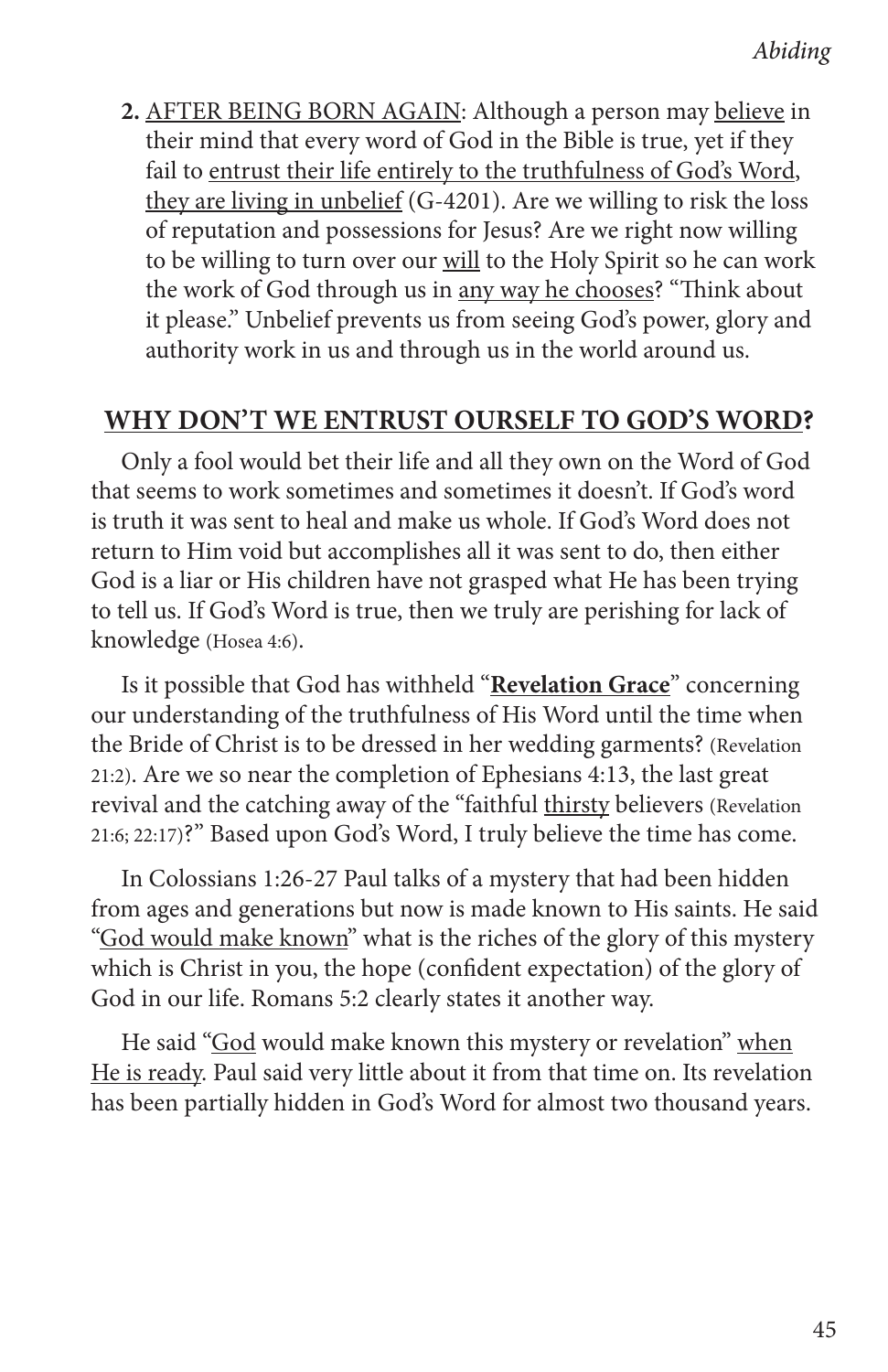## **THE MYSTERY**

The mystery has three parts. The first part is the **Crucifixion**. The second part is the **Resurrection**. The third part is **God's Restoration** of His athirst children to the fullness of God's power and authority and glory on this earth. Ephesians 4:13 describes this "**happening**" as the measure of the fullness of Christ flowing through His children. **THEN THE GREAT REVIVAL BEGINS!**

## **THE CRUCIFIXION**

All of God's children know that the crucifixion of Jesus, the shedding of His Blood, covered all of the sins of mankind. The only sin a person can commit is to refuse to accept God's free gift of salvation. In God's word this refusal of God's salvation is called the blaspheming of the Holy Spirit. God's Word says that he who continues to blaspheme the Holy spirit at his death will not receive God's forgiveness but is in danger of eternal damnation (Mark 3:28-29).

The crucifixion accomplished one more thing. We were physically born into the world with a dark spirit and sinful nature. Corrupted by the sin of Adam we were totally self centered, selfish, totally committed to do our own will. We would never be comfortable in God's Holy presence. Our crucifixion with Jesus gave God the opportunity to replace these instruments of evil with a Godly spirit and nature.

## **CRUCIFIED WITH CHRIST**

Galatians 2:20 says "We were crucified with Christ." The word crucified in the Greek means "to impale in company with" (G-4957). We (if we are born again) literally died on that cross with Jesus. We were buried with Him in the tomb for three days (Romans 6:3-6). On the third day, Father God raised Jesus from the dead and in that instant He raised us to newness of life in Christ Jesus. We became a new spiritual creation. We were adopted into the family of God and given a God nature. We were in Jesus and He was in us! Romans 6:5 says "For if we have been planted together (with Jesus) in the likeness of His death (Galatians 2:20), we shall be also in the likeness of His resurrection." We are exactly like Jesus in every way! Thus Colossians 1:27, "Christ in you, the hope (confident expectation) of glory" is a reality at the very instant of rebirth." We are subject to Jesus as Jesus was to Father God (Matthew 26:39). However, Hebrews 1:1-3 clearly states "Jesus was equal to God in every way."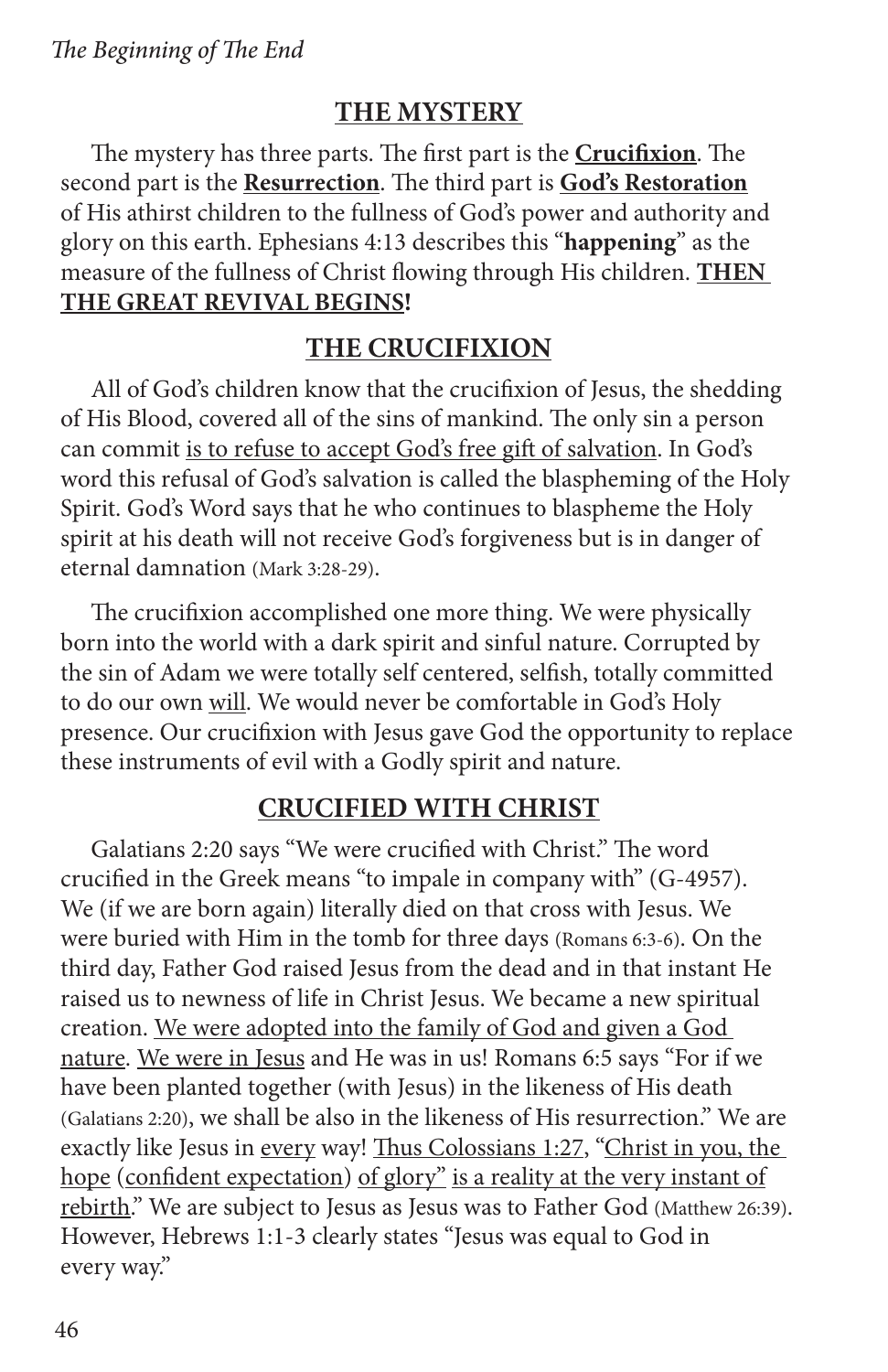#### **WHAT DOES THIS MEAN?**

"In Christ dwells all of the fullness of the Godhead" (Colossians 1:19). This means as we abide in Jesus, He can do the very same things through us that He did on this earth and even greater things. On earth He was limited by time and space. Now as believers all over the world abide, Jesus will do the works of the Father through them. This will bring about the "great salvation" revival. We now can see why it is so important that every believer abides.

#### **IS ABIDING ENOUGH?**

Yes, abiding will permit the fullness of the Godhead to flow through us to a lost and dying world. Yet abiding is impossible if we do not have total faith in God's love for all of our needs. This will occur only when we are willing to totally entrust our wellbeing to God's love through God's Word (Galatians 5:6). We must pray for God's grace to do this. **S.T.P. is the key to abiding—in our ark—in Jesus!**

#### **NO MORE GUILT**

Although our spirit now has a God nature, in our soul (mind, emotions and will) we still have "reactions" or tendencies to do the things we do not want to do, left over from our old dead sin nature. Our senses (eyes, ears, nose, taste, touch) are constantly scanning the world and these impulses are recorded in our soul, which acts as a computer. If the eye catches a worldly stimuli of interest and transmits it to the mind, the mind may think on it long enough to stir the emotions. If they become excited, they will motivate the will to make a decision. Many times we are like Paul in Romans 7:15-20, we do the things we do not want to do and we fail to do the things we should do. In verse 17 and 20, Paul says it is not him doing it but the sin within him. The word "sin" makes more sense when you think of it as a reaction in your soul computer that is left over from your "unsaved days." These reactions are triggered to action by our old worldly habits. The outside world stimuli connected to our old habits, is activated by our five physical senses as we discussed earlier. Quickly the mind arouses the emotions, which motivates the will to move the body. In the end "we cannot believe we did it." Please trust God's Word. Romans 8:29 says "God predestined us to be conformed to the image of Jesus" when you were born again. Jesus could not sin because He was a "God spirit" with a "God nature." Neither can we! We are a God spirit with a God nature (1 John3:9, 5:18).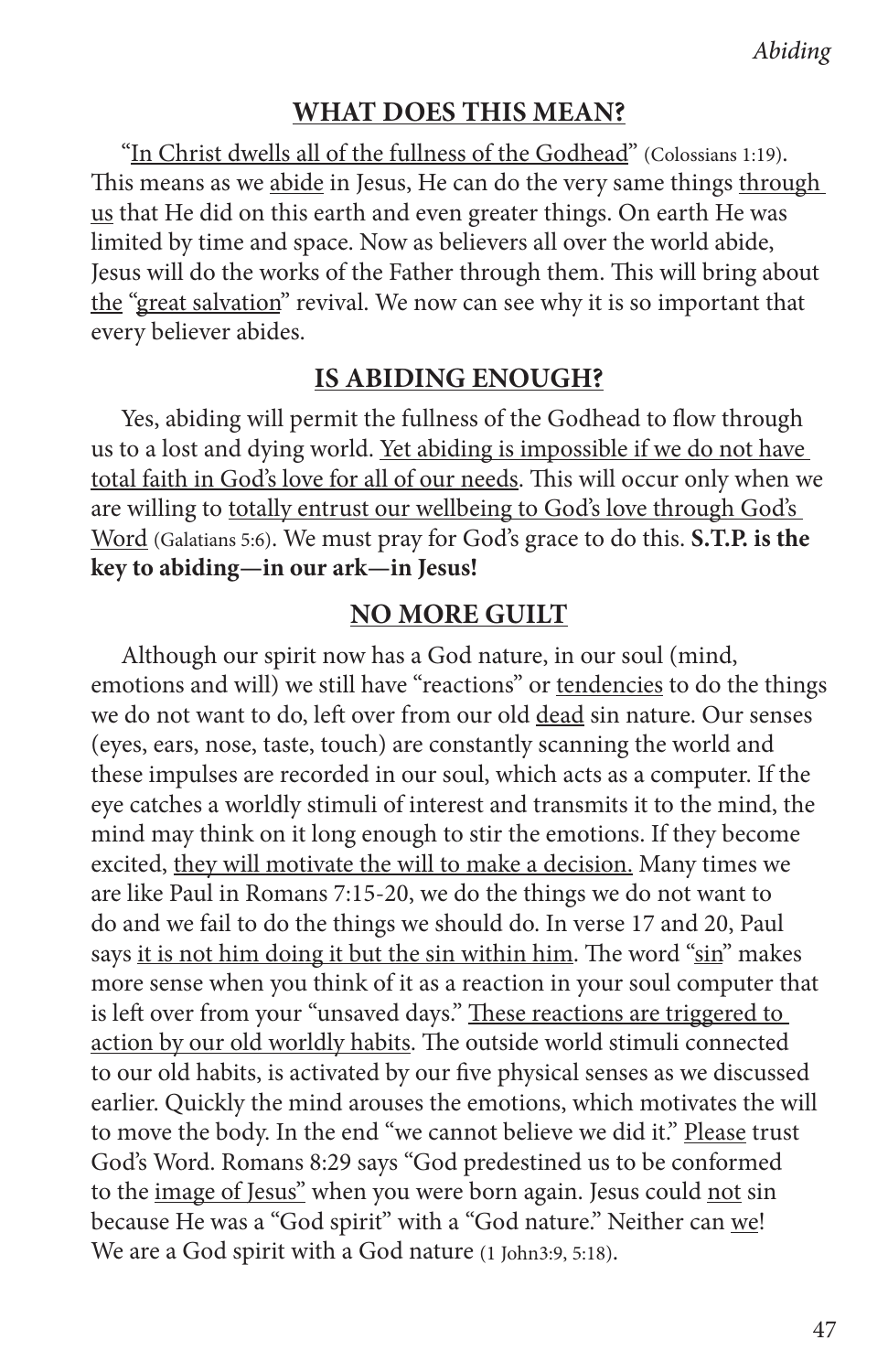## **Please read the following very carefully.**

## **SIN**

The New Testament translators, translated the word sin as one type of sin. Example: God's Word says "All have sinned and fallen short of the Glory of God (Romans 3:23)."

Now compare the following scriptures that use the word "sin." We know God's Word is truth and all scriptures have to be in agreement. **IF YOU CONSIDER THAT THE WORD SIN MEANS THE SAME THING IN ALL SIN VERSES, THESE SCRIPTURES DO NOT AGREE**.

- **1.** John 8:34 Jesus said "whosoever committed sin is the servant of sin.
- **2.** Romans 6:22 "But now being free from sin".
- **3.** 1 Timothy 5:20 "Them that 'sin' rebuke before all" .
- **4**. 1 John 2:1 "These things I write unto you that you sin not, and if any man sin, we have an advocate, Jesus Christ.
- **5**. 1 John 3:8 "He that committeth 'sin' is of the devil" . If you are born again yet say you sin, are you of the devil?
- **6.** 1 John 3:9 "Whosoever is born of God doth not commit sin, for His (God's) seed remaineth in him; and he cannot sin because he is born of God.
- **7.** 1 John 5:18 "We know that the born of God sinneth not.
- **8.** Do you sin? Yes or no? Tell yourself the truth.

There are many more "conflicting" scriptures, if the word sin is always talking about the same action or type of sin. Praise God! There is a simple explanation that will take away all guilt when like Paul in Romans 7:15-20 we mess up.

Note: The word sin is found in the main concordance section of Strong's Concordance of King James Bible words.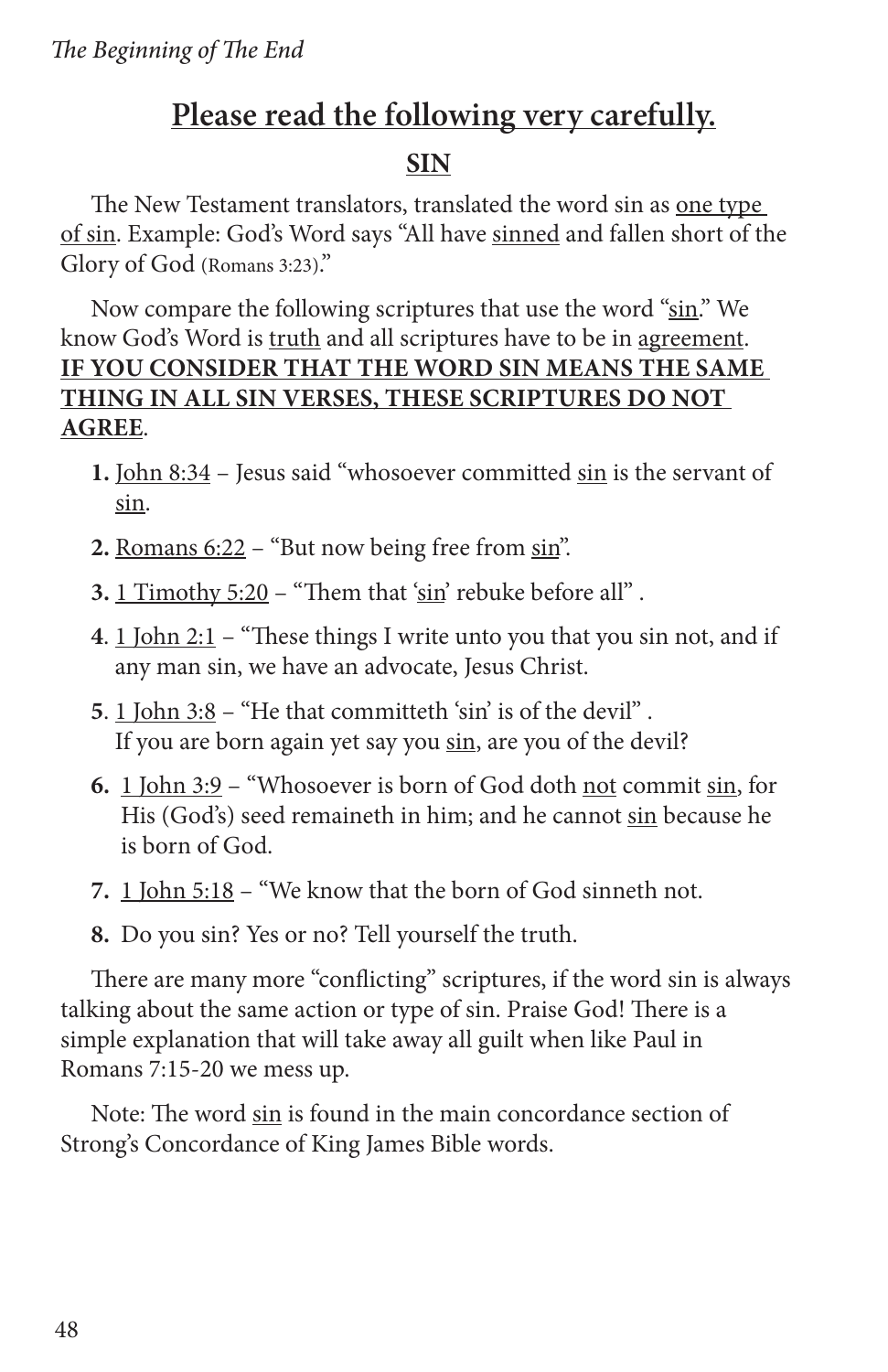## **Explanation**

There are two Greek words for "sin" and two types of sin. The translators used only the word sin for both types, without giving the reader the understanding that there were two Greek words for the two types of sin. The failure to translate the two Greek words properly, has caused God's children much guilt. It has actually held back the great worldwide salvation revival, to be followed by all athirst faithful believers being raptured... all in and by God's timing. The first chapter of Ephesians tells us the whole story. Guilt has prevented the spiritual maturing of the body of Christ.

G-266 – is willful or deliberate sin, full of sin, sinful. This sin can only be committed by an unsaved person with an Adam spirit and nature.

G-264 – "a missing the mark sin, err, fault." These types of sins are soul, sins committed by the mind, emotion and will of those born again. This is not a willful or deliberate sin although at times the emotions may be so strong your will bends and you do that which you do not want to do, as Paul explains in Romans 7:15-20. Due to lack of spiritual revelation in the past years, even the translators in Strong's Dictionary used the wrong meaning at times. All scriptures have to agree!

\*It is important for us to ask God or others to forgive us for soul sin (G-264) when the Holy Spirit convicts us. When a child of God confesses to themself **THEY ARE A SINNER** (G-266) these things happen to them.

- **1.** Unbelief in God's Word, God's word says we can not commit willful, deliberate sin (G-266). (1 John 3:6-9; 1 John 5:18)
- **2.** We make the death of Jesus of no value. He died that we might have life and have it more abundantly. We now have a God nature. (2 Peter 1:4)
- **3.** Guilt causes us to come out of abiding. When we confess we are a sinner (G-266), we are in unbelief and we literally speak the consequences of sin upon yourself. We are a God spirit, a God spirit cannot sin, (G-266).
- **4.** Asking forgiveness of someone for a G-264 (non deliberate sin) is not "confessing you are a sinner. You are asking forgiveness because you "missed the mark". You did not willing or deliberately do it.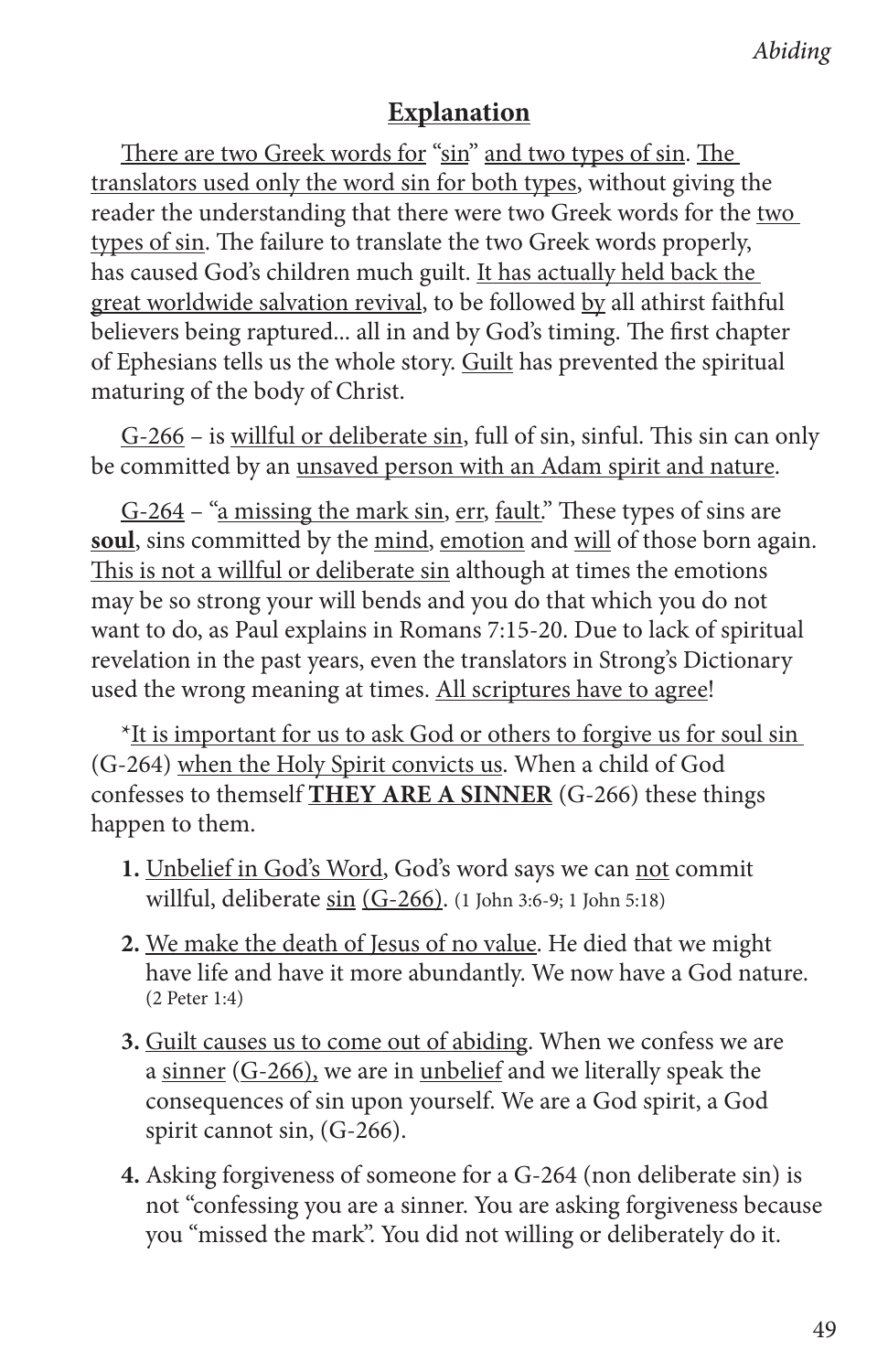**5.** When we commit a G-264 sin (missing the mark) and we feel guilty about it, we use **S.T.P.** on the ungodly action. We say... "Lord, I **SURRENDER** this (name it). Lord, I **TRUST** your love for me. By your Grace and love, I am a God spirit just like you. You cannot sin (G-266) and neither can I. This (name it) came out of my soul (mind, emotions, will). Your word says my soul is in the progress of being saved, (1 Peter 1:9). Ephesians 5:26 says as I read and meditate on your word, it washes these reactions to the world's ungodly stimuli, out of my soul. You permitted this reaction, so I know it is working for my good to humble me or increase my faith in your love for me. **PRAISE**: Thank you Lord for molding my soul into your image. Thank you for letting your love flow through me to others." As I thank God in the midst of my G-264 failure, the evil spirit that empowers this G-264 sin, loses his control over my soul and in due season will leave. It is a gradual process, a humbling experience!

## **WHAT IS A TEMPTATION? WHAT IS TRIBULATION?**

Both can be placed on us by the evil one if God permits it for our good. The devil does it to get a child of God to turn from faith in God's love to faith in "self." When we make a choice to try to meet our own needs by self-determination and self-willpower we no longer are trusting God's love. We are in UNBELIEF! This means we cannot be used by God to do the works He had planned for us to do, to bring people to Jesus (Ephesians 2:10). In essence we have placed ourselves in a wilderness of no blessings by our choice. We will remain there until we ask Jesus to forgive us. Then we must use **S.T.P.** to get back to abiding in Jesus (John 15:4-5).

## **HOW DO WE ELIMINATE THE SIN (G-264) REFLEXES IN OUR SOUL COMPUTER**?

Ephesians 5:25-26 says "Christ loved the Church (born again believers) and gave Himself for it that He might sanctify (make Holy) and cleanse it by the washing of water, by the word (of God).

1 Peter 1:9 says "Receiving the end (outcome) of your faith even the salvation of your souls (G-5590 mind, emotions, will). This means our soul is in the process of being set free from sin (G-264) reactions.

As we read God's Word, meditate on it and speak it aloud the Word of God will gradually wash these ungodly reactions out of our soul computer.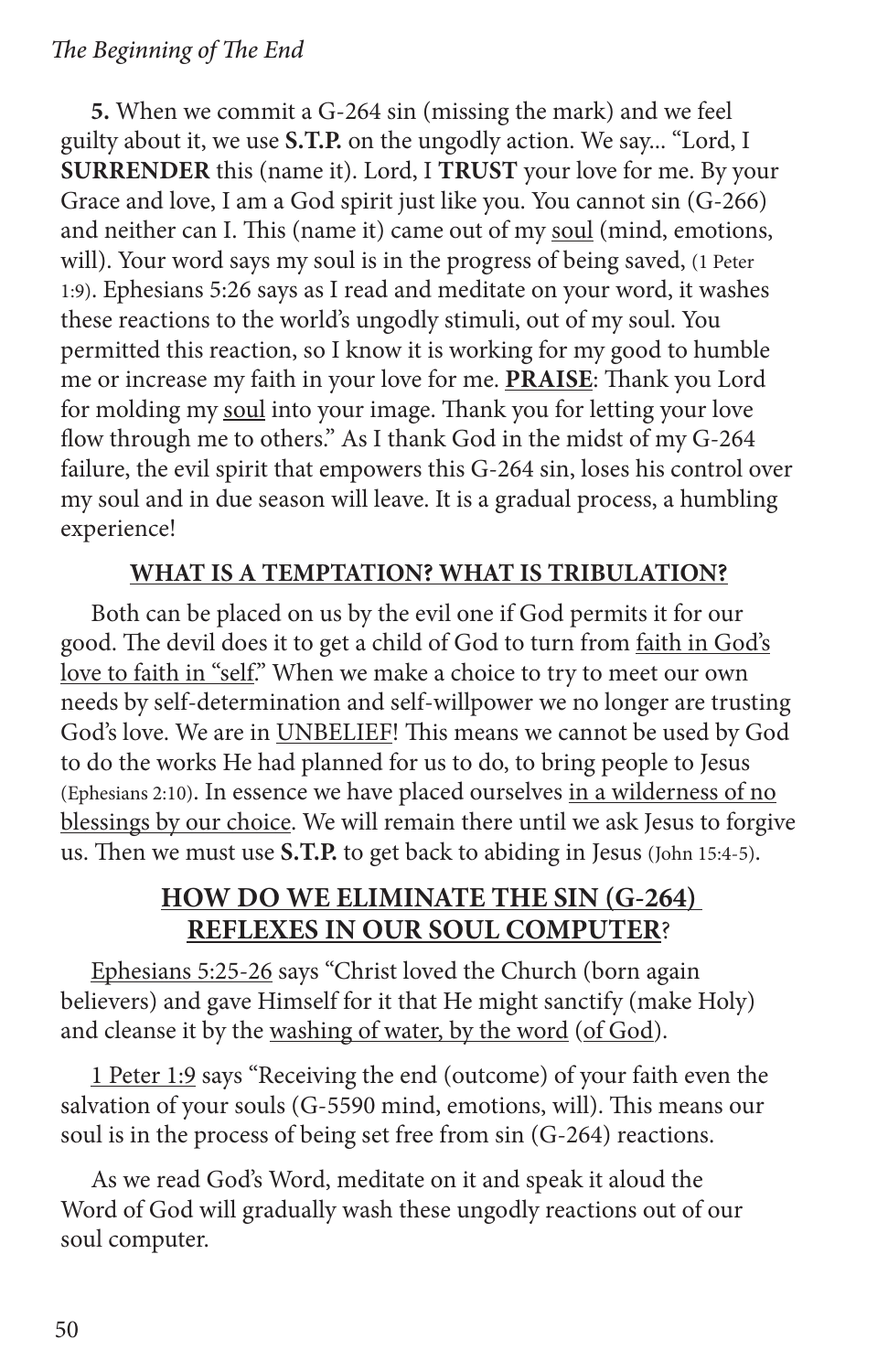This G-264 reaction is exactly what Paul was talking about in Romans 7:15-20. It is the G-264 sin reactions in his soul computer that makes him do the opposite of what his Godly Spirit and nature desires him to do. G-264 sin reactions "cause our soul to miss God's mark. We do not sin (G-266 – deliberate willful sin). God cannot and we (spirit) cannot sin. Our soul with G-264 sin reactions in it does miss the mark at times but we (spirit) cannot sin because we are a "God Spirit." To confess we are sinners is total unbelief in God's word.

## **GRAND FINALE**

The time will come by the grace and favor of God when we will have the same "assurance" that we can trust God's love for all of our needs as we have in knowing we will spend eternity with God in His Heaven.

Until that time arrives, occasionally we will be drawn away from abiding. It will be less and less for each individual who spends time daily in Bible study using **S.T.P.** and following the Holy Spirit as He leads and guides them in their daily walk (Proverbs 3:5-6; Psalm 32:8, 73:24).

When our ungodly imprints are gone and God has given us the revelation of who we really are in Christ Jesus, and what plans God has for us, we will no longer come out of abiding.

When we reach this level of spiritual maturity, Hebrews 4:12 says the Word of God alive and powerful and sharper than any two edged sword will pierce even to the dividing (separation) of the spirit and soul from the joints and marrow (the body).

When this separation takes place, the senses will no longer be able to motivate the soul as they have in the past. The person will pay no attention to what they see, hear, feel, think or even what their body is doing or feeling unless it lines up with God's Word. They will have total assurance in their spirit and soul that God's Word is not only true but it was finished at the death and resurrection of Jesus. They will have solid conviction that all of their needs have been met by God's love through Christ Jesus (Philippians 4:19).

When this blessing occurs the Great Salvation Revival will begin. The Holy Spirit will manifest the works of Jesus through faithful athirst believer's world-wide…even greater works than he did on earth (John 14:12). Ephesians 4:13 describes how the body of Christ will mature.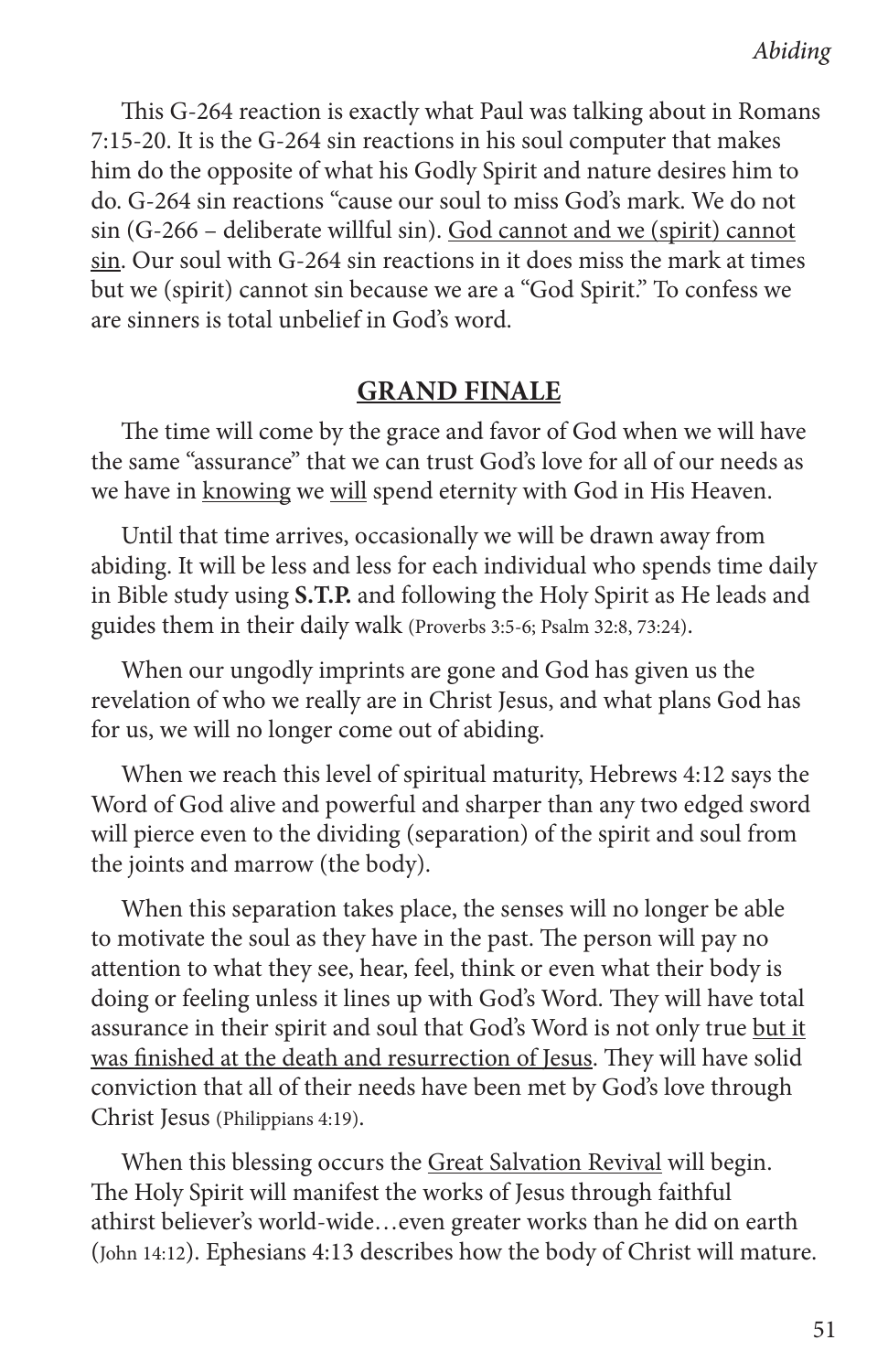Then shortly after the tremendous in gathering of new believers the Bride Groom will say "come."

## **NOW IS THE TIME (Ephesians 5:27)**

Now is the time to begin clothing ourself (by God's Grace) with the Bride's wedding garments of white. Spotless without wrinkle (without soul sin [G-264] reactions), and having total faith in God's love for all of our needs. The rapture will complete 1 Corinthians 15:25-26.

## **WHAT DOES ABIDING DO FOR US?**

Abiding provides loving kindness, rest, peace and joy for your mind, emotions and will. To abide is to trust God's loving kindness by His Word. When God says to you, "Trust Me," He is really saying "Abide in Me, for without Me, you can do nothing" (John 15:5). Jesus said he could do nothing of Himself (John 5:19). When you abide, God is free to give you all of His showers of blessings.

## **MOST IMPORTANT**

God the Father gave Jesus certain works to do through us to draw many to salvation and restoration. Our failure to abide grieves the Holy Spirit. He is unable to manifest the life of Jesus through us to others. This is the primary problem with the body of Christ today. We are holding back the final great harvest of souls and the catching away of all faithful athirst believers (Revelation 22:17). Let's all pray that God will give us the grace to abide under His shower of blessings so that Jesus can do a quick work on this earth (Romans 9:23-28).

## **JOHN 15TH CHAPTER**

Read it, study it, and meditate on it. It is Jesus explaining the positive aspects of abiding, along with the negative consequences of not abiding.

Remember, when we have doubts, fear, anxiety and worry or confusion those are God's warning signals that we have come out of abiding and have taken over the control of our life. We must immediately, use S.T.P. on the situation. Unless you do, John 15:6 says we will find since we are no longer connected to Jesus, we have cast ourself into the burning fire of worldly consequences. We must trust God's love and stay under His shower of blessings.

We must read our Bible out loud daily. It is very important that we think about what we are reading! Ask the Holy Spirit to make His Words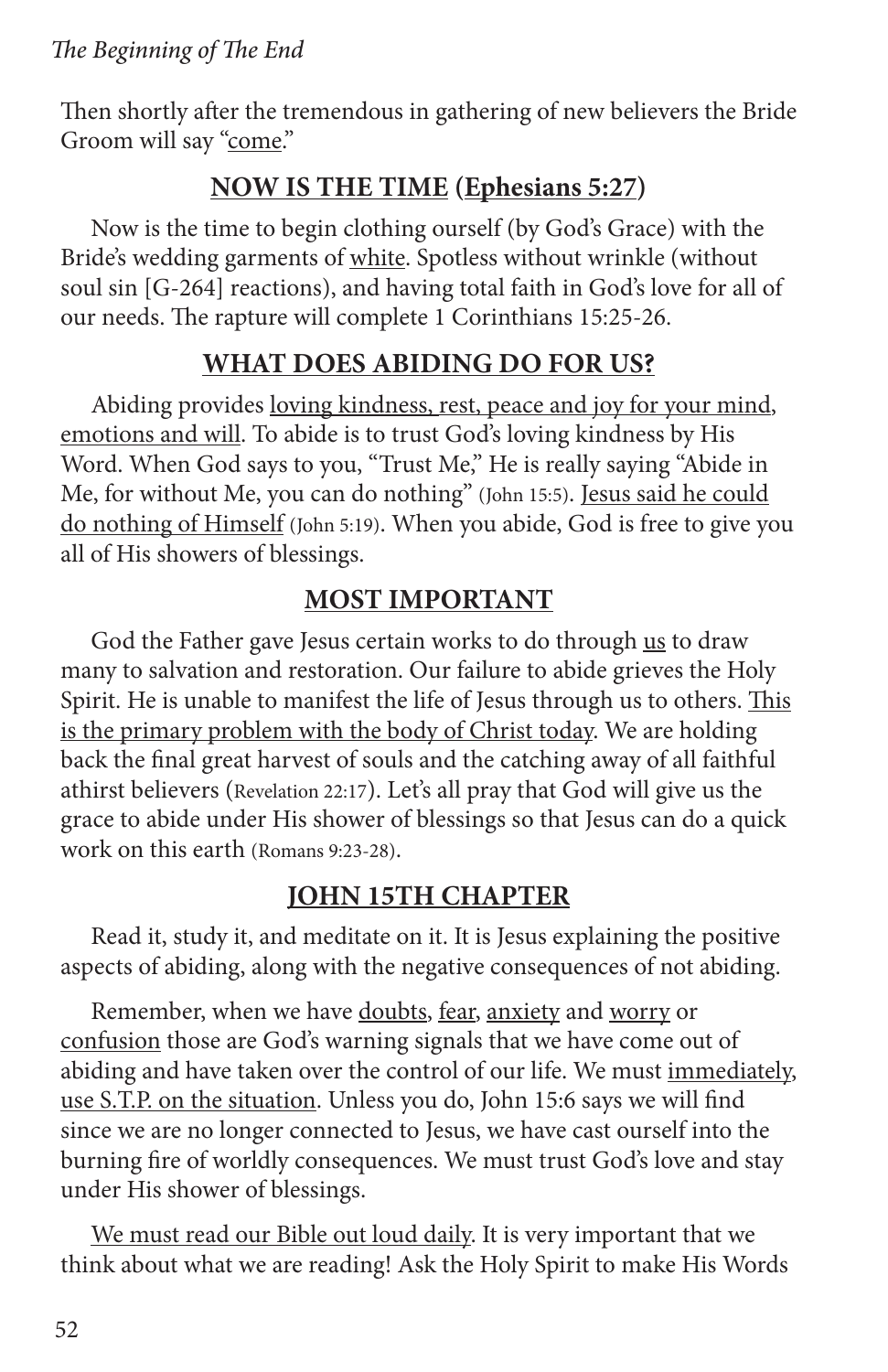relevant for today. Expect to receive spiritual revelation and confirm it with three or four scriptures. When we abide, we will be very aware of the Holy Spirit guiding us (Psalm 32:8). We must rest in God's love. Our job is to minister to Him and His love will flow in us and through us, to do **ALL** the rest. His perfect love flows out of our sincere faith (1 Timothy 1:5). God is faithful!



# **This Type of Trust From Us**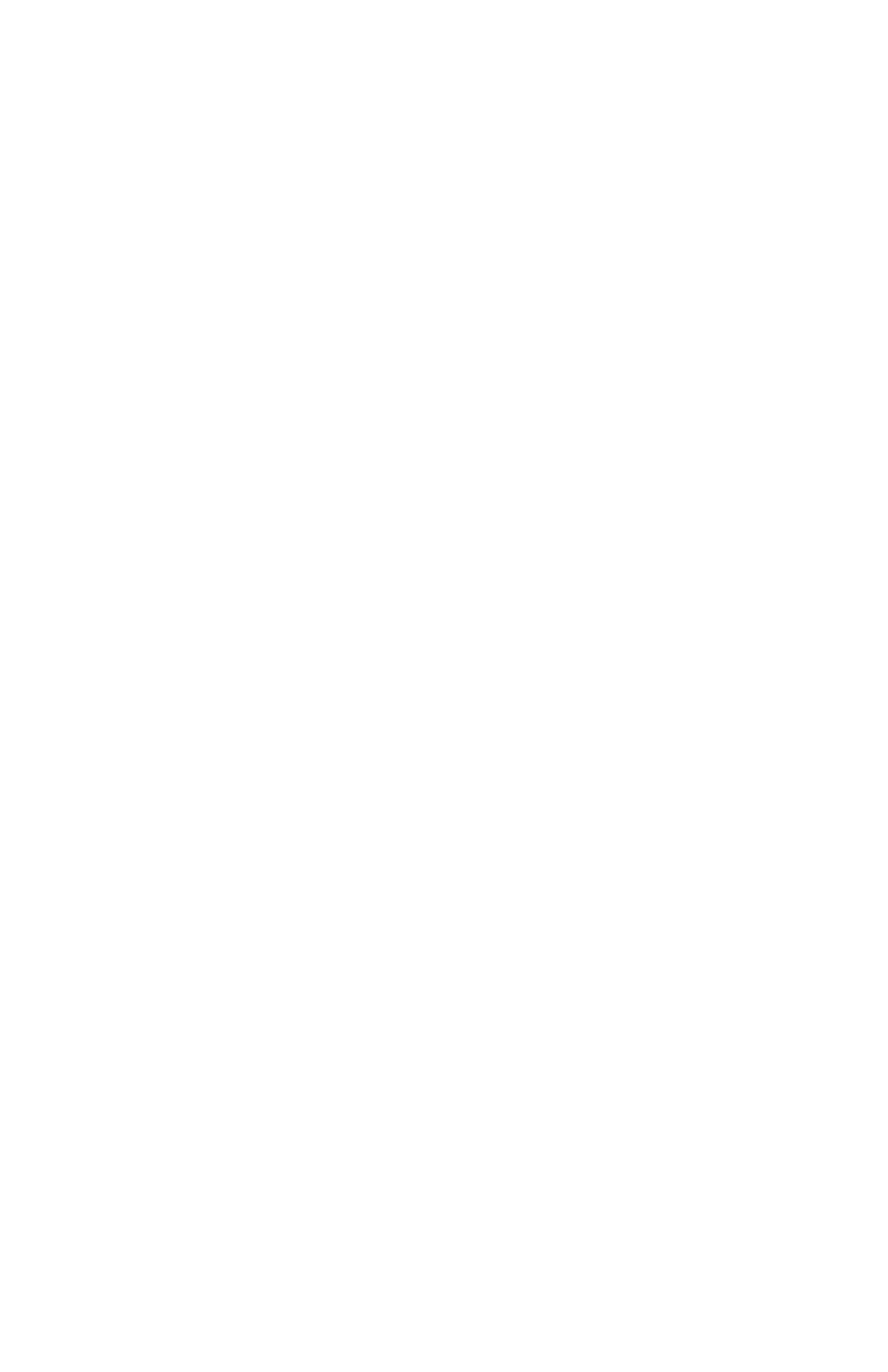# **BOOKLET FOUR GOD'S LOVE WARNINGS**

## **BIBLE STORIES OF**

## **FAILURE TO ABIDE**

## **"They failed to have total faith in God's love for all their needs."**

Many Israelites perished in the wilderness because they failed to have total faith in God's love for all of their needs. Unbelief prevented them from entering the promised-land (Hebrews 3:17-19).

While some say Noah spent about one hundred and twenty years building God's ark (no one is exactly sure), many people would have had the opportunity to listen to Noah talk about God, and could have helped build the ark that would "lift them up" above the tribulation that came on the world. Instead, they made fun of him for building a big boat where there was no water to float it. Their unbelief destroyed them! (Matthew 24:37-42)

Why would a just God raise a person up above the coming tribulation who is not abiding…not trusting God's love for solutions to their day to day problems? Does not God's Word say "He Is the same yesterday, today and forever" (Hebrews: 13:8)? Is it possible that our eternal salvation was not a total fire escape? God's Word seems to imply that if we abide we are in God's protection and always receive His best for us. (John 15:4-5). But if we do not abide, we are thrown into the fire (John 15:6; Hebrews 3:17-19).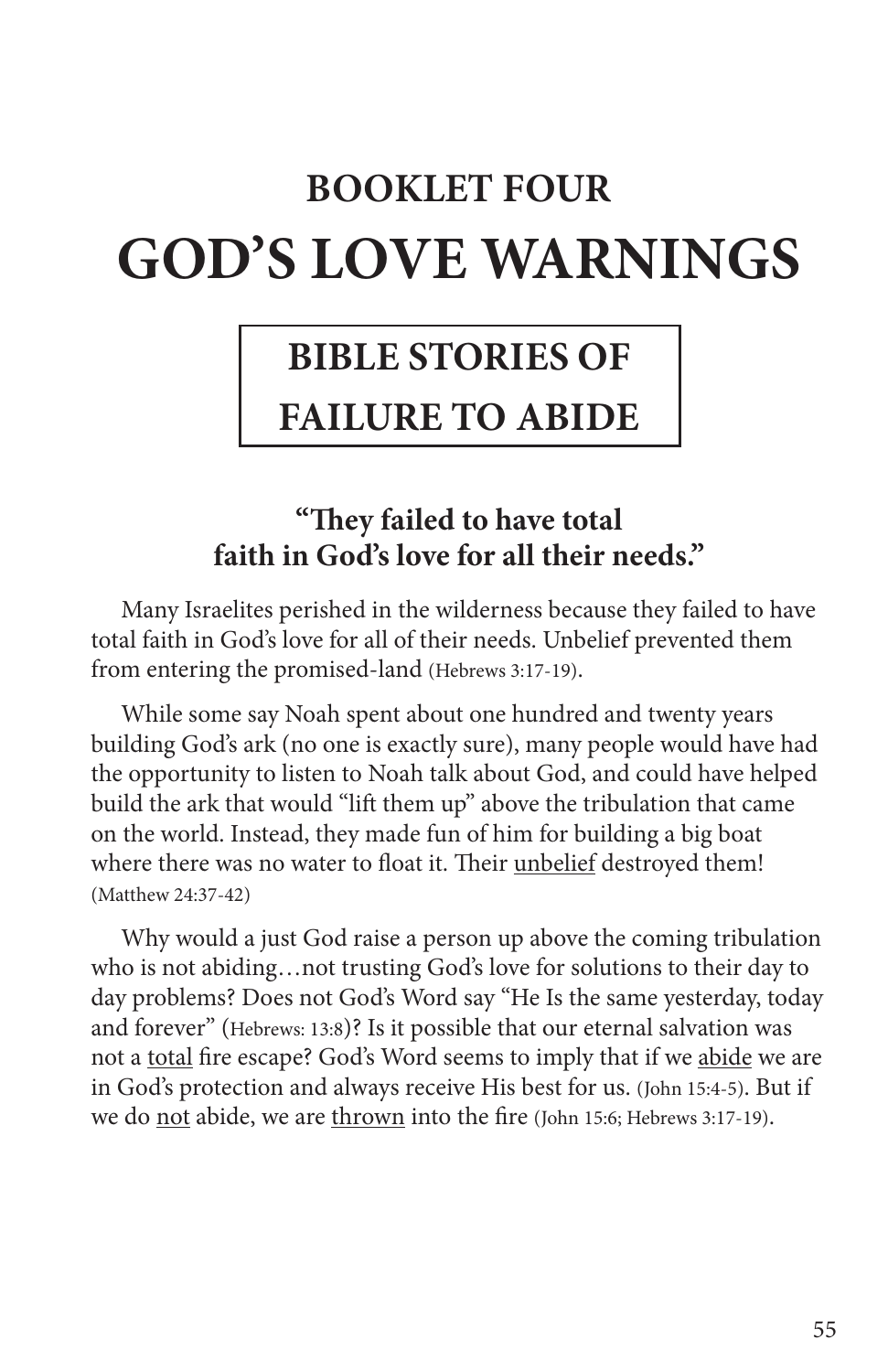## **JESUS ASKS**

## **"WILL WE BE FOUND FAITHFUL AND WATCHING?"**

Let's look at two stories our Lord shared with His disciples. The first story concerns the ten virgins. Did you know that 2 Corinthians 11:2 says that All born again believers are virgins, a bride destined to be presented to our Lord at the wedding feast of the Lamb of God (Revelation 14:1-5).

Matthew 25:1-13 relates the story of the ten virgins (ten born again believers). The ten virgins were outside of the door that led to the wedding feast. They were waiting for the bride groom (Jesus) to arrive. The wait was long! When the bride groom arrived five were ready and five were not. Five had oil and their inner light was shining brightly. They were athirst for the bride groom. The other five virgins were out of oil. Their inner spiritual light was dim. They had spent too much time in worldly endeavors. They left their first love (Revelation. 2: 4, Luke 14: 33-35).

Is it possible that Jesus related this story so that we could know for sure that not all virgins (believers) will be ready when He returns for His bride?

## The last verse Jesus spoke concerning this story was a warning "**Watch therefore for you know neither the day nor the hour wherein the son of man cometh**."

The next story (Matthew 24:45-51) is about a <u>faithful</u> servant whose master placed all of his goods, power and authority in his custody. His trust in the faithful servant must have been very strong as he departed on his journey.

Think about it! Did not the same thing happen to us? When we were born again we were given a God spirit and nature, adopted into God's family and filled with all of the fullness of Christ (Ephesians 1:22-23). In Christ dwelleth all the fullness of the Godhead bodily. Jesus placed all of His treasures in our hands and then He left this earth and went to Heaven (Colossians 2:9-10).

Just like the faithful servant who became unfaithful, many of God's children have left their first love and seek "life" in worldly activities of self will (Revelation 2:4-5).

When the master returned, the now "unfaithful" servant is very contrite but it is too late. Matthew 24:51 says "the master shall cut the unfaithful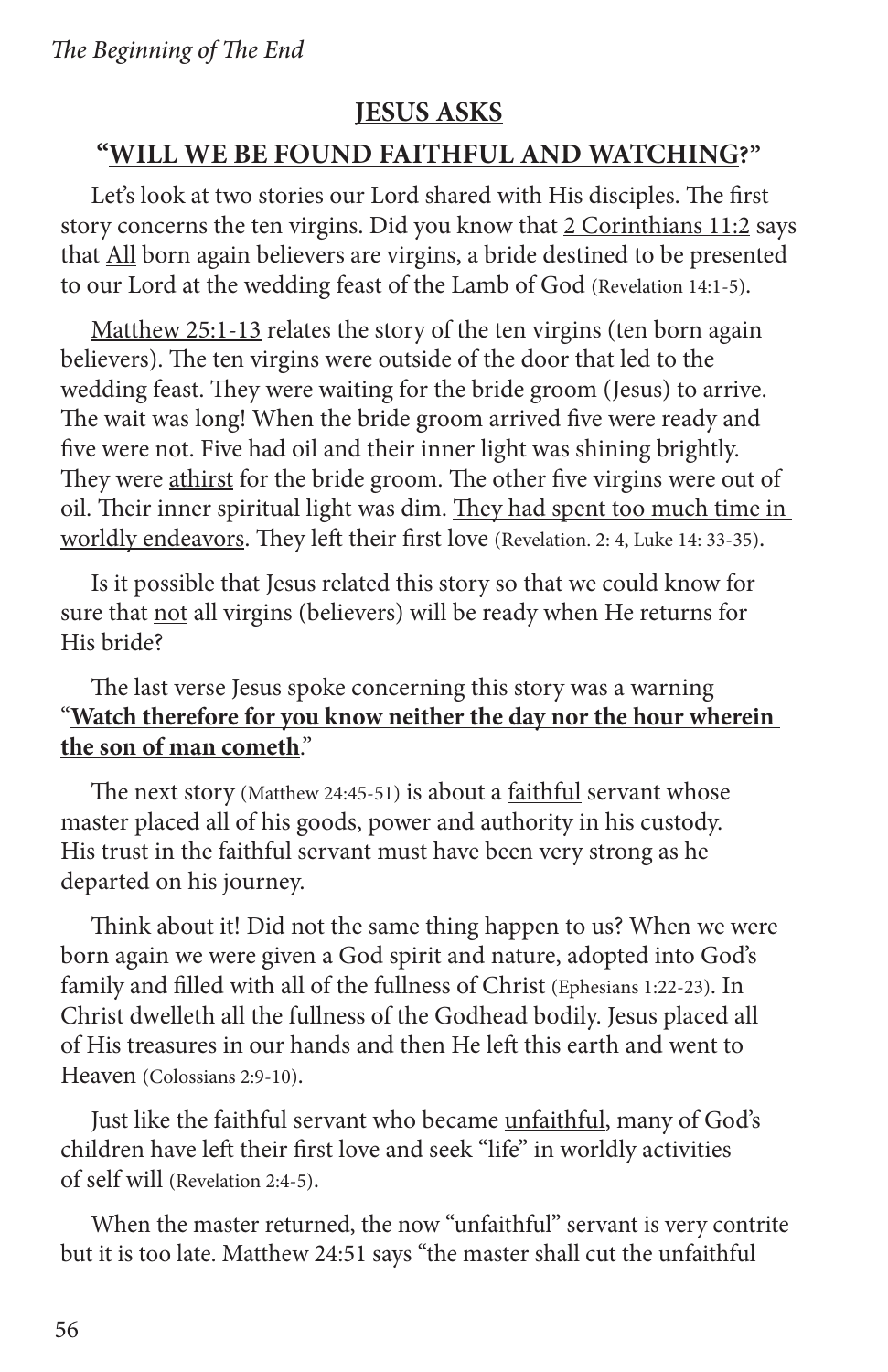servant asunder (remove him from his position of power and authority). The master then "appointed him" his portion (limited time) with the hypocrites, where there will be weeping and gnashing of teeth.

Does this story make you think Jesus was giving us a warning? The portion of suffering sounds like the seven years of tribulation to me. I believe very strongly that those who miss the Rapture will be weeping and gnashing their teeth.

They will not lose their eternal salvation because it was purchased for them by the shed blood of Jesus. They will not be lost but they will be purified by fire during this tribulation period.

Are we living now in such a way that we will be found "ready?" The Rapture is one of God's abundant blessings for us. He has not appointed (G-5087) ordained, (purposed) us to suffer His wrath (1Thessalonians 5:9). As with salvation, God has not appointed any one to go to hell. The choice is up to me— to you.

## **GOOD NEWS**

God's Word says "If we have accepted Jesus as our Savior, Master and Lord, we and Jesus are one! Since Jesus is one with God the Father, and the Holy Spirit, we are one with the fullness of God (John 17:20-23).

God's Word makes it very clear that Jesus not only paid our sin debt by His crucifixion but he gave us a God Spirit and nature and restored us to His image by His resurrection. We literally became the fullness of God. We must believe that we and Jesus are one. He is the head, we are the body (Colossians 1:18).

We forget sometimes that Jesus said "In this world you will have tribulation (John 16:33). What tribulation was he talking about? He was telling us that although we live in the kingdom of God on this earth (same as Heaven when we abide) yet at times He would permit physical, emotional, mental, spiritual, financial, social (relationships) and verbal problems to come upon us. Why?

He permits them to help build our faith in his love to meet all of our needs and the needs of others. Also, he uses them to correct us, mold us into his image and bring us into a more mature spiritual walk with him. Of course, the emotions we have during these periods of tribulation remind us that we are trying to solve our own problems and we have come out of abiding (John 15:6). Many times we forget that after Jesus said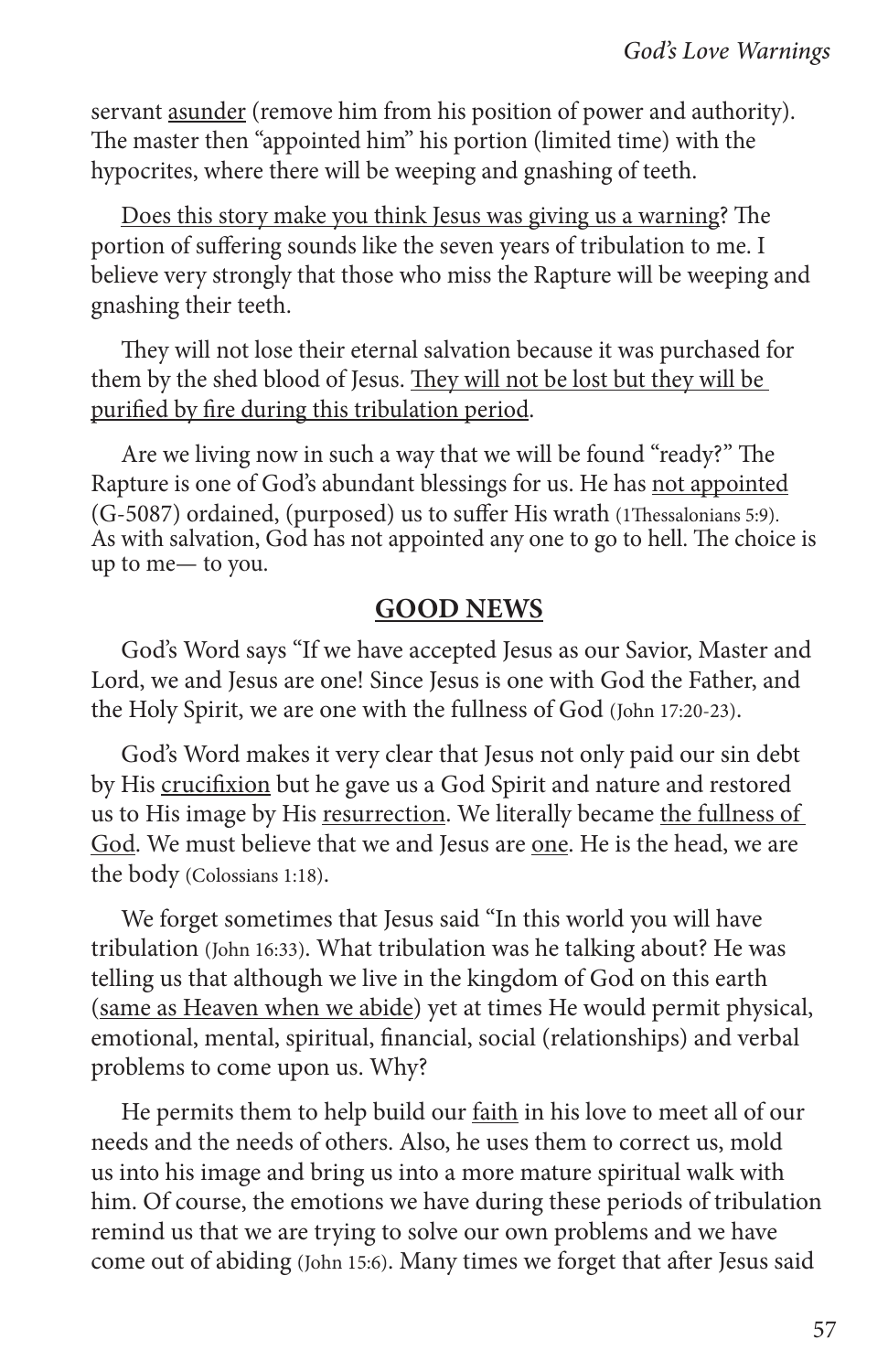"In this world we will have tribulation." He also said "But be of good cheer I have overcome (G-3528…subdue, conquer) the world (John 16:33).

## **MORE GOOD NEWS**

What did Jesus mean when he said "He overcame or got the victory over the world?" 1 John 3:8 says Jesus destroyed the works of the devil. What were the works of the devil? The works were sin (G-266... willful or deliberate); sickness (physical, mental, emotional, spiritual, financial, social (relationships), verbal), poverty (lack of any need), and death (physical or spiritual death).

- **A.** Willful deliberate sin (G-266) was destroyed for a born again believer when they became a new creation, a new spirit with a God nature. They no longer can willfully sin!
- **B.** Sickness and poverty were destroyed for a believer by God's gift of healing, wellness, and abundant life (John 10:10). Like our reception of eternal life by faith in God's Word, those born again can receive these gifts, by the use of **S.T.P.** and the loving kindness of God. **S.T.P.** will provide the faith to trust God's love and works, in order to receive these blessings.

 **NOTE:** The body of Christ is only now beginning to receive this revelation of our total restoration (1Peter 1:3-5). As a result many faithful children of God have died in the past because this revelation knowledge had not been given by the Holy Spirit (Colossians 1:26-28). Christ in us is a big part of this mystery, hidden unto the time of the maturing of the body of Christ. Our understanding of our total restoration is necessary for the Great End Time Salvation Revival, the completion of Ephesians 4:13, and the catching away of all faithful athirst believers (Revelation 22:17).

**C DEATH:** 1Corinthians 15:26 says "The last enemy to be destroyed is death." Jesus has already destroyed the works of the devil in the spiritual realm. In the physical world, our faith is dependent upon our understanding of God's Word. Only now are we beginning to understand the impact of the "restoration" of the body of Christ that is promised in the last days (1 Peter 1:3-5).

With this revelation, faithful, athirst believers will not physically die. They will have to be raptured to get them off of this earth-unfaithful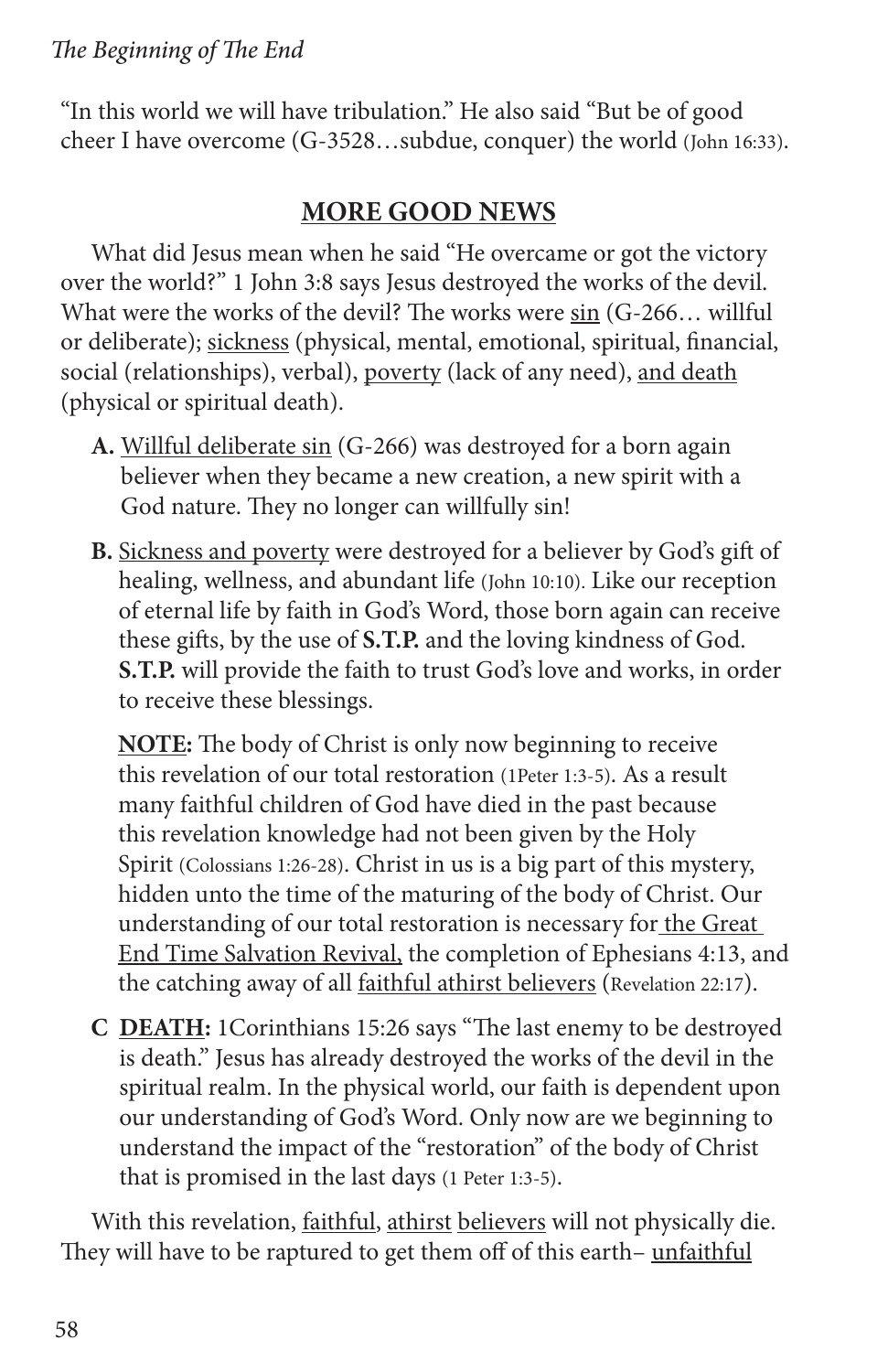believers will physically die. Faithfulness in God's love is the power that raises them over the wrath of God. **S.T.P.** by **S.T.P., we build our Ark of Faith.**

Did not Noah's faith do the same for him (Genesis 7:1)? Did not many of the children of Israel die in the wilderness and fail to enter the promised land because of their unbelief (Hebrews 3:15-19). Hebrews 13:8 says, "God does not change!"

## **WILL YOU…WILL I…BE FOUND FAITHFUL?**

In the Bible book of Revelation, Jesus speaks of seven types of born again believers that were in existence at that time and have been up to this present time (Revelation 2:1 – 3:22). As we read about these seven types of individuals we might decide in which group of believers our Lord would place us.

We will see that those who remain faithful are found **ATHIRST** and have placed the interests of God above those of the world. They have the qualities our Lord will be looking for when He returns for His Bride (Revelation 22:17).

## **AS "BELIEVERS" HOW DID WE GO ASTRAY?**

In Revelation 2:4 Jesus says some believers have "**LEFT THEIR FIRST LOVE**." In Revelation 2:14 Jesus tells us some of God's children eat and drink things that are sacrificed as "idols and commit fornication (G-4203 Idolatry)." Webster's dictionary says the word "idolatry means the worship of a physical object as a God, the object of extreme devotion." The word fornication speaks of the same situation except fornication occurs in the physical realm and Idolatry in the spiritual realm.

**Fornication:** (Physical realm) sexual relations between two persons not married to each other (A sin against their future marriage partner).

**Idolatry:** (Spiritual realm) is a child of God worshiping or devoted to a false God, an idol, proclaimed by religious leaders as a true God, or a representative of the true God. It is a sin against their God relationship, especially if they are born again and destined to be the Bride of Christ.

Revelation 2:14 and Revelation 2:20-23 both talk of these ungodly acts. "The **sacrificing** of **material things** and the teaching that they are god's and worthy of devotion and praise. Today some religious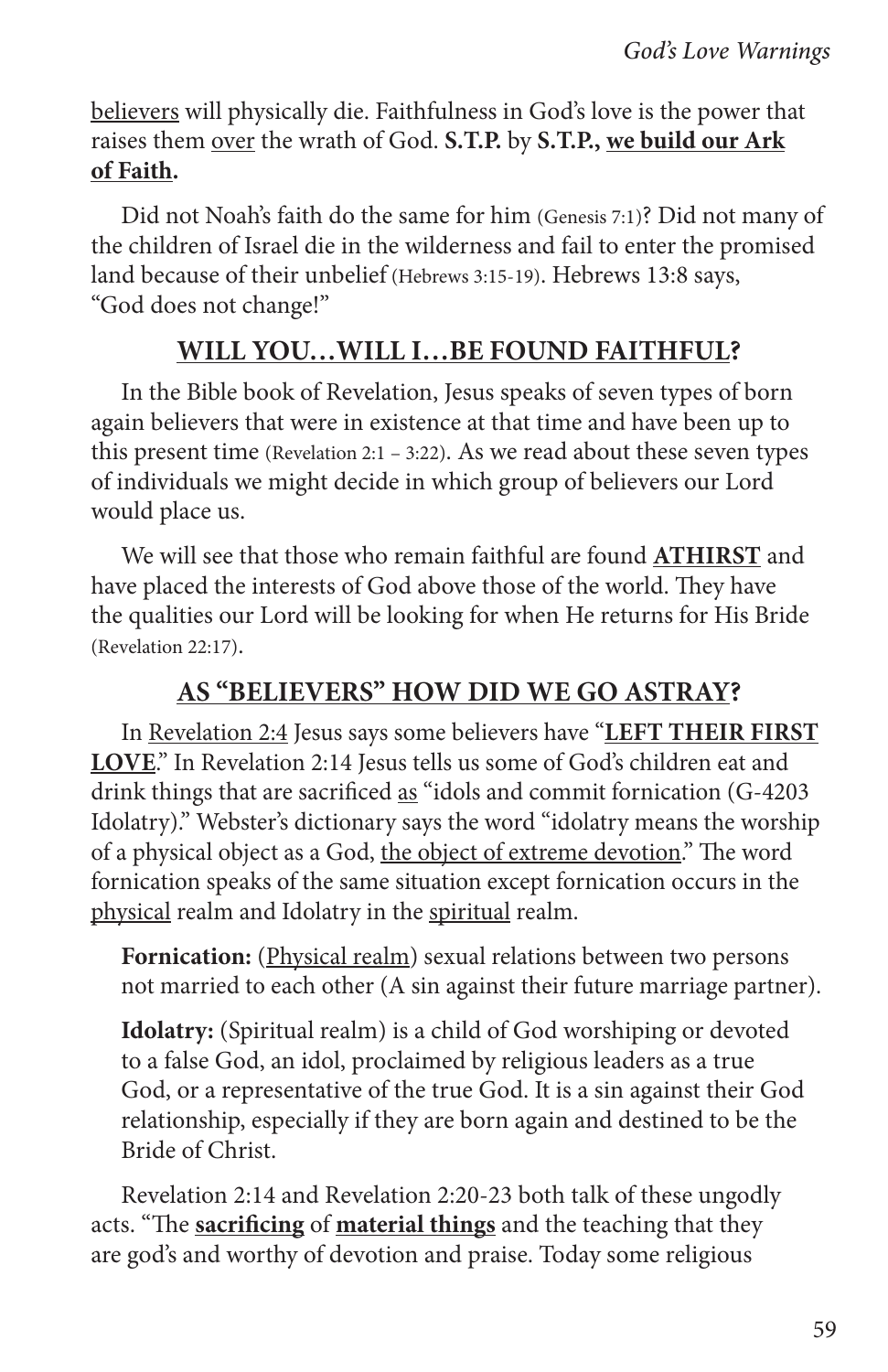organizations are encouraging their members (believers and unbelievers) to worship things that are really idols. Today more than ever, **we must ask the Holy Spirit to lead us into all truth**. God's Holy Bible, if faithfully read daily, will not let us be deceived.

## **NOTICE**

Is there any difference between teaching a married person to have sexual encounters with those he or she is not married to, or teaching children of God who are destined to be married to Jesus to worship false gods? Both are a sin of spiritual fornication and adultery. Jesus says He is going to cast those who teach such things into a bed of great tribulation along with those who practice the idolatry with her (Revelation 2:19-23).

**Jesus** said, we must strengthen the things that remain (faithfulness, trust, abiding), that we overcome the wiles of the evil one (Revelation 3:2-3). "Keep God's works until the end."

**Revelation 3:10-11** – Jesus tells this group of believers that He will keep them from the hour of temptation (Great tribulation) because they have kept his word of patience. Patience is birthed by faithfulness (James 1:2-4). Please remember our **S.T.P.** fuse example as it burned toward the keg of God's blessings. **It took patience and faith to keep the fuse burning**. The opportunity to be raptured takes the same patient faithfulness.

**Revelation 3:15-17** among many other negative comments, Jesus said these believers were neither hot nor cold. He said "Because thou art lukewarm and neither hot nor cold I, will spew (vomit) you out of my mouth."

## **NOW HERE IS YOUR HOMEWORK!**

**1 Thessalonians 4:16-17** says: "For the Lord Himself shall descend from Heaven with a shout (Revelation 22:17), with the voice of an archangel and with the trump of God: and the dead in Christ shall rise first. Then we which are alive and remain " ? " " shall be caught up together in the clouds to meet the Lord in the air and so we will ever be with the Lord."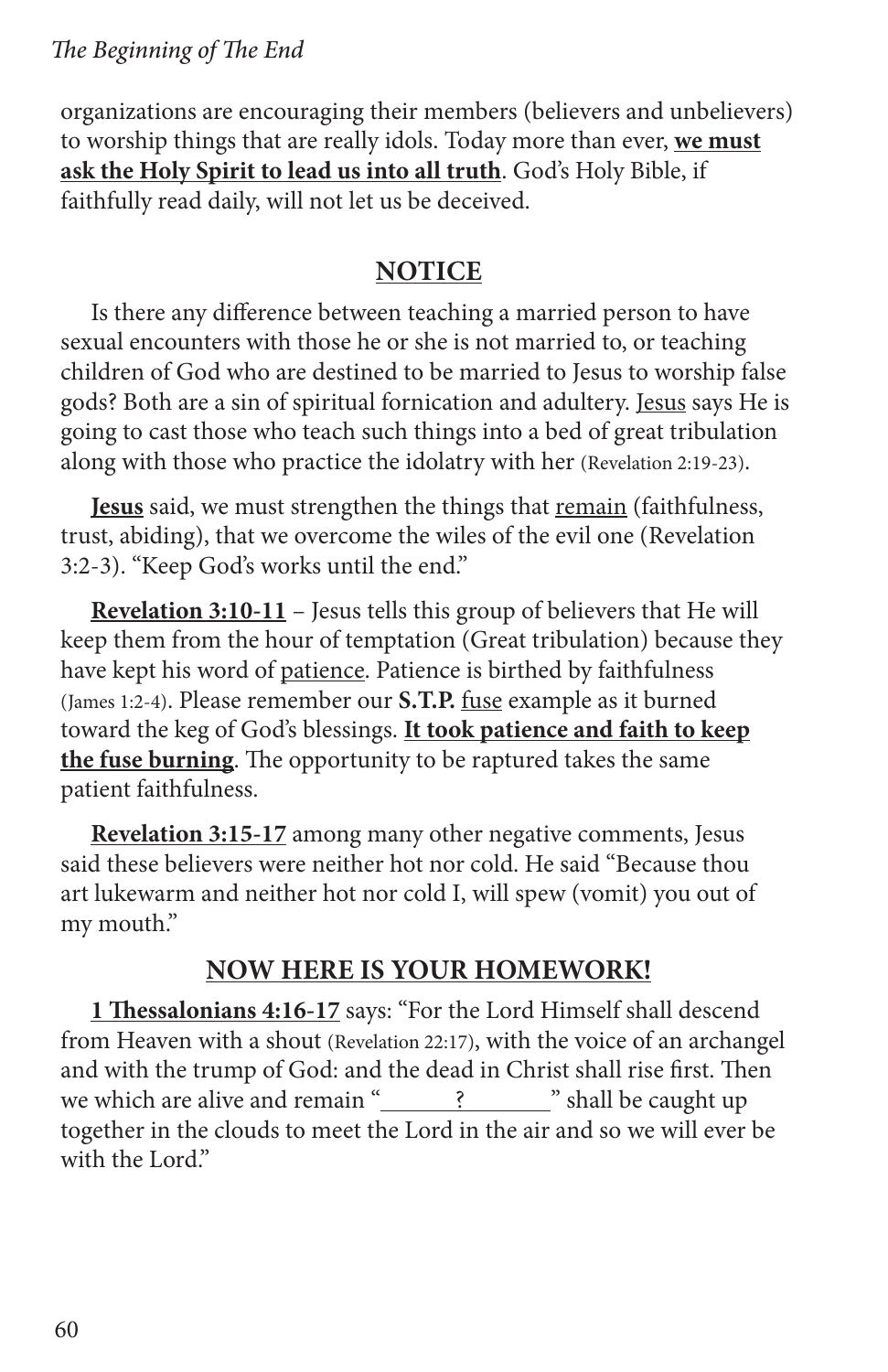\*\***Notice the blank space in verse 17.** Based on the comments of Jesus in Revelation chapters two and three, what one word, do you feel the translators might have left out?

## **QUESTION**

Has that one word that has been left out changed the meaning of the scripture in such a way that made all of the **warnings** Jesus gave us of no apparent value to most children of God? Did not the "Word" of God say "**watch**" in these verses? (Matthew 25:13, 24:42-44; Mark 13:34-37; Luke 21:34-36; 1 Corinthians 16:13; 1 Thessalonians 5:1-9; Revelation 3:3) Why do you feel we are repeatedly told "to watch?" Why "watch" if all who are born again will be raptured?

## **QUESTION?**

Is it possible that many born again children of God, believing that all children of God will be raptured, are not really making an effort to abide, turn from many worldly activities or even read God's word? Is it possible they may feel all they have to do is stay away from whatever they call "BIG SINS?"

## **QUESTION?**

Is it possible that the lack of spiritual maturity in the body of Christ, is the primary reason so few unsaved people come to know Jesus as Savior? Would it be hard for an unsaved friend to see themselves much different from you, a saved person?

We all must ask ourselves these questions. The Holy Spirit will answer your questions as you use **S.T.P.** on them. God loves you so much. He is giving all of his children a wake-up call.

\*\*\*\*\*The missing word is remain "**faithful.**" Did not Jesus say His bride would be without spot or wrinkle (Ephesians 5:27)?

## **QUESTION**?

Is it possible that God's children do not understand what Jesus meant when he said "Go ye into all the world (your world) and share the Good News with every person (Mark 16:15).

What are we to share? What are we to do? In John 12:26, Jesus said "If any man desires to serve Me, let him follow Me" (let him do what I do).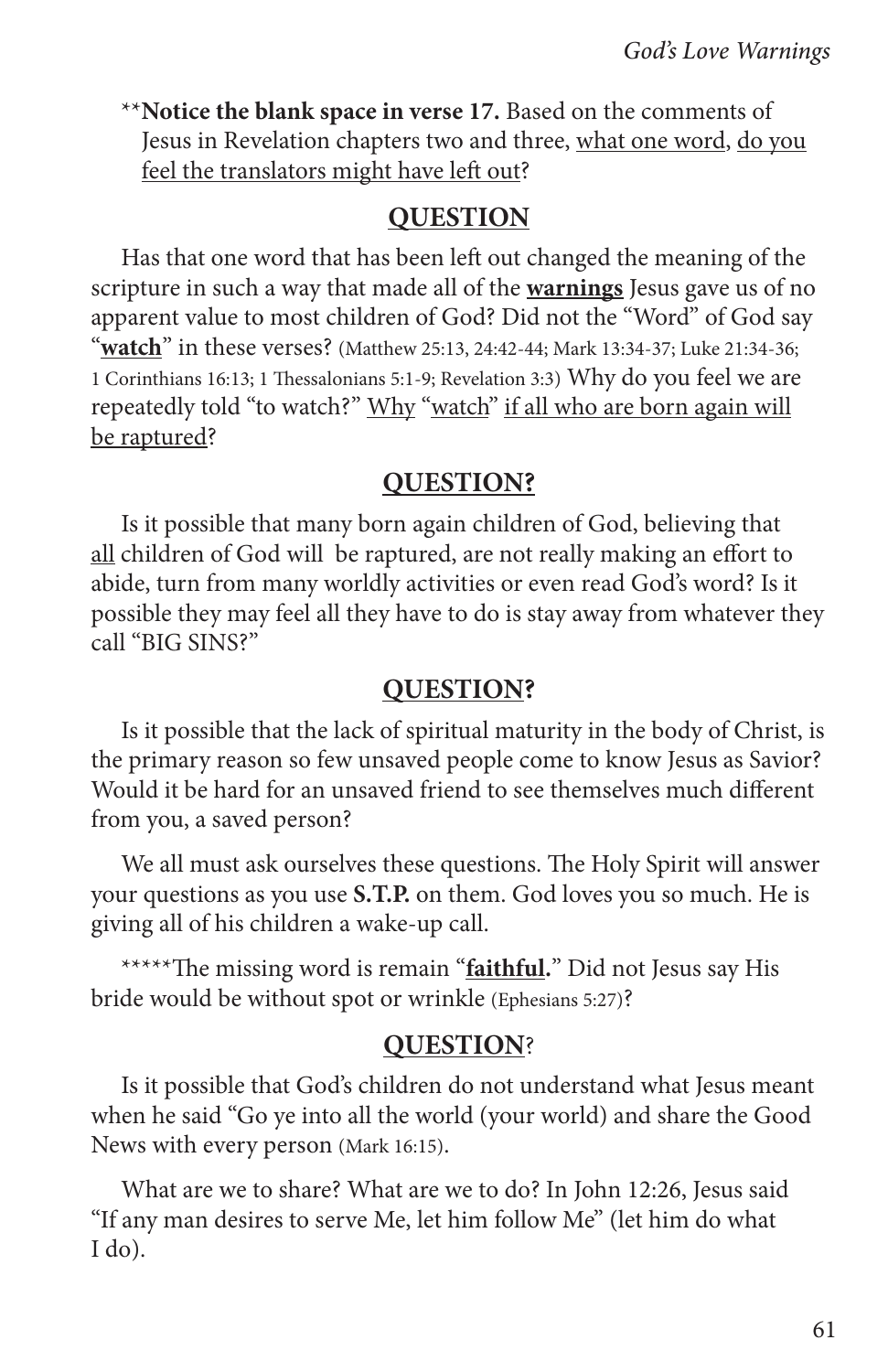What did Jesus come to do? Luke 4:18-19 and Isaiah 61:1-3 answer the question for us. Jesus said **"The Spirit of the Lord is upon me because He has anointed me to share the Good News with the poor (salvation message to the lost)**. He hath sent me to heal the broken hearted (mind, emotions, will crushed). To preach deliverance to the captives (in bondage to sin—G-266—willful or deliberate sin), and recovering of sight to the blind (physical, mental, spiritual), to set at liberty those that are bruised (shattered into fragments), to share the acceptable time of the Lord's grace (loving kindness) and favor.

## **YES, THIS IS EXACTLY WHAT THE HOLY SPIRIT DESIRES TO DO THROUGH US NOW!**

We might say "I cannot do what Jesus did." He is God! I can not do miracles! Wait a moment. We can do exactly what Jesus did. Can we do "**NOTHING**"? That is exactly what Jesus said he did... **NOTHING.**

John 5:19 Jesus says "Verily, verily, I say unto you, the Son (Jesus) can do nothing of Himself but what He (Jesus) seeth the Father do: For what things so ever the Father doeth, these also doeth the Son likewise.

As Jesus "abideth" in His Father's loving kindness, God's power and authority was able to flow to Him and through Him and perform the works Father God planned for Him to do before the world was ever made (fruit bearing—John 15:4-5).

It works the same way with us with one exception it is not Father God doing His wondrous works through us but the Holy Spirit of God in us who does the works. He manifests the life of Jesus through us as we abide in Him.

It is true all of God's children have the Holy Ghost "**WITH**" them but until He is "**IN**" them, **they do not have the power and authority of the Holy Spirit** to do the works of God. Jesus told his apostles the Holy Spirit is "**WITH**" you, soon He will be "**IN**" you (John 14:16-17). Before he ascended into Heaven He said "Behold I send the promise of my Father upon you (the Holy Spirit), but tarry ye in the city of Jerusalem **until ye be endured with power from on high** (Pentecost)."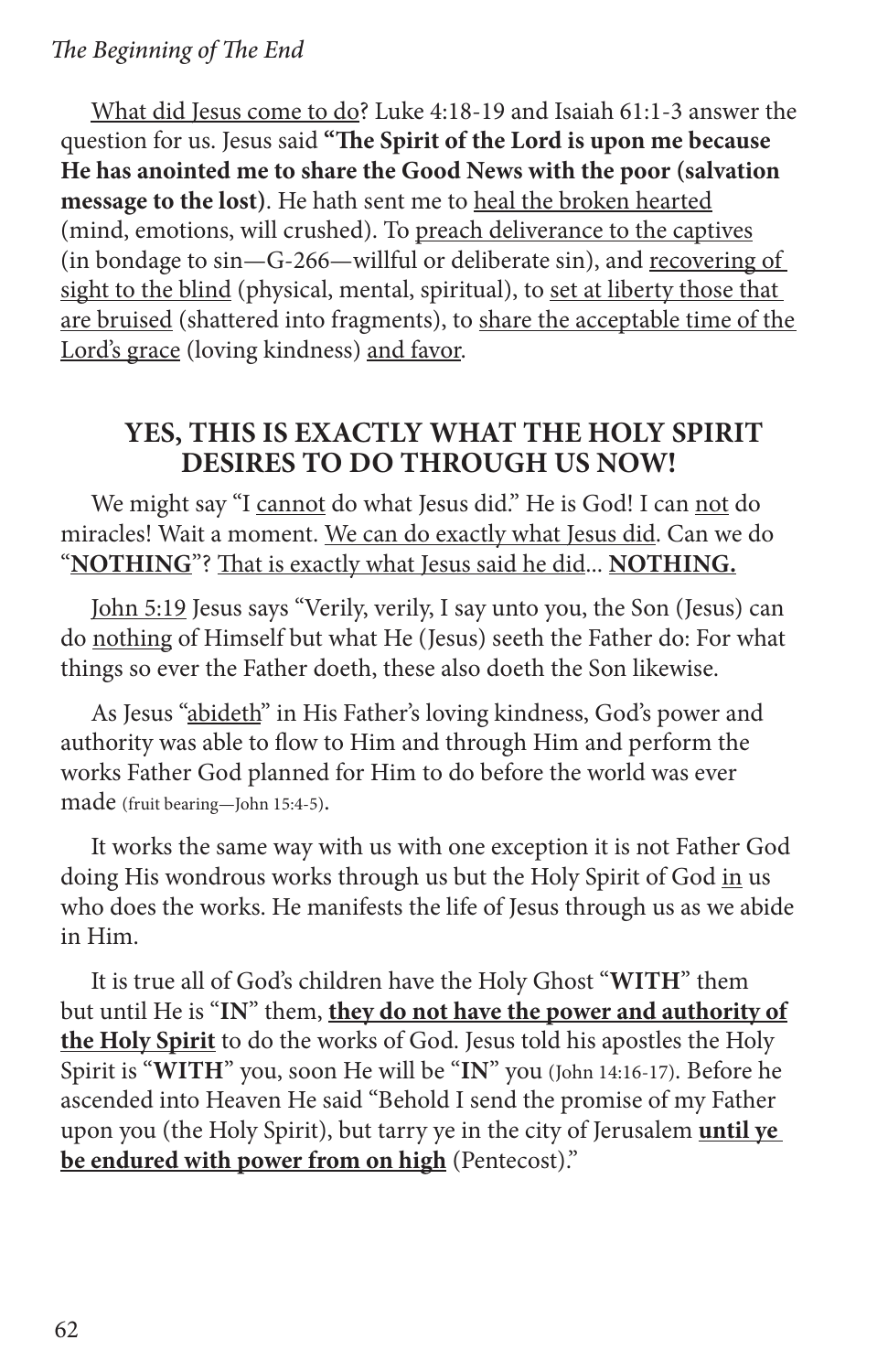The book of Acts describes how they waited in prayer and one accord. (Acts 2:1-8). Then the Holy Spirit came to work the works of God in and through them. This indwelling of the Holy Spirit is called "the Baptism of the Holy Spirit" today. This is not water baptism!

## **HOW TO RECEIVE THE POWER OF THE HOLY SPIRIT "WITHIN**" **US**

The power and authority of the Holy Spirit "within" us is received by our faith in God's words exactly as we received salvation, with **ONE BASIC DIFFERENCE.**

In salvation, we entrust our spiritual welfare to Christ (freedom from sin punishment). When praying to receive the fullness of the Holy Spirit within us, **we must surrender our "will" to Christ**. This means by an act of our will we place ourselves in His hands to do whatever He chooses to do with us, for His honor and glory.

We must agree to permit the Holy Spirit to guide us in every area of our life. "Only when we are willing to be willing to fully surrender our whole **will**" to Him, will we be filled **within** by a mighty outpouring of the authority and power of the Holy Spirit in our life.

## **Very Important**

We must understand this power and authority is not ours. "**NOR IS IT OURS EVEN TO USE**." Only as long as we are abiding in Jesus (letting the Holy Spirit control our life) can we be used according to the plans of God the Father by the Holy Spirit.

All we have to do is have total faith in the loving kindness of God to meet our needs! We do this by using **S.T.P.**, then God's love, power and authority will automatically flow through us to others (1 Timothy 1:5). Thus we are obedient and prove to God we love Him by keeping His Two Commandments (1 John 3:23).

**QUESTION:** How can a born again person know if they have received the Baptism of the Holy Spirit?

The answer will be as apparent to you as it was when you experienced the effects of being born again—but even greater.

A shower of God's love will flow down on you. The Bible says out of your belly will flow, rivers of living water (John 7:38). "You will be on fire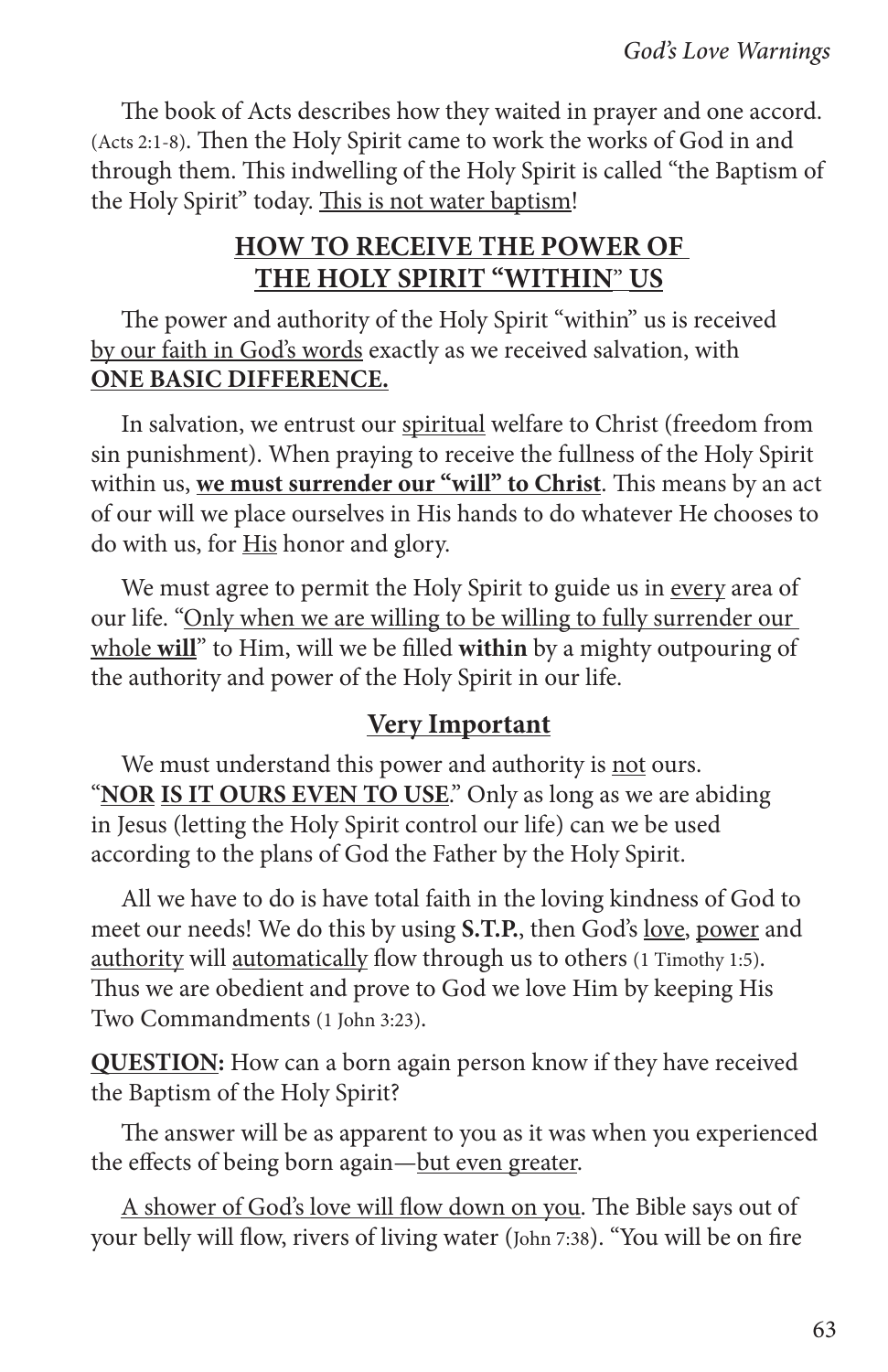for Jesus". Like salvation you do not receive it unless you ask for it with all your soul (mind, emotions, will and are willing to accept it by faith!

**QUESTION:** They told me to stay away from those people who talk in tongues and do crazy things at times. Do I have to do those things?

**No, you do not have to do anything you do not want to do.** However, you will not receive the fullness of the Holy Spirit unless you let go of your will and let the Holy Spirit do what He wants to do with You! For example, God offered you the free gift of salvation, but you did not have to accept it. If you have accepted it, you will find many of the negative comments that your friends may have exclaimed to you about it, turned out to be a blessing in disguise. Isn't that true?

The same is true of those who express fear of the Baptism of the Holy Spirit. Speaking in tongues is an evil to them. Yet, for those who use this Holy Spirit gift in a Godly manner, they find God's treasure chest is opened wide for them. If it was good enough for the disciples of Jesus, why would it not be a blessing to you? From my experiences, I assure you, that if you fail to receive the fullness of the Holy Spirit, you will miss out on God's adventure trip. **MIRACULOUS IS THE ONLY WAY I CAN DESCRIBE IT!**

May I ask you a question? If all of a sudden God poured a huge bucket of his love on you and at the same time you felt his presence totally consuming you, don't you feel your emotions would be a little wild… even seem crazy to those who have no idea what has happened to you?

It is true at times there may be a few who get carried away by their emotions in praising God. Surely this is better than having them living it up at a local bar "acting crazy." Amen?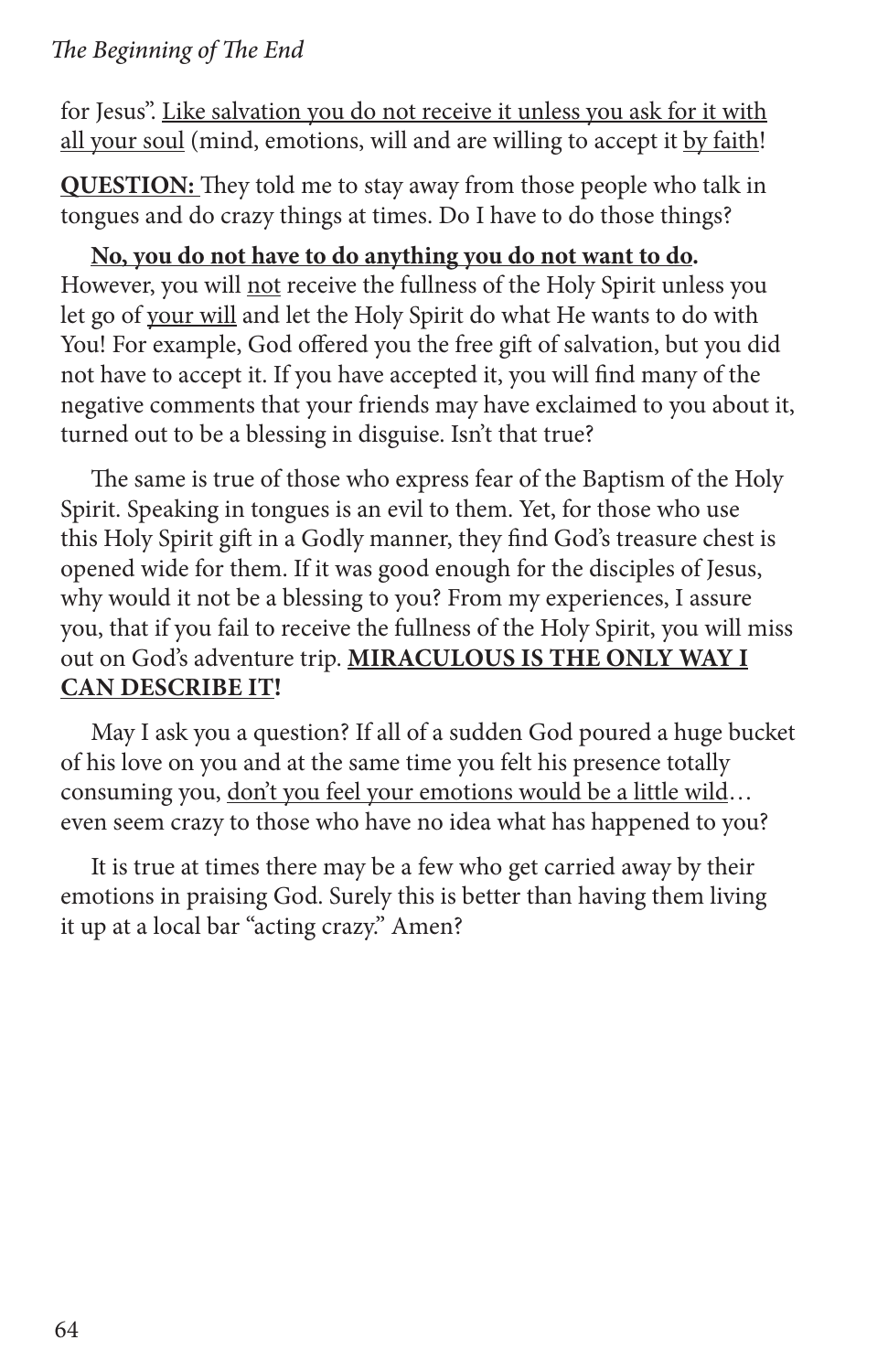# **BOOKLET FIVE The Bridegroom's Message to You!**



**"I Do Not Lie" (Titus 1:2: Hebrews 6:18)**

## **"You can have total faith in my love for all of your needs!"**

## **ABIDING IN THE VINE**

*"My child I love you. I want to bless you and bless you and bless you and bless you and bless you. I want to manifest Myself so strong in your life that you actually act, feel, look, think desire and live just like me."*

*"You desire to seek my face, but you are so busy with the things of the world that you do not take time to do it. You desire revival in your heart, in your family, in your church, in your town, in your country and in the world. You desire that the whole world be on fire for Me and My love."*

*"Revival starts with you…in your heart! Whether you feel like it or not, begin to set a definite period of time aside just to talk to Me. Tell Me everything about yourself. Roll all of your concerns on me. Desire to draw closer to me. Spend no time trying to be "GOOD." That is not your job, that's Mine." Just avoid persons, places and things that draw you away from me.*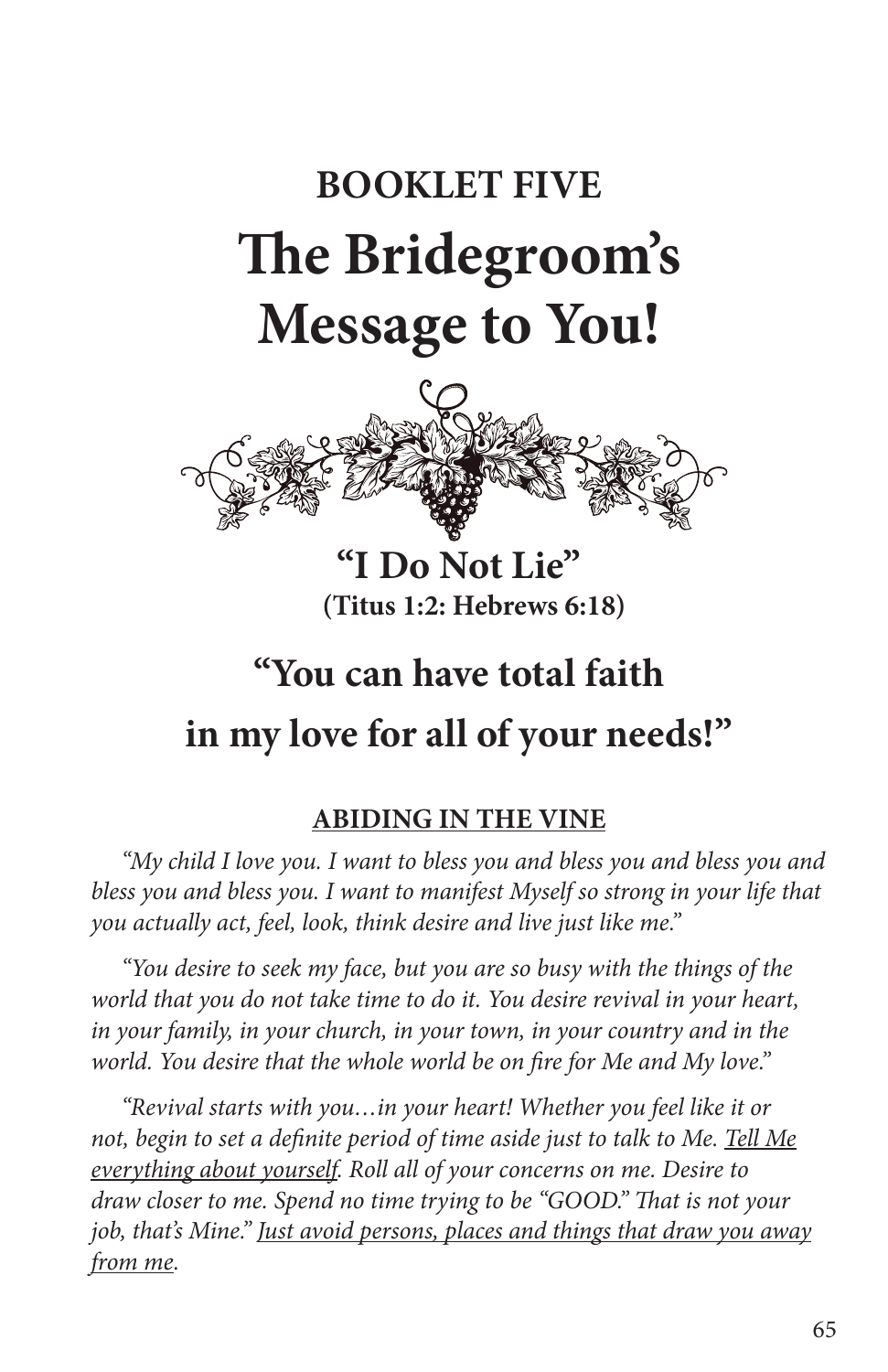*"When people begin to seek Me with all of their heart, they will find Me. Revival will break out! Signs and wonders will follow. At this point in the revival, in the past, my children have taken their eyes off Me. They stopped seeking My face. They no longer talked about My goodness, My mercy and My love. They began to talk about the signs and wonders. They began to seek the gifts instead of the Giver. Immediately, My Holy Spirit was grieved and quenched and revival faded away."*

*"Let's do a new thing together. Seek Me, draw near to Me, and leave the things of this world for those who do not know Me. Read, believe and confess My word to all you meet. Then revival will break out and signs and wonders will follow"* (Mark 16:20)*.*

*"Do not talk about the signs and wonders. Let the unsaved use them to draw near to Me. Stay close to Me. Seek Me more and more. Let the world see Me in you as you go about your daily chores. I promise you, if you keep your eyes on Me and forget about what is going on around you, I will do a quick work on the earth and shall return for My Bride."*

*"Share what I have done for you with all you meet. Introduce them to my love and desire to bless them. Tell them to call upon me with an honest heart and I will prove my love for them."*

*"Time has run out for my creation! Soon, the very acts of nature will manifest my wrath with a world that seeks only the things of this world.*

*"I must have* you *as a messenger to carry living water to the dry and thirsty. As you do this, your well will be made greater and overflowing, that all needs can and will be met in me."*

*"Come, let's get better acquainted! Let's renew our friendship on a deeper level! I have many delights to show you. You are my 'lover' for all eternity." (The End)*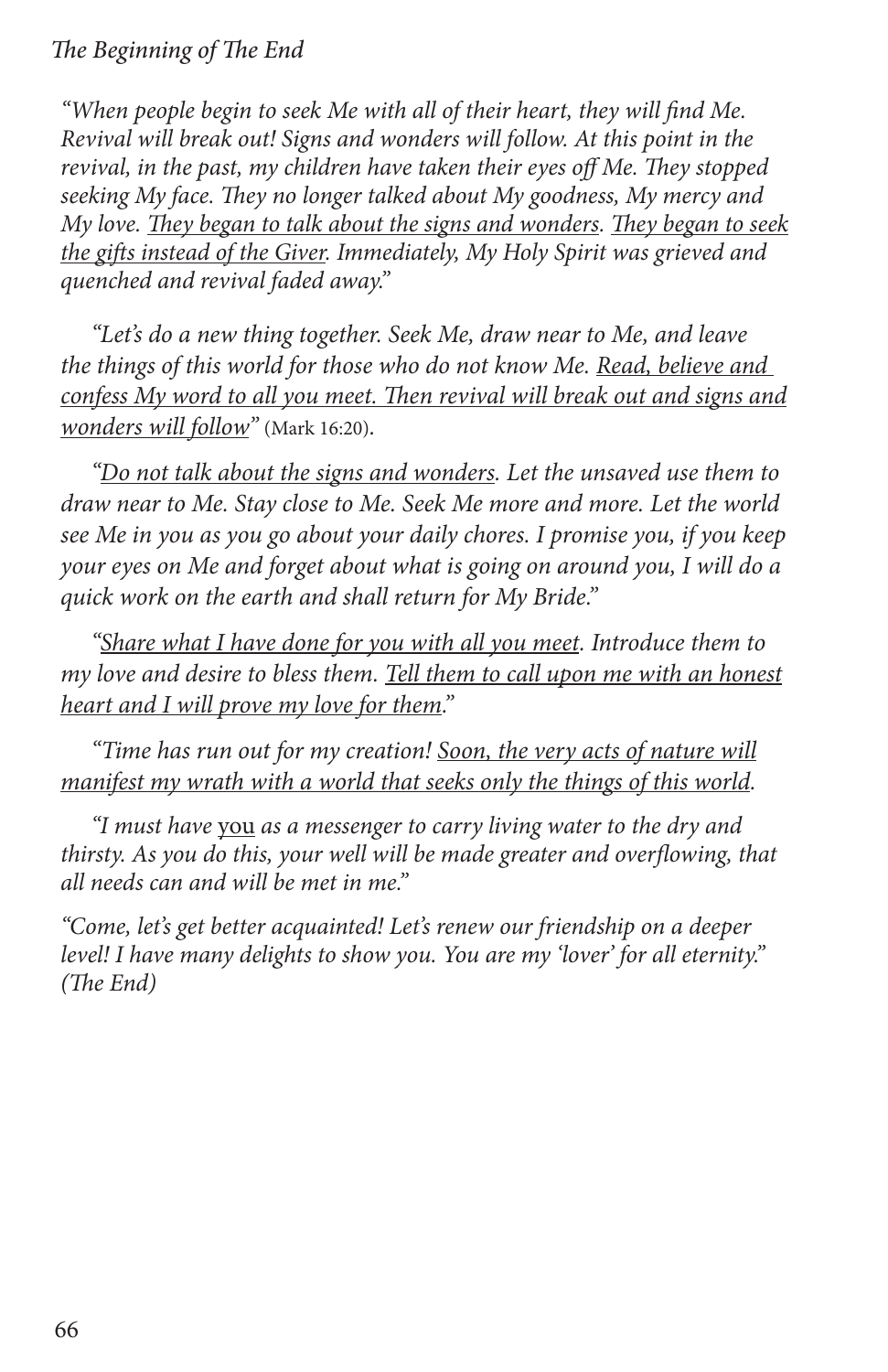## **BOOKLET SIX THE BOAT VISION**

One night, years ago, I had a dream. In this dream, I was standing on a large dock at ocean side, waiting to board a huge sea-going vessel. There was a multitude of people waiting with me. Thinking I had nothing else to do, (as so many of God's children are doing today), I remained where I was standing, but I began to turn around and look at everything that was going on behind me. I noticed that about ten feet behind me was a row of buildings that were connected to, and ran alongside the dock. It seemed that different businesses occupied the row of buildings and each business had their own single door.

As I waited, for some reason my attention was drawn to a particular door that was closed when I first glanced at it. At that very moment, a person opened the door to go in. "Without wanting or trying to." In my dream I glanced inside the door. I had only a split seconds glance but here is what I saw.

I saw the bottom half of a young lady's body. She was wearing a bikinitype bottom and maybe some type of T-shirt. Even without thinking, upon seeing the woman's lower body partly exposed, I opened the door and went in. In the dream the temptation of lust had grabbed me. Once inside, I saw it was a night club type business serving alcoholic drinks with people doing all of the things of the world, the flesh and the devil. In my dream I did not participate in any of these activities. I just stood there in the middle of the room. I was not even looking at what was going on. I was just with them!

Suddenly, in my dream, the door burst open and a group of policemen came in and started to arrest everyone. I remember looking around desperately trying to find an exit to get out of that place. The only exit was that front door and it was full of policemen. One policeman walked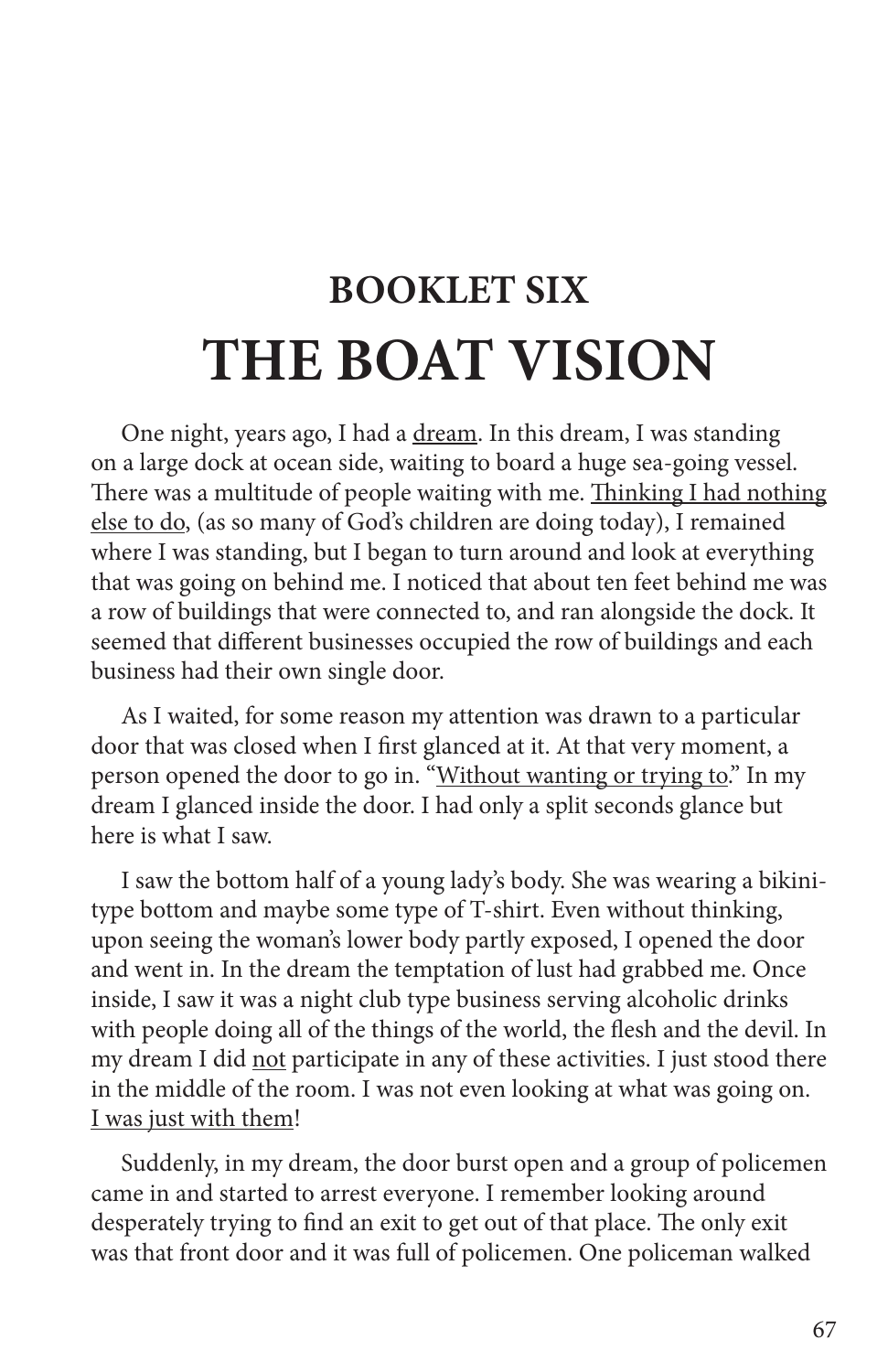up to me and arrested me. I tried to explain that I was not doing anything wrong. I was just standing there not doing anything. I desperately tried to explain to the policeman that I could not go to jail. I had a ticket on that big ship out there that was paid for in full. I told him the ship was expected to leave any minute. The policeman arrested me anyway. As he put the handcuffs on me, the policeman said, "You are going to jail not because you did anything wrong, but because you were in the wrong place with the wrong people." At that very moment I heard the loud blast of the ship's horn as it pulled away from the dock. (End of dream)

## **INTERPRETATION**

At that very moment, I woke up very troubled. I asked God to show me the meaning of the dream.

I was not happy about the dream to say the least. I remembered how **it seemed I was pulled into that room without wanting to go in there**. I remember standing in the middle of the room as if paralyzed, not thinking, not looking, just standing there. I had to know what God was telling me. Finally, the Holy Spirit opened up my understanding.

Here is how I felt it was explained to me. The man on the dock (me in the dream) waiting to board the huge ship that would take thousands of people to a new land was really a child of God "waiting" for the "catching away or rapture." He had a ticket to get on the ship or go up in the "catching away" paid for in full by the death and resurrection of Jesus. The man was a child of God like so many of us today who still have addictions and compulsions (G-264) and whose souls (mind, emotions, will) have not been fully freed from the world, the flesh and the devil. He had been prayed for many times but no one had ever explained to him about **S.T.P.**, or how to use God's word to eliminate sin tendencies in their soul, or how to be free by the washing of the water by God's Word (Ephesians 5:26; John 8:31-32).

This individual was like many children of God today, standing around doing nothing and waiting for the Lord to come back "because they had been taught that all children of God are going to the marriage feast." The ten virgins thought they were all going also! However, five had no oil and ended up getting locked out of the feast. Please read Matthew chapters 24 and 25. In the context of everything else that Jesus was saying, what other meaning could the parable of the virgins have?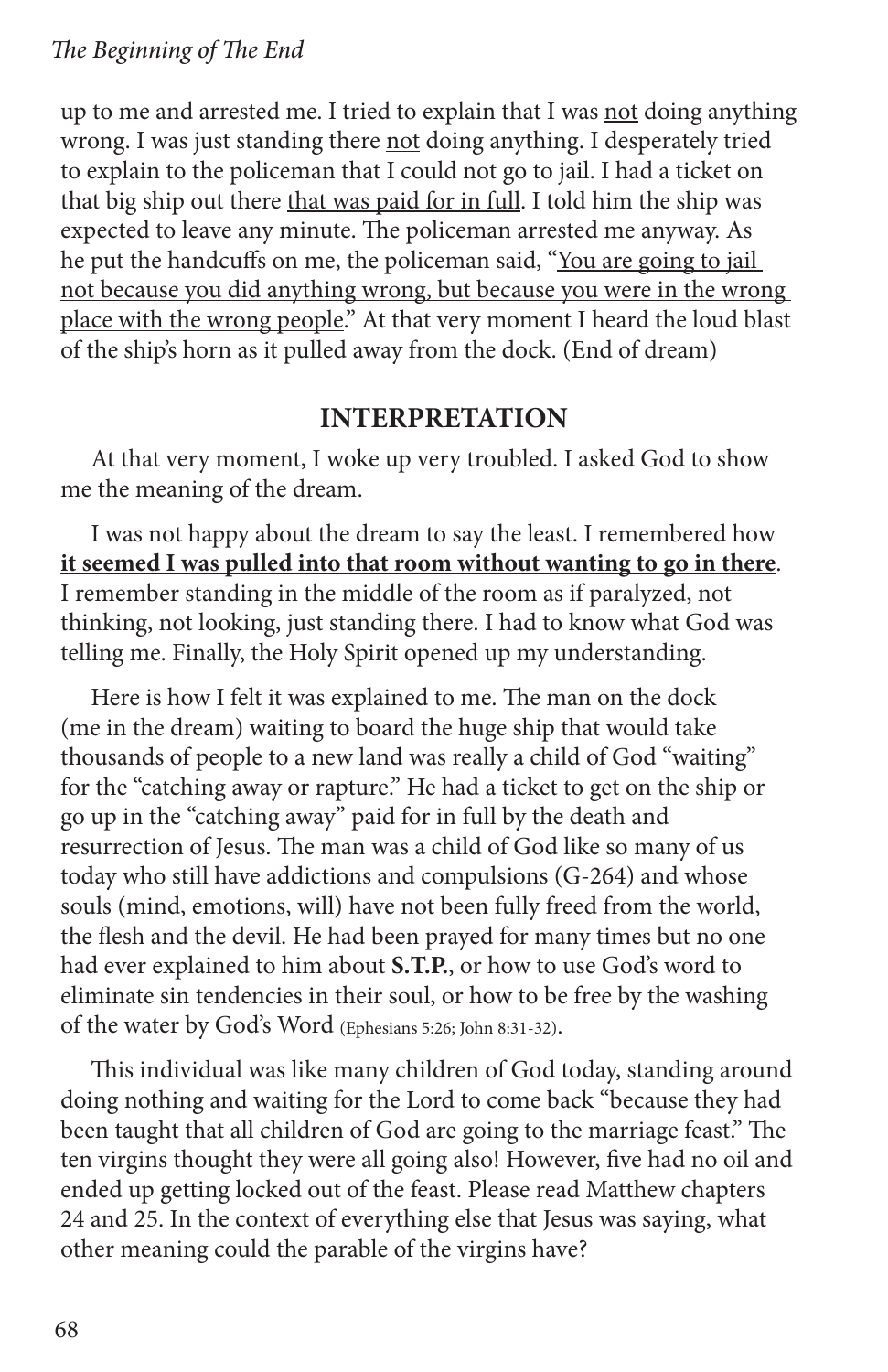Read 2 Corinthians 11:1-3 and you will see Paul calls you "a virgin!" He is also concerned that we may be deceived by the evil one.

This child of God on the dock was "just waiting." **He seemingly thought he had nothing else to do**. As a result, with time on his hands, he got into trouble. If he had spent his extra time in the word of God, when he had seen that lady trapped in a hell of her own, instead of being drawn by lust, he would have felt compassion for her and prayed for her that she might come to a personal relationship with Jesus.

This man's behavior was caused by the sight of the partially clothed woman's body that triggered the lust reaction of sin (G-264) in his soul. Without thinking, the reaction triggered an emotion of lust in him that made his will decide to move toward the stimuli. **He "without freedom to make his own decision**," **did the very thing he did not want to do** (Romans 7:15-20). How can we be so sure that our "worldly treasure" will not cause the same thing to happen to us? **The word of God, filled to overflowing within us is our only protection**!

This man missed the boat because of an "instant" of turning from God to an idol. The "catching away" was part of his **kingdom of God inheritance**, "**because Jesus abolished death**" (2 Timothy 1:10). However, unlike eternal salvation which is immediately known in every fiber of our being by every believer, "the catching away" is only going to be for the **first fruits**…for those believers who have made a deliberate decision to walk the path and then **one day at a time by seeking God's grace have stepped out in faith to do so**. They have remained faithful!

**Note:** 1 Corinthians 15:20-23 talks of the first fruits. In King James version the translation reads as if "Christ is the **First Fruits**." The Greek translation number in Strong's Concordance is G-536. The Greek word for "First Fruits" is "Aparche" which translates to mean "**A Beginning of Sacrifice**." It also means "First Fruit" or First Fruits if used with multiple items. In 1 Corinthians 15:23 we are given the order by which they are resurrected to life, Christ, the First Fruits and afterward those that are Christs at His coming. The scriptures should read as follows: "But Every Man in His own order: Christ, the First Fruits (those to be raptured) afterward they that are Christ's at His coming."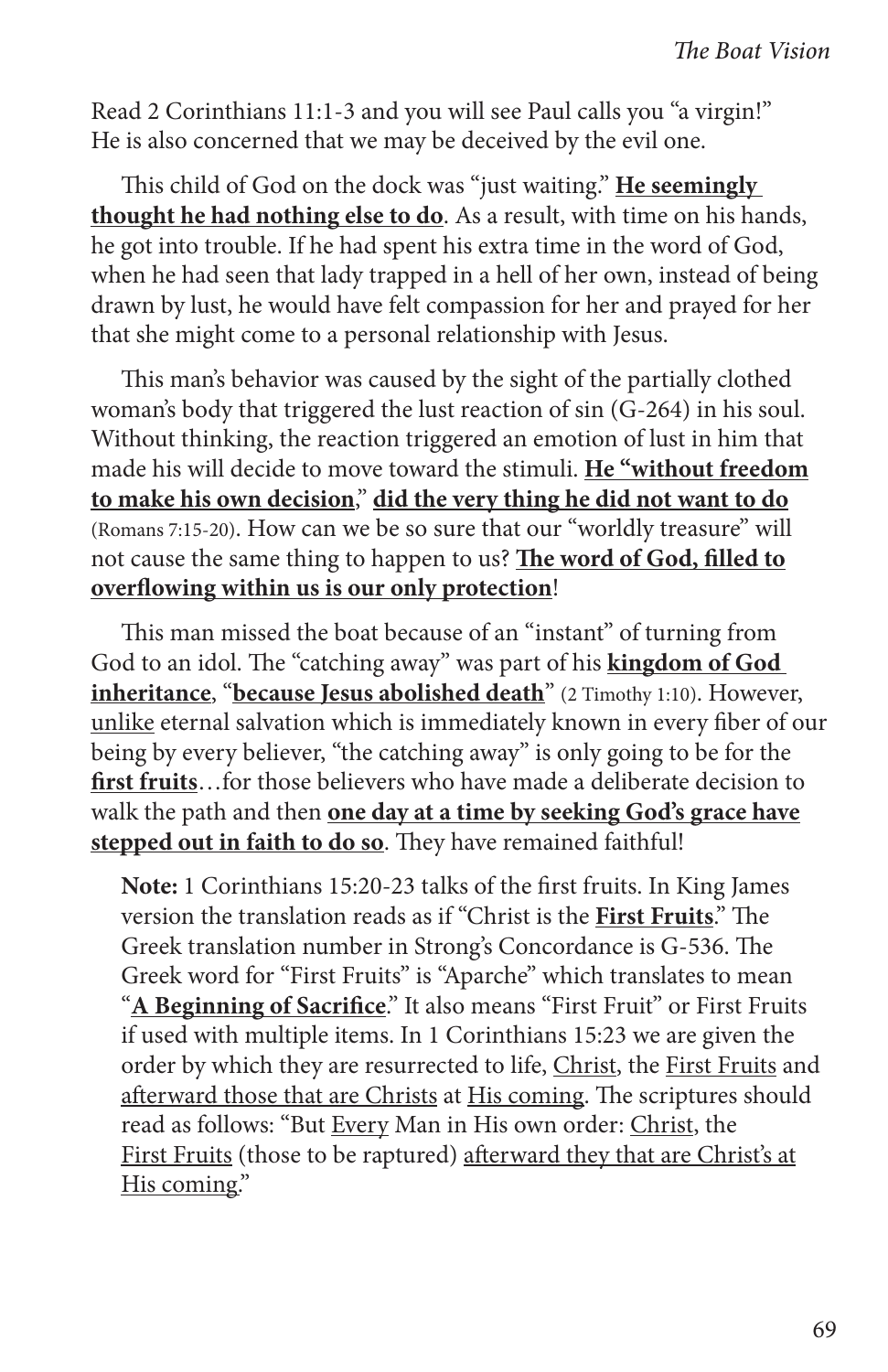## **WHO WILL BE CAUGHT AWAY?**

Let me quickly explain, **WE ARE NOT "CAUGHT AWAY" BECAUSE OUR WORKS OR SINLESSNESS OR EFFORT HAS EARNED US THE PRIVILEGE OR RIGHT. Jesus, our loving Savior, has already earned the right for each child of God**. We are going to be caught away because we have returned to our **first love** and are doing the **first works** (Revelation 2:4-5). Please read this paragraph over and over until you believe it in every fiber of your being. Only then will you make a cold business decision to do something about it.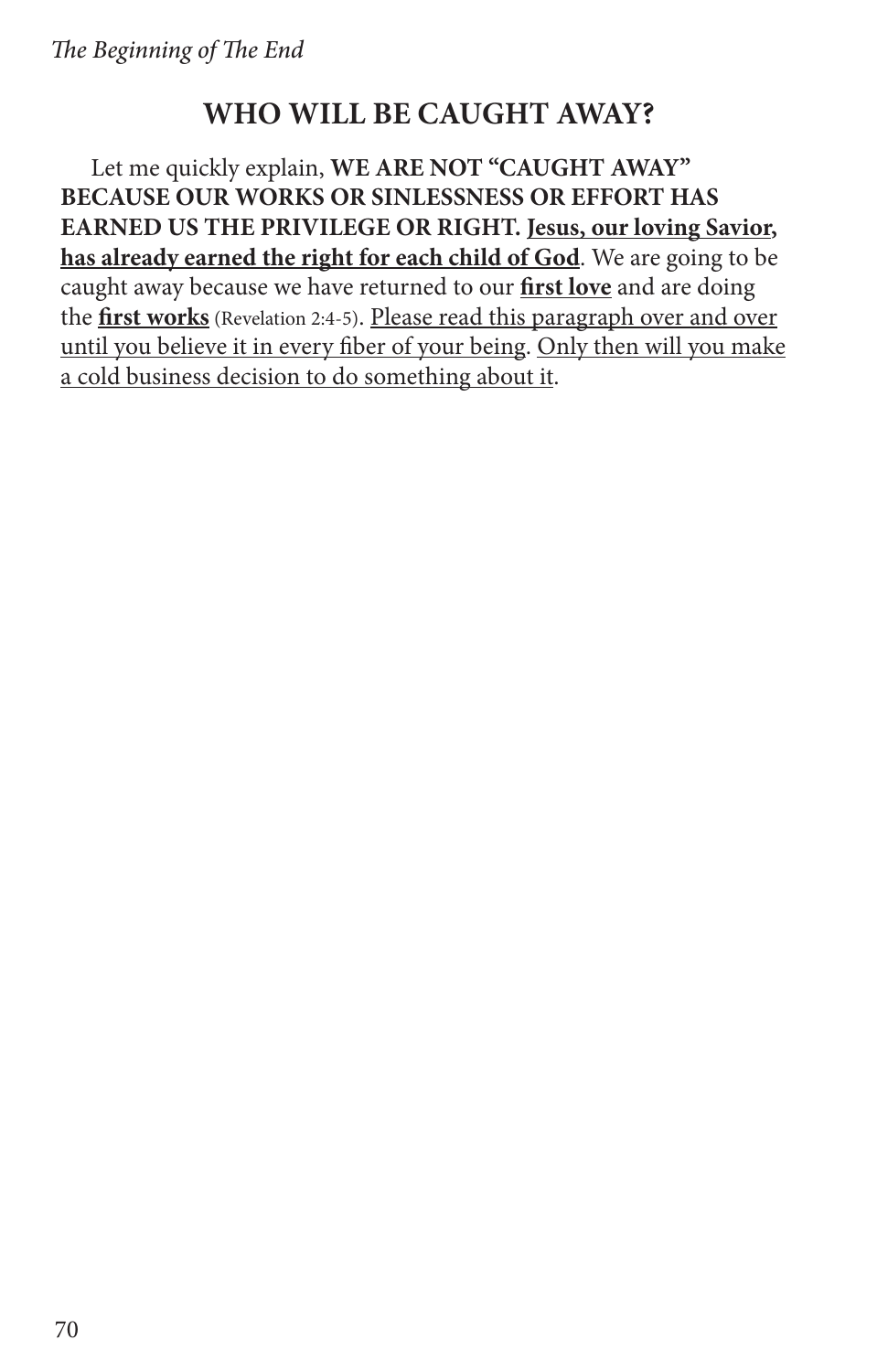# **BOOKLET SEVEN The End Becomes The Beginning**

You have now come to the end of this book. It is my hope that as you have read the material and studied the scriptures, the Holy Spirit opened your spiritual eyes even wider and a desire to seek God's face has come upon you. The pathway is WELL MARKED. Just keep looking at Jesus and His Word. Abiding will lead you to an abundant life right on this earth!

As I was praying this morning, the Holy Spirit brought to mind the sin manifestations that are still coming out of the flesh nature reactions that are still in my soul computer. At one time these thoughts would have thrown me into despair. Now I know it is not me doing them. Praise God! I now know how to get rid of them. God's word is my bar of soap! Ephesians 5:26-27 says "that Christ sanctifies the soul and cleanses it with the washing of water by the Word, that He might present to himself a glorious church not having spot or wrinkle or any such thing, but that it should be Holy and without blemish. All I have to do is read the bible!

You might ask of me this question, "Don, if everything in this book is true, why do you still do things you do not want to do? It seems to me that if God really gave you all of these visions and dreams and talks to you like He does in this book, you would be much holier or have less (G-264) problems."

That is a fair question. It is important that you hear my answer because if you decide to start out on the path and be willing to be willing to lay all at our Lord's feet, it will not be long before you will be sharing what God is saying to you and people will be asking you the same question. Here is my answer.

I am only a messenger! For a reason only God knows, He chose me to write this book. In order to write the book He had to impart His wisdom and knowledge concerning the end time ministry of His children to me.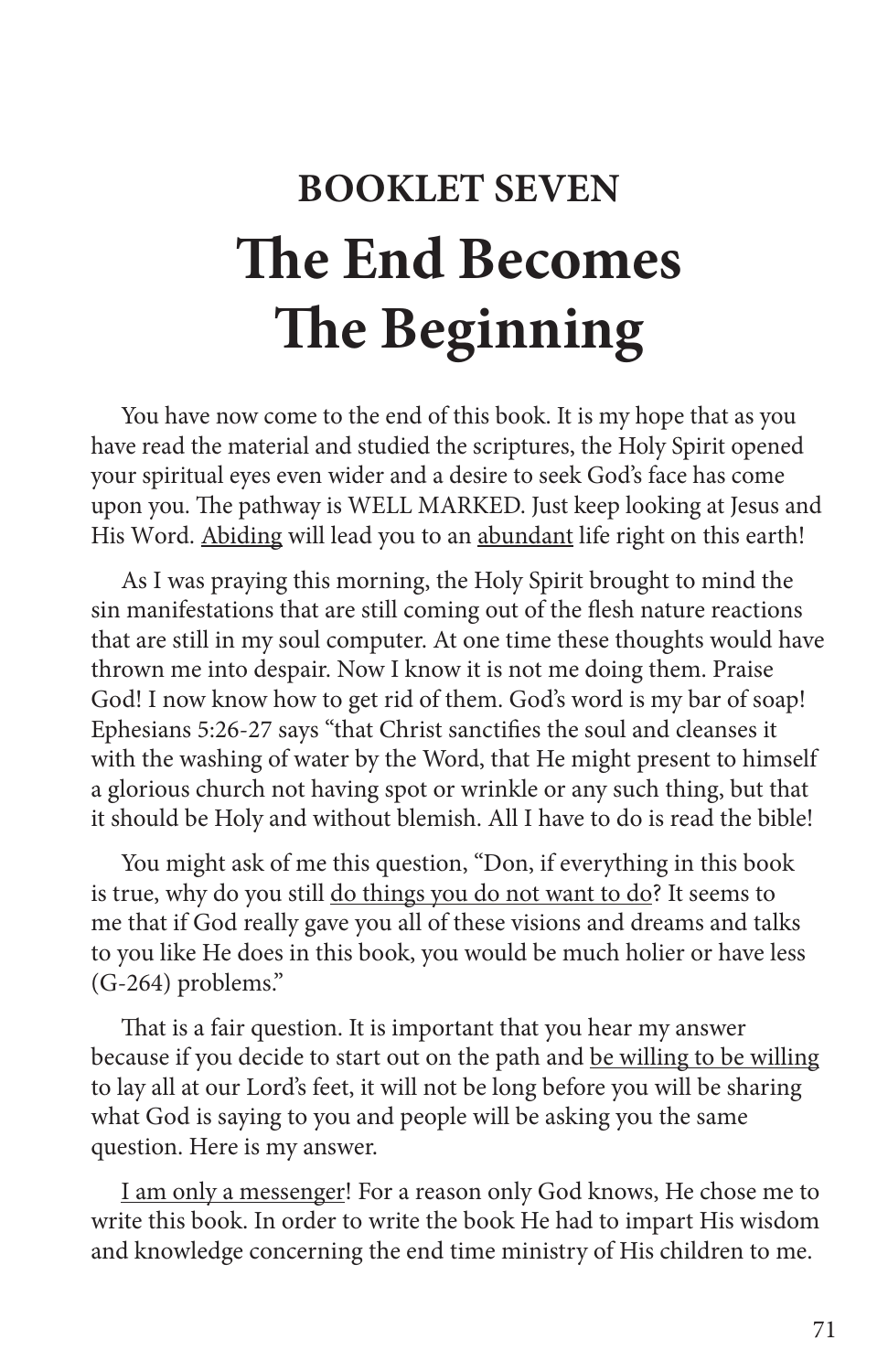#### *The Beginning of The End*

He chose to do it by visions, dreams and conversations with me. I am no different than you! I still do some things I do not want to do and I would give anything if I always did what I should do. I did not earn the right to be God's messenger because of my "holiness." God chose me for the task just as he has chosen you to do a specific task with Him. You and I are partners "in" Christ. I need you and you need me. We are going to walk the path together by God's grace and mercy.

If God had permitted the Holy Spirit to rise up in me and by the word of God, push out ALL of the flesh reactions in my soul computer, I never would have been able to write this book. If I was free from all of the old flesh imprints, there is a good chance, in my pride I would have forgotten the pain, discouragement and hopelessness my brothers and sisters were facing.

Only as I experienced the freedom God can give and then the bondage that occurs when I have once again left my first love to jump back in the mud puddle, only then could I not only write of our coming victory in Jesus, but also of the pain and hopelessness of many of the Body of Christ today.

The closer we get to Jesus the more His light is reflected into our soul, the less of the old nature we will see in our actions. We are going to be changed into the very image of Jesus from glory to glory as we admit and confess who we are in Christ, what our inheritance is and the power of His resurrection in us (2 Corinthians 3:17-18).

Although God has given me wisdom and revelation in how he is going to work in His children's lives, he has told me I am only a catalyst that He is going to use to build a bonfire of praise on this earth. Praise will dress the Bride of Christ and prepare her for the soon return of her husband, the King of Kings and Lord of Lords. A catalyst according to the World Book Dictionary is *anything that brings about change,* without being directly affected itself. That definition has brought me much concern. If I should tell everyone about the path and yet somehow not continue on it myself, then I would miss the boat as I did in the dream (1 Corinthians 9:24-27).

Let's pray that by the power of the Holy Spirit we will be kept on the path that we might be given a platform and a megaphone that we might contribute to the outflow of this message all over the world. We are all God's catalyst! God is going to use each one of us to spread the Good News of His love.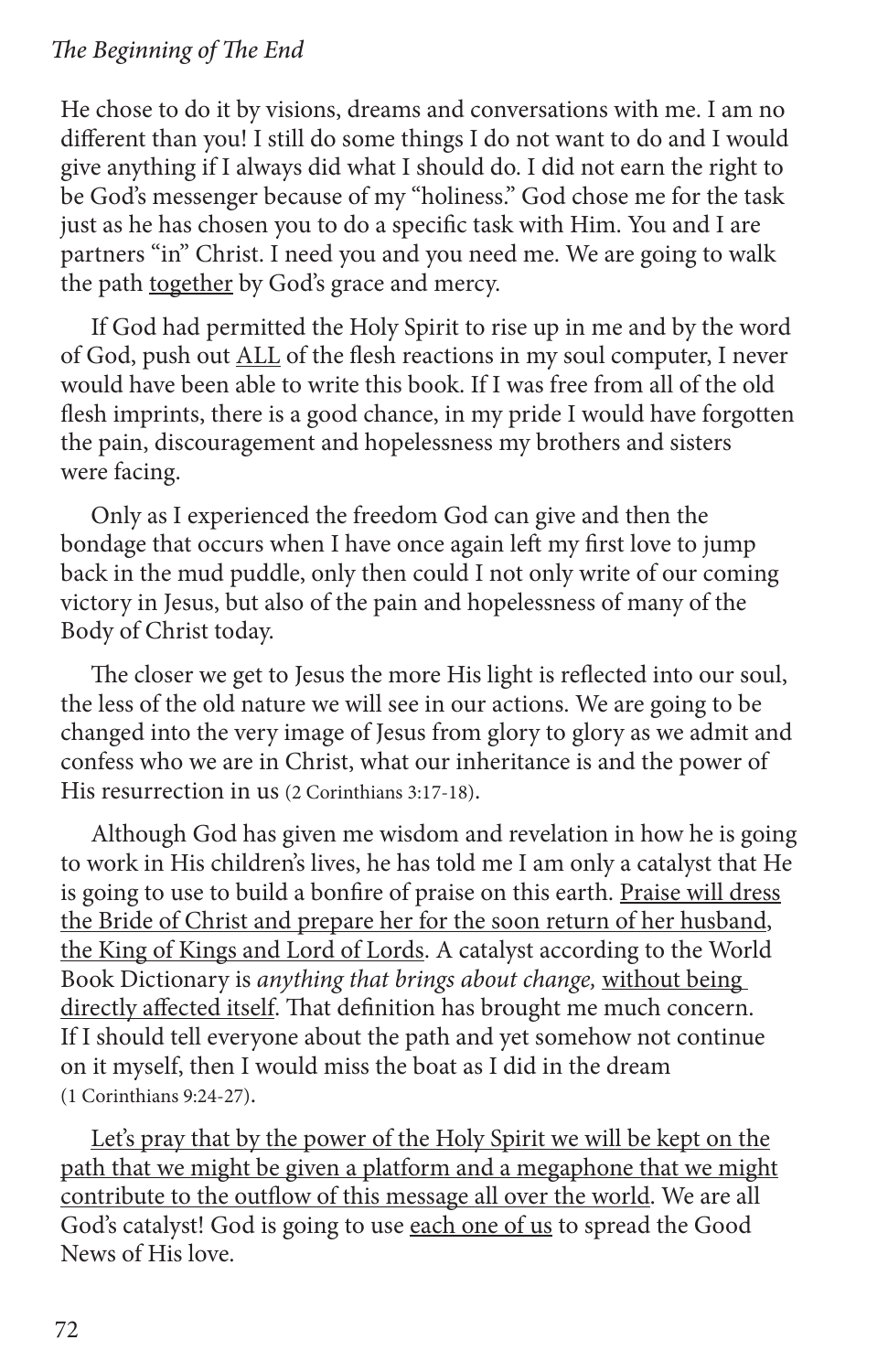## **THE CATALYST PRAYER**

*Lord Jesus, please make me an instrument of your peace. Where there is hatred, let me sow love. Where there is injury, pardon: where there is doubt, faith: where there is despair, hope: where there is darkness, light: and where there is sadness, joy. Grant that, I may not so much seek to be consoled, as to console; to be understood, as to understand; to be loved, as to love. For it is in giving that we receive. It is in pardoning that we are pardoned; and it is in dying (to self) that we are born to eternal life. (The fullness of God's blessings on earth and in heaven).*

#### **AUTHOR**

This prayer was written by a brother of ours in Christ. Many now call him St, Francis of Assisi. If we give thought to the words of this prayer, we will quickly see these are the characteristics of God. As we abide the Holy Spirit manifests these attributes of God, through us. The world will then see the reflection of the life of Jesus within us and desire it. Surely with all of our heart, we will be praying, "Come Lord Jesus!"

#### **TOGETHER…WE ARE ONE!**

As we pray for one another daily, God will do two things. First, He will give us special graces to stay on the path and thus become more and more like Jesus. Second, as we become more like Jesus, the lost will see more of Jesus and many will be added to the Body of Christ.

These additional pieces of the puzzle will strengthen the entire Body of Christ and God's grace will be manifested even stronger in our lives resulting in our becoming more like Jesus. Now more of the lost will see Jesus and the harvest will get even greater. The circle will continue to expand until one day the praise and thanksgiving will becometh so great that we will literally draw Jesus down. Those with ears to hear will hear him shout… "**COME**" (Revelation 22:17).

#### **THEN**

#### **THE END WILL BECOME THE BEGINNING!**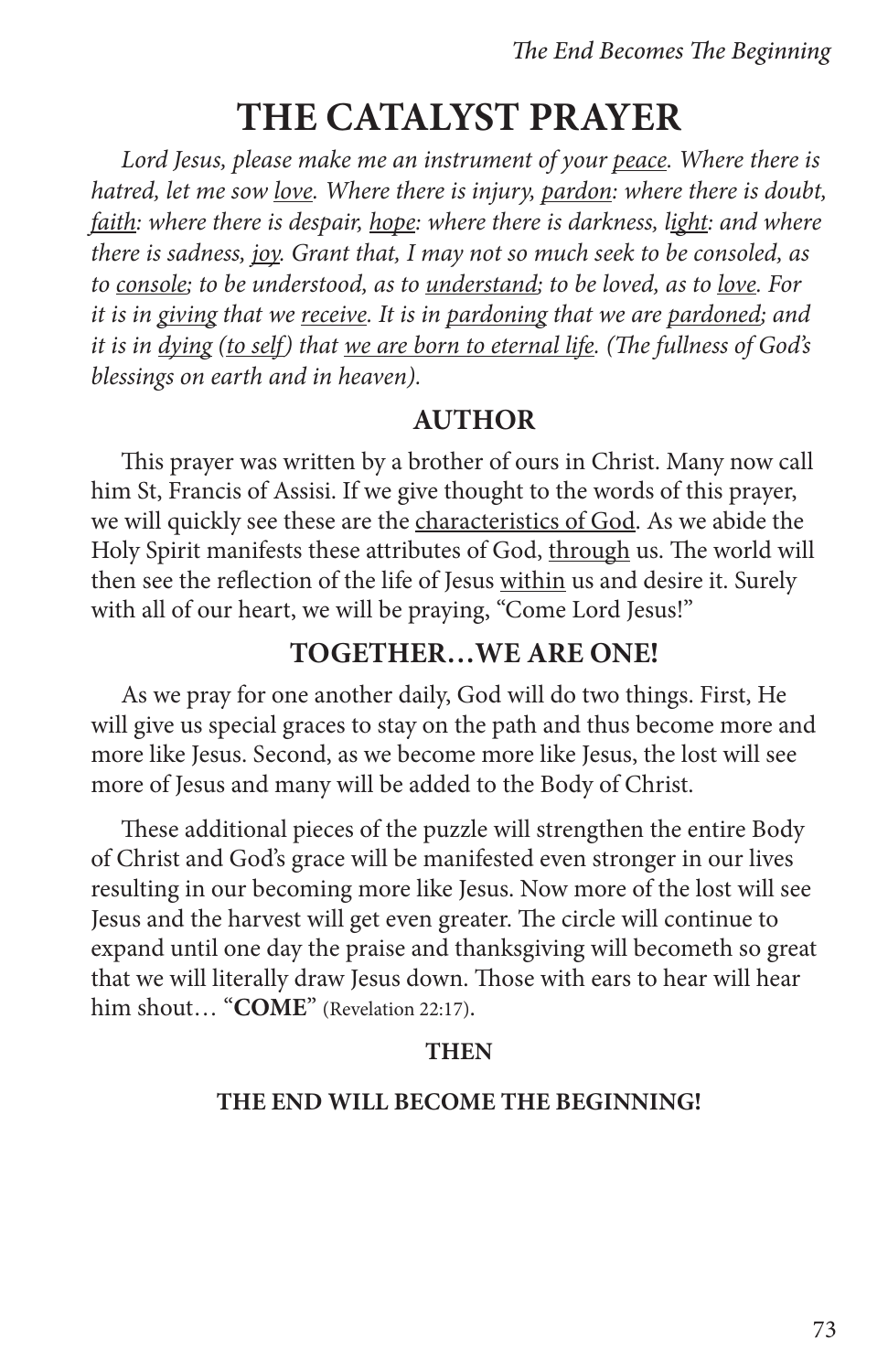## **A PRAYER BEFORE MEALS TO REMIND US OF GOD'S LOVE**

**Lord Jesus, "Just as this food is broken that we might have physical life and just as this liquid will cleanse our body Even so Lord Jesus Your body was broken on the cross that we might have eternal life, And Your blood has washed our sins as white as snow. As often as we eat this food and drink this liquid, we do proclaim Your death and resurrection until You come in glory and for all eternity. Amen."**  (1 Corinthians 11:23-26)

**Note: Besides being obedient to Jesus's words at the last supper (do this in remembrance of Me), as often as we eat a meal it will bring to our mind the great sacrifice Jesus made for us. It will constantly remind us of how much God loves us!**